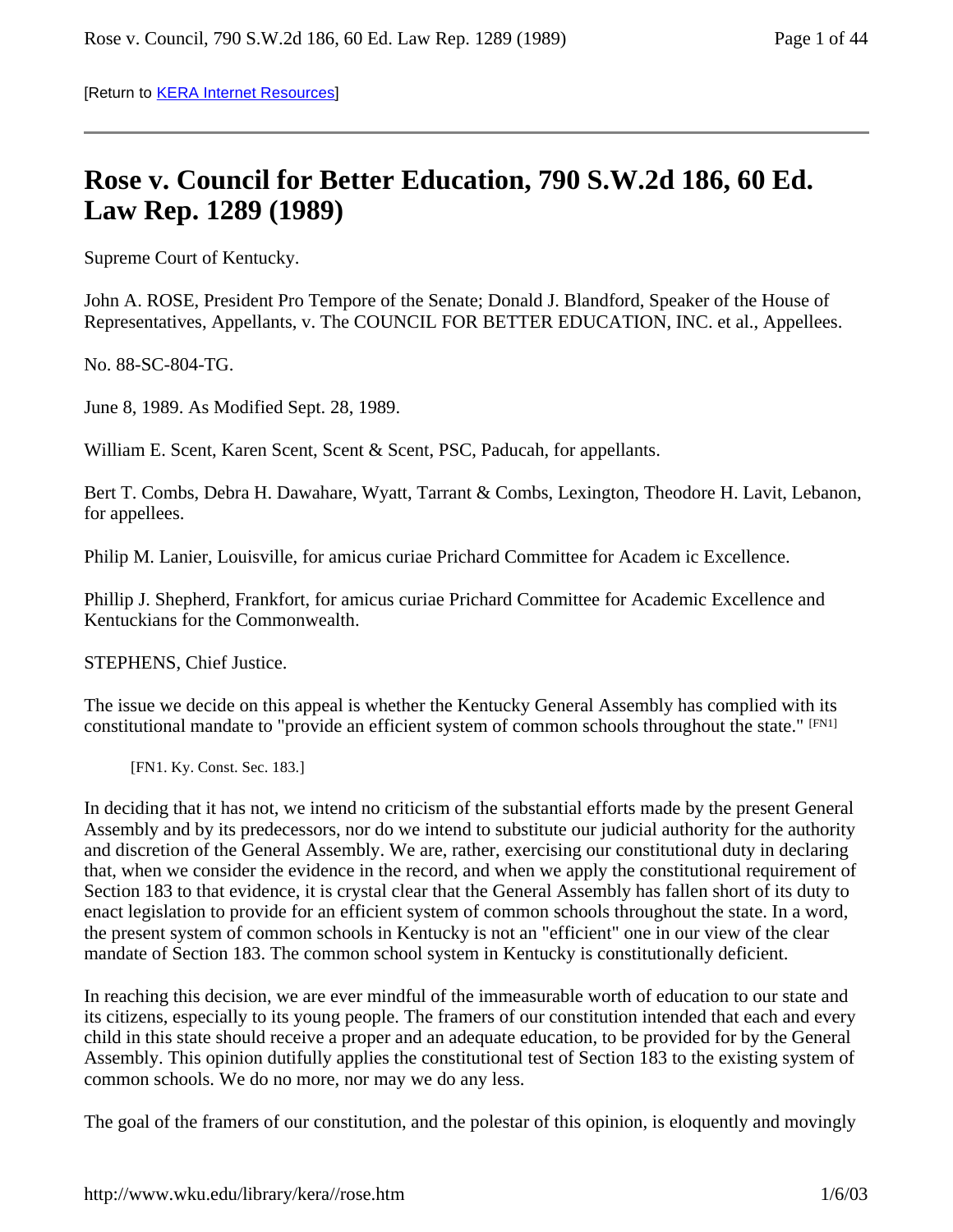stated in the landmark case of Brown v. Board of Education: "education is perhaps the most important function of state and local governments. Compulsory school attendance laws and the great expenditures for education both demonstrate our recognition of the importance of education to our democratic society. It is required in the performance of our most basic public responsibilities, even service in the armed forces. It is the very foundation of good citizenship. Today it is a principal instrument in awakening the child to cultural values, in preparing him for later professional training, and in helping him to adjust normally to his environment. In these days, it is doubtful that any child may reasonably be expected to succeed in life if he is denied the opportunity of an education. Such an opportunity, where the state has undertaken to provide it, is a right which must be made available to all on equal terms." Id., 347 U.S. 483, 493, 74 S.Ct. 686, 691, 98 L.Ed. 873 (1954) (emphasis added).

These thoughts were as applicable in 1891 when Section 183 was adopted as they are today and the goals they express reflect the goals set out by the framers of our Kentucky Constitution.

# **I. PROCEDURAL HISTORY**

This declaratory judgment action was filed in the Franklin Circuit Court by multiple plaintiffs, including the Council for Better Education, Inc. a non-profit Kentucky corporation whose membership consists of sixty-six local school districts in the state. Also joining as plaintiffs were the Boards of Education of the Dayton and Harlan Independent School Districts and the school districts of Elliott, Knox, McCreary, Morgan and Wolfe Counties. Twenty-two public school students from McCreary, Wolfe, Morgan and Elliott Counties and Harlan and Dayton Independent School districts were also named, suing, respectively, by and through their parents as next friends.

An averment was made in the original complaint that the student-plaintiffs were not only suing as individuals but also representing a class of all similarly situated students attending so-called "poor" school districts. The requisites of a class action were pleaded. Civil Rule 23 [hereinafter CR].

The defendants named in the complaint were the Governor, the Superintendent of Public Instruction, the State Treasurer, the President Pro Tempore of the Senate, the Speaker of the House of Representatives and the State Board of Education and its individual members.

The complaint included allegations that the system of school financing provided for by the General Assembly is inadequate; places too much emphasis on local school board resources; and results in inadequacies, inequities and inequalities throughout the state so as to result in an inefficient system of common school education in violation of Kentucky Constitution, Sections 1, 3 and 183 and the equal protection clause and the due process of law clause of the 14th Amendment to the United States Constitution. Additionally the complaint maintains the entire system is not efficient under the mandate of Section 183.

The relief sought by the plaintiffs was a declaration of rights to the effect that the system be declared unconstitutional; that the funding of schools also be determined to be unconstitutional and inadequate; that the defendant, Superintendent of Public Instruction be enjoined from further implementing said school statutes; that a mandamus be issued, directing the Governor to recommend to the General Assembly the enactment of appropriate legislation which would be in compliance with the aforementioned constitutional provisions; that a mandamus be issued, directing the President Pro Tempore of the Senate and the Speaker of the House of Representatives to place before the General Assembly appropriate legislation which is constitutionally valid; and that a mandamus be issued,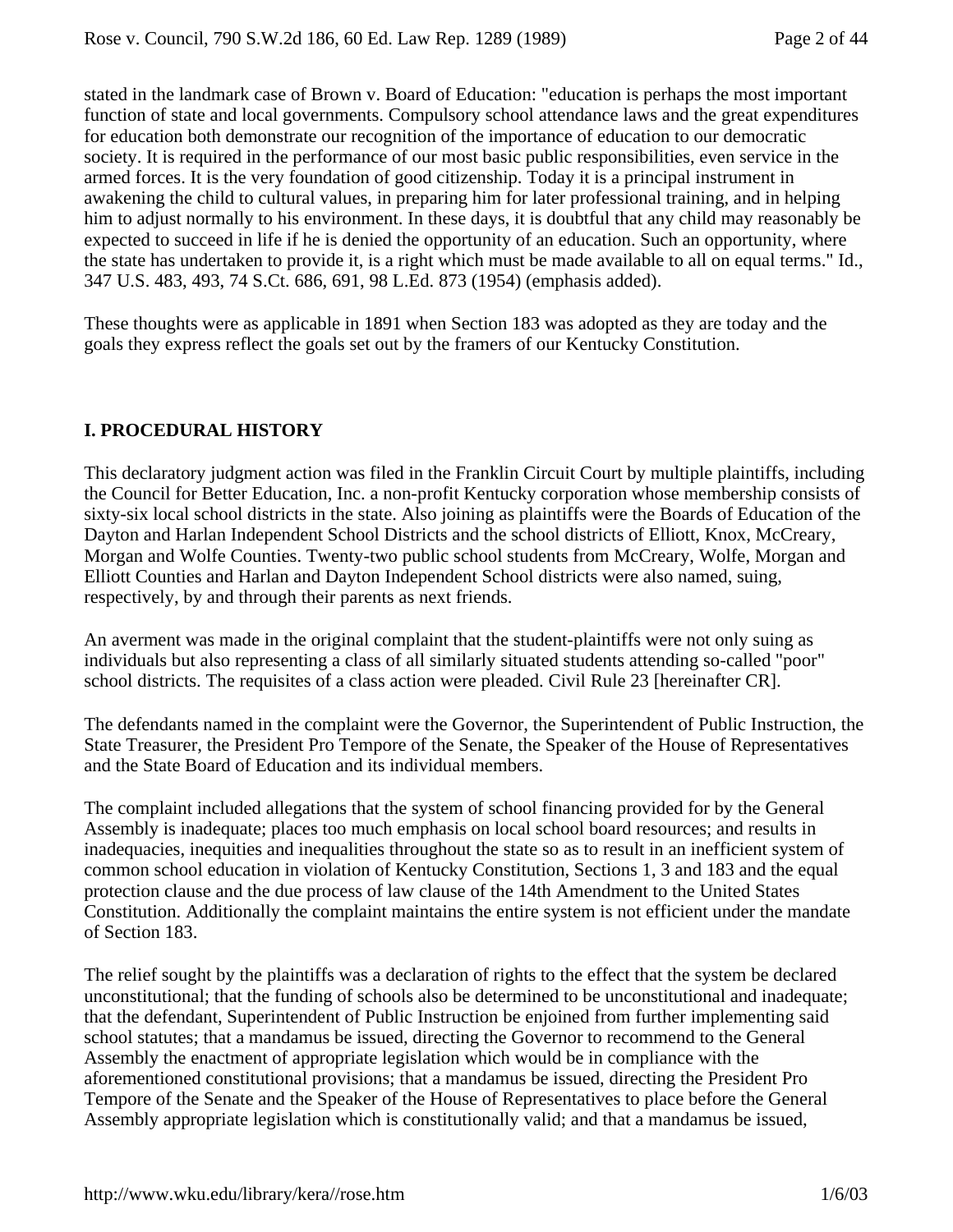directing the General Assembly to provide for an "equitable and adequate funding program for all school children so as to establish an 'efficient system of common schools.' "

The answers filed by the various defendants were basically identical. It was pled that the complaint failed to state a claim against any of the defendants; that the court had no jurisdiction because the subject matter is purely a "political" one; that all school boards should have been joined as parties defendants; that all members of the General Assembly (1986) should also have been joined as parties defendant; that all the plaintiffs lacked standing to bring the action; that, specifically, the plaintiff Council for Better Education, Inc., had no legal authority to sue; that the plaintiff school boards similarly had no legal authority to sue; that the class action was improper; and as would be expected, the defendants denied all of the alleged constitutional violations and the facts underlying such alleged violations.

The defendants also filed a self-styled "affirmative defense" claiming that education reform laws passed by the General Assembly at a special session in 1985 and various budget changes and other educational laws passed by the General Assembly at its 1986 regular session inferentially corrected the situation alleged in the complaint. Reference was also made to past legislative efforts of the General Assembly in the education field, presumably to further demonstrate the General Assembly's compliance with its constitutional mandate.

In the trial court, the defendants moved for a summary judgment, based primarily on the claim that no relief could be granted against the General Assembly because of lack of service on all 138 members thereof and that the parties lacked standing or legal capacity to sue. The trial court overruled this motion in its entirety.

The case was tried by the court without the intervention of a jury. Evidence was presented by deposition, along with oral testimony and much documentary evidence. The trial court entered the first of several orders, findings of fact and judgments on May 31, 1988. [FN2] Generally, that order found Kentucky's common school finance system to be unconstitutional and discriminatory and held that the General Assembly had not produced an efficient system of common schools throughout the state. On October 14, 1988 a final, appealable judgment was entered.

[FN2. An analysis of these documents follows.]

A notice of appeal was timely filed by the present appellants, John A. Rose, President Pro Tempore of the Senate of Kentucky and Donald J. Blandford, Speaker of the House of Representatives of Kentucky.

Upon a motion properly made, we transferred the appeal to this Court.

# **II. ANALYSIS OF TRIAL COURT'S FINDINGS OF FACT CONCLUSIONS OF LAW AND JUDGMENT**

Following the trial of this case, the circuit judge, in three separate documents, prepared extensive findings of fact, conclusions of law and judgment(s). Because of the length of these documents, we feel it important to analyze them in some detail.

## DOCUMENT NUMBER I

Following the bench trial, and upon proper submission, the judge on May 31, 1988 entered a document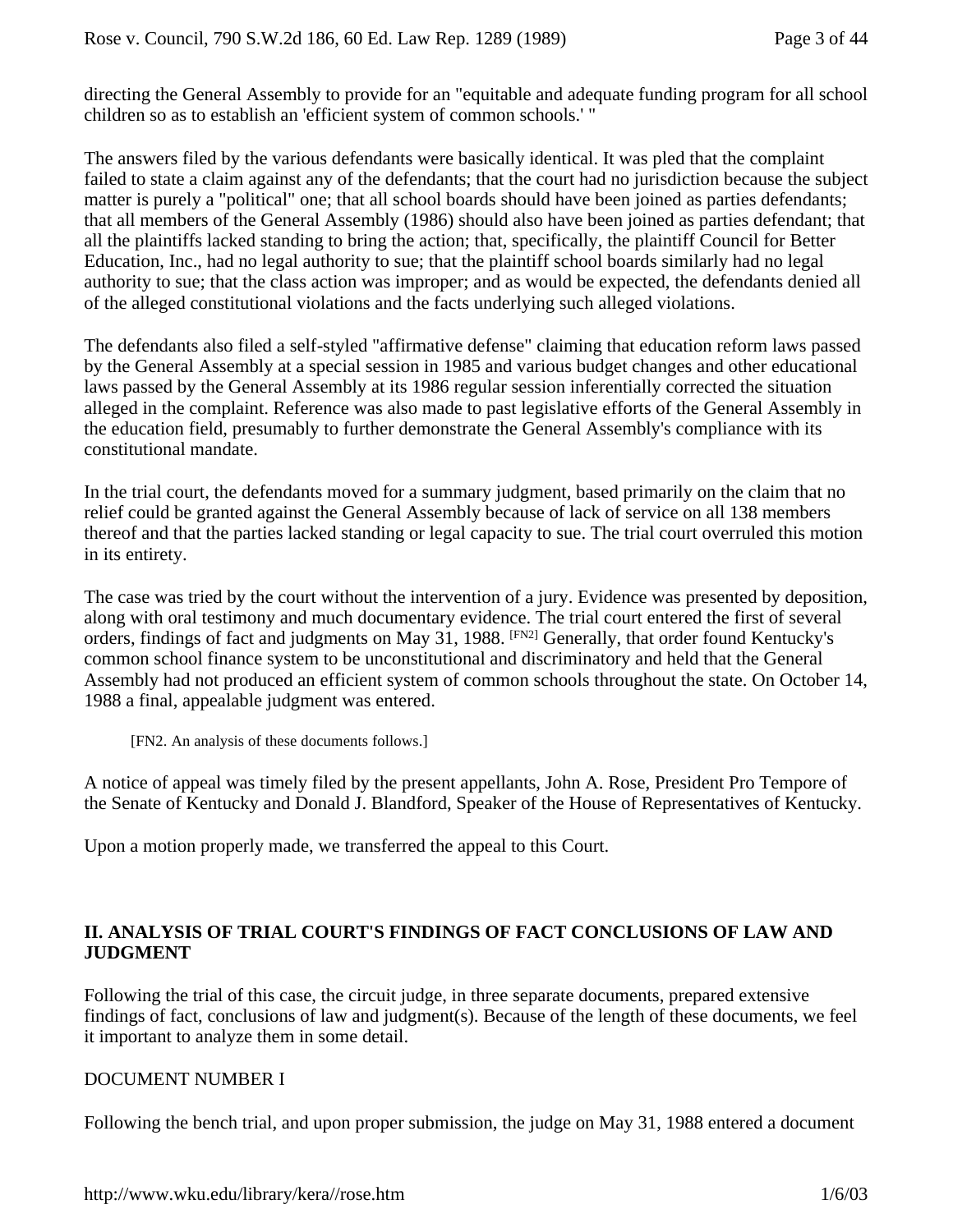that is styled, "Findings of Fact, Conclusions of Law and Judgment."

The trial judge identified four issues before him: (1) The necessity for defining the phrase "an efficient system of common schools" as contained in Section 183 of the Kentucky Constitution; (2) Whether education is a "fundamental right" under our Constitution; (3) Whether Kentucky's current method of financing its common schools violates Section 183, and (4) Whether students in the so-called "poor" school districts are denied equal protection of the laws.

"Efficient," in the Kentucky constitutional sense was defined as a system which required "substantial uniformity, substantial equality of financial resources and substantial equal educational opportunity for all students." Efficient was also interpreted to require that the educational system must be adequate, uniform and unitary.

Because of the language of Section 183, the trial court ruled that education, indeed, is a fundamental right in Kentucky.

In ruling on the issue of whether Kentucky's method of school financing violates Section 183 and underpinning the point with extensive findings of fact, the trial court declared that students in property poor school districts are offered a minimal level of educational opportunities, which is inferior to those offered to students in more affluent districts. Such "invidious" discrimination, based on the place of a student's residence, was determined to be unconstitutional. The trial court ruled that the school finance system violates the equal protection guarantees of Section 1 and 3 of the Kentucky Constitution.

In its judgment, the trial court ruled: (1) The Kentucky finance "system" of its common schools is unconstitutional and discriminatory; and (2) The system of common schools is not efficient within the purview of Section 183 of the Kentucky Constitution. The Court indicated it would appoint a "small select committee," the purpose of which was to review all relevant data, provide additional analysis, consult with financial experts and propose remedies to "correct the deficiencies in the present common school financing system." The Court clearly stated that the Committee's plan, "when adopted by this Court," would not "intrude" on the prerogatives of the Executive and Legislative branches of government. Indeed, the report would only be an aid to serve as a guide in establishing "the parameters of the Constitutional requirements of Sections 1, 3 and 183."

In this open ended document, the Court ruled the school finance system unconstitutional, but gave few guidelines, or criteria, to guide the General Assembly in any action it might take to rectify the constitutional failure. The work of the Committee, if adopted by the Court, was to serve as a guidepost in this murky area.

## DOCUMENT NUMBER II

On June 7, 1988, the trial court, in this document, appointed the members of the "select committee." Apparently fearing he would improperly delegate some of his judicial authority by the creation of this committee, the trial judge emphasized that its role would be "advisory only" to him. But he noted that the report would be of "immense benefit" to him in preparing his final judgment. The Committee was ordered to complete its work by September 15, 1988.

Modifying or explaining part of document # I, the court emphatically stated that there is "no judicial intent to merely redivide the funds now available to the common school districts." Moreover, he emphasized that funds should not be taken away (presumably by the General Assembly) from any school district to increase the funding level of more impoverished districts. It is a fair inference from this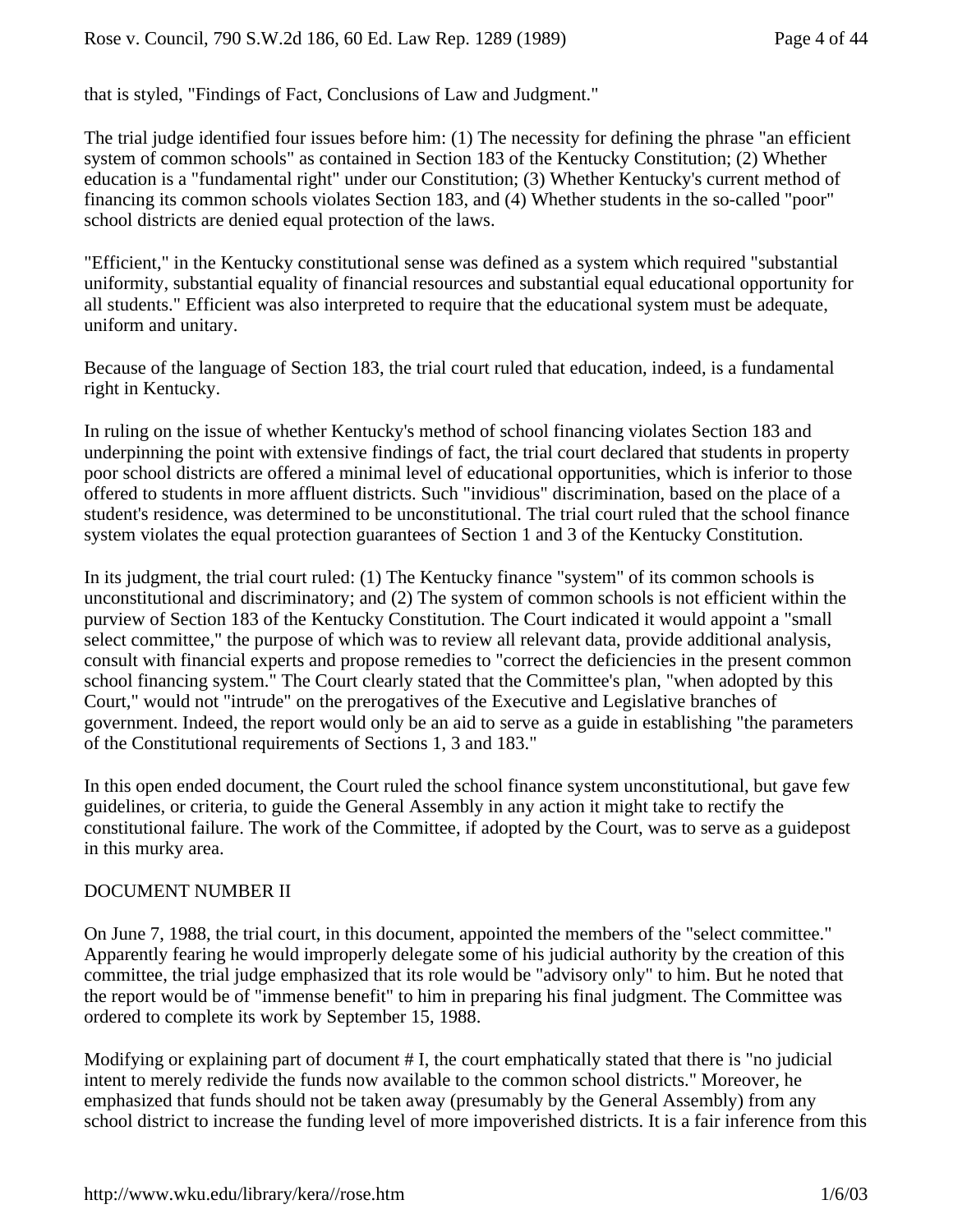statement that the trial court was strongly suggesting that additional revenues were needed to make the system "efficient."

The defendant State Board of Education was ordered to pay, out of its funds, all expenses of the Committee.

## DOCUMENT NUMBER III

This final order entered on October 14, 1988, and, cumulated with the first two documents, constitutes the subject matter of this appeal.

Addressing the committee report, but steadfastly maintaining that the report adopted was only part of his decision, the court agreed that the goals set out by the committee for the establishment of an "efficient" school system were "salutary" ones. While not technically adopting the report as part of this final Findings of Fact, Conclusions of Law and Judgment, it is clear that the trial court did, indeed, adopt certain principles from the Committee's report.

In his additional Findings of Fact, the judge modified his previous definition of an "efficient" system of schools. It is a "... tax supported, coordinated organization, which provides a free, adequate education to all students throughout the state, regardless of geographical location or local fiscal resources." He opined that an efficient system (of schools) must have "substantial" uniformity.

Ever broadening the definition and setting non-instructional standards, the trial court required an efficient school system to provide sufficient physical facilities, teachers, support personnel, and instructional materials to enhance the educational process. An adequate school system must also include careful and comprehensive supervision at all levels to monitor personnel performance and minimize waste. If and where waste and mismanagement exist, including but not limited to improper nepotism, favoritism, and misallocation of school monies, they must be eliminated, through state intervention if necessary. The General Assembly has all the power necessary to guarantee that the resources provided by Kentucky taxpayers for schools are spent wisely.

The trial court thus, with a very broad brush, included in its constitutional definition of "efficient" goals to be met by an education and requirements as to school financing, curriculum, personnel, accessibility to all children, physical facilities, instructional materials and management of the schools.

Moreover, the trial court made it clear that the duty--the absolute, unequivocal duty--to provide this system is solely the responsibility of the General Assembly. The court reiterated that its judicial power did not extend to specifying to the General Assembly the methods by which to implement and maintain this efficient system of education.

Addressing again the question of financing this massive task, the trial court stated directly what had been implied previously, that "substantial additional monies" will have to be raised to provide this constitutional school system. The court suggested three possible ways of financing: 1) increasing existing taxes, 2) levying new taxes, or 3) reallocating existing funds. Since a major reallocation of funds would "cripple" other government functions, the trial court postulated that the imposition of new taxes appeared to be the only viable alternative.

The trial judge agreed that the separation of powers doctrine would prohibit courts from directing the General Assembly as to how the school system should be financed. But, he reiterated that the General Assembly must provide an efficient system.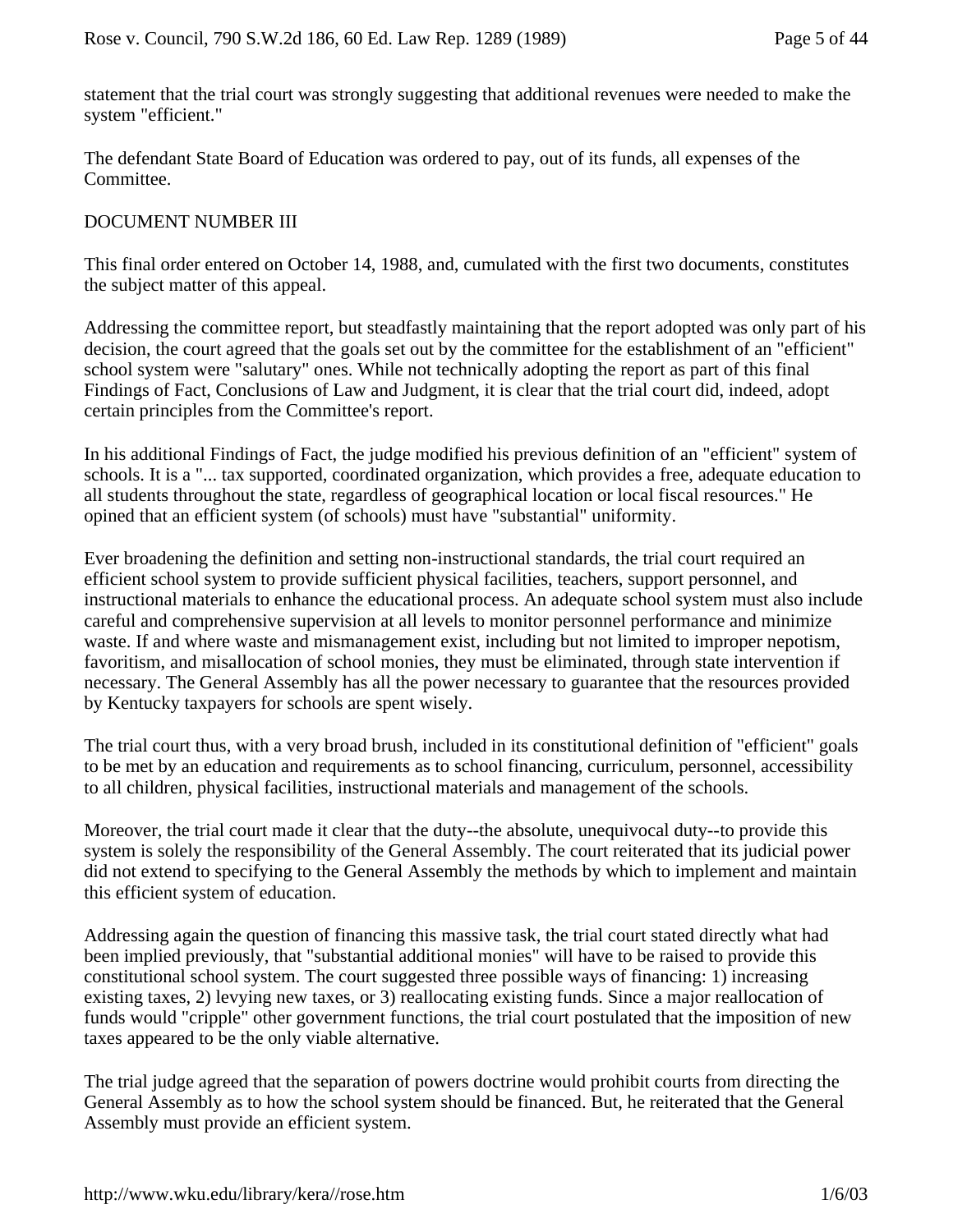Finally, although the trial court encouraged the protection of local school boards, he re-emphasized the General Assembly's authority and responsibility for the establishment and maintenance of the school system.

In the "judgment," the trial judge retained continuing jurisdiction over the subject matter for the purpose of enforcing the judgment. To that effect, he ordered a progress report be made to him on a day certain.

With this lengthy and dramatic series of documents, the Franklin Circuit Court brought into sharp focus a problem that many dedicated citizens of the Commonwealth have "wrestled" with for many years. It placed the sole responsibility for the establishment and maintenance of an efficient system on the General Assembly. It defined "efficient" in an multi-faceted manner, and directed that all these criteria are not only relevant, but are essential, if the development of a constitutionally valid system of common schools is to be had.

The trial court examined the evidence and declared that the present school system was unconstitutional.

On appeal, this Court must now review the basis for the trial court's ruling.

# **III. CONTENTIONS OF THE PARTIES**

The two remaining defendants, now appellants before this Court, raise numerous issues on appeal. They allege that the Council for Better Education, Inc., does not have either the legal authority or the standing to maintain this action; that the purported class action of the student plaintiffs is not proper; that only 5 of the 22 students are properly before the Court; that the complaint does not state a "cognizable claim" against the two named legislators; that the trial court erred in finding that the system of common schools provided by the General Assembly is not efficient; that the trial court erred in ruling that House Bill 1 and House Bill 44 are part of an unconstitutional system; [FN3] that the trial court's definition and standards set for an efficient school system are at variance with Section 183; that the trial court's strong reliance on foreign cases was inappropriate; that the trial court erred in declaring that the school system violates the 14th Amendment of the U.S. Constitution; that the trial court's judgment violates the separation of powers provisions of the Kentucky Constitution; and finally, it is claimed that the trial court erred in directing the expenses of the select committee to be paid by the Kentucky Department of Education.

[FN3. H.B. 1 is codified as KRS 160.470 and H.B. 44 is codified in KRS 68.245, 132.010, .020, .023, .027, .690, other sections of Ch. 32, and 160.470. Throughout this opinion, the legislation will be referred to as H.B. 1 and H.B. 44.]

Appellees, predictably, defend the trial court's action.

Prior to dealing with these contentions we believe it would be beneficial to give a brief history of school financing in Kentucky, and to review the evidence before us.

## **IV. SCHOOL FINANCING IN KENTUCKY--PAST AND PRESENT**

As originally enacted, Section 186 of our Constitution mandated that school funds appropriated by the General Assembly be apportioned to each individual local school district on the basis of a set amount for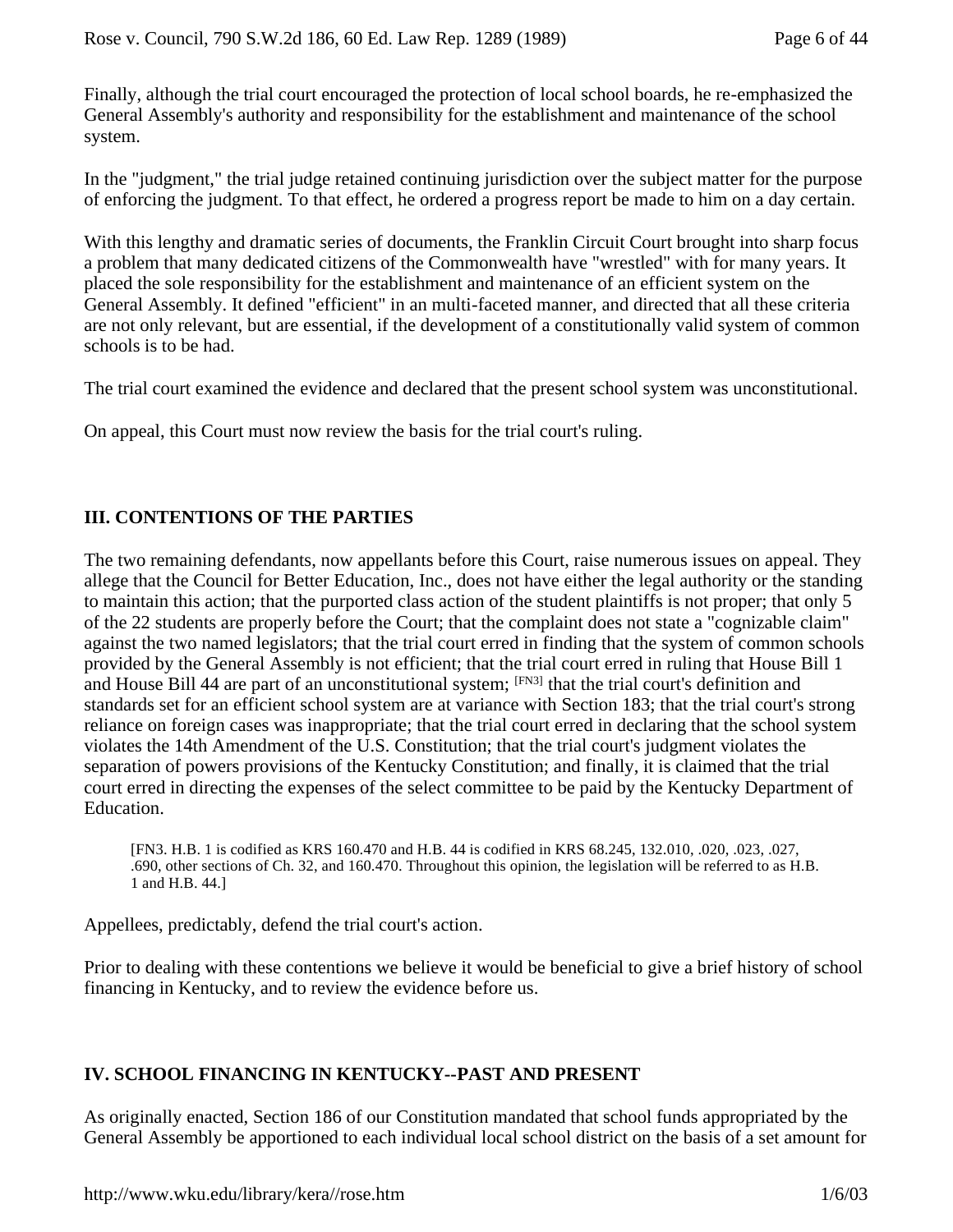each child aged 5 through to 17 years. Thus, state money was given on the basis of a census of school age children--whether they attended school or not. Differences in populations of the districts were not perceived as affecting the quality of the education.

In 1930, the General Assembly adopted a law (an Act approved March 15, 1930, Ch. 36, 1930 Ky. Acts, codified at KS 4364, 4399a-8, 4434a-14a) which appropriated state money for an equalization fund designed to increase per-pupil expenditures in those districts where the standard of education was low. That legislative effort was invalidated in Talbott v. Kentucky State Board of Education, 244 Ky. 826, 52 S.W.2d 727 (1932). The basis of the decision was that the attempt to equalize expenditures violated the mandate of Section 186--viz., state funds are limited to a per capita appropriation.

In 1941, Section 186 was amended to permit 10% of state funds to be used for equalization purposes and in 1944 it was further amended to allow 25% of the funds to be so expended. In 1952, the constitutional provision requiring per capita expenditures was eliminated, thus strengthening the role of the General Assembly in its duty to provide for an efficient system of common schools, as provided in Section 183.

In an apparent response to that latest constitutional amendment, and in an attempt to equalize inequities in the educational efforts and abilities to encourage more financial input and effort by local school districts, the General Assembly enacted the so-called Minimum Foundation Program [FN4] [hereinafter MFP]. To qualify as a participant in this program, a district was required to levy a minimum real property tax of \$1.10 per \$100 of assessed value in the district. The maximum tax was set at \$1.50 per \$100.00 of assessed value (1 1/2 % of the total assessed value of the real property in the district). Most districts levied the maximum rates, because the assessed values were very low. The assessments ranged from 33 1/3 % of the fair cash value of the property to as low as 12 1/2 % of that value. The median statewide assessment rate was 27%.

[FN4. KRS 157.310-.440. Its stated legislative purpose was "... to assure substantially equal public school educational opportunities." KRS 157.310. A further description of the MFP appears, infra.]

As a result of this law and diverse local assessments of fair cash value, a lawsuit was filed directly attacking this legislation and the problem of built-in disparity in local school tax levies. Our Court's predecessor, the Court of Appeals, in the case of Russman v. Luckett, Ky., 391 S.W.2d 694 (1965), declared that Section 172 of the Kentucky Constitution requires property to be assessed at 100% of its fair cash value. The mandate of the Court directed the Revenue Cabinet to see that all property in the Commonwealth was so assessed.

The ink was barely dry on this opinion, when, pursuant to a call for a special session by the Governor, the General Assembly enacted H.B. 1, known pleasantly as the "rollback law." Its effect was to countermand and negate the effect of Russman. This law reduced the tax rates on property proportionately to offset the increase in assessment required by this Court. It is certainly arguable that, by enacting the "rollback law," the General Assembly continued, or even exacerbated, the inequities that Russman intended to correct. Specifically, H.B. 1 reduced the school, county and city property tax revenues to the 1965 level, except for "net assessment growth" resulting from new property. [FN5] In deference to the education problem, the bill permitted local school districts to take two (2) one-time only 10% increases in their tax levies, for their 1967 and 1968 revenues. The bill virtually froze the revenues available to local school districts and created the ominous spectacle of different maximum tax rates for the then 180 local school districts in Kentucky.

[FN5. Examples include a vacant lot having a house built on it or a farm being developed into a subdivision.]

In an attempt to enable more local tax efforts the General Assembly at its regular session in 1966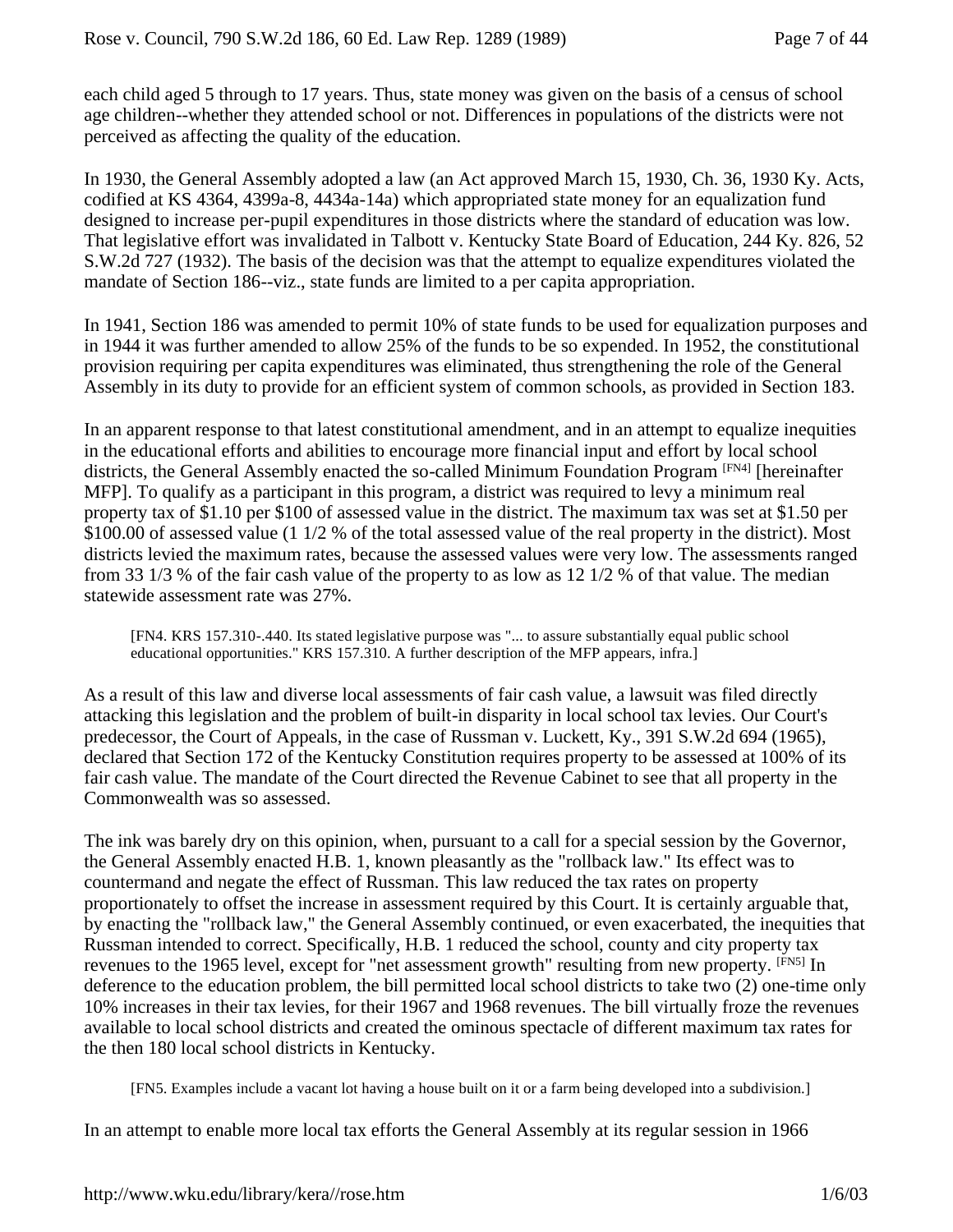enacted legislation [FN6] which enabled local school districts to levy one of three specialized permissive taxes: (1) an occupational tax on wages and profits; (2) a tax on gross utility receipts, and (3) an excise tax on income. All of these taxes were, however, specifically permitted to be recalled by the voters. [FN7]

[FN6. KRS 160.597.]

[FN7. The effect of the permissive taxes has been to create further inequities across the state because, even if the voters did not veto them, those counties with a high population and high payrolls would produce many times more revenue than counties (districts) not so blessed.]

The story continues. At its regular session in 1972, the General Assembly redefined the terms "net assessment growth" to include not only new property, but also the difference in the assessed valuation of all property subject to tax in the previous year, thus boosting total revenues by the tax on property value inflation.

In 1976, the handling of revenue took another turn. The General Assembly transferred the levy and collection of the required local tax effort to the State, to be included as part of the receipts of the General Fund. [FN8] To provide funds which would help equalize, to some extent, the disparities in local financial effort, the General Assembly, also in 1976 passed the so-called Power Equalization Program [FN9] [hereinafter PEP].

[FN8. As the trial judge stated, the appearance that this created additional monies was strictly an illusion; rather it altered the method of levy and collection. No new funds were provided to local schools by the state.]

[FN9. KRS 157.545 et seq. The relevant details of this program (PEP) will be discussed infra.]

In 1979, the then Lieutenant Governor, in the Governor's absence from the state, called yet another special session of the General Assembly. At that session, H.B. 44 was enacted. This law required school districts to reduce their tax rates on real property each year so that current revenue could not exceed the previous year's revenue by more than 4%. However, in order to institute any increase in revenue, H.B. 44 required the elected school board members to hold a public hearing on the matter. If the proposed increase (through a tax rate increase) would generate more than the 4% increase, the voters could force a public referendum on the excess. In other words, an increase of up to 4% (over the previous year) would not be approved without a public hearing. If the increase proposed were more than 4%, the excess thereof was subject to a vote of the public.

The record in this case shows the property tax rate declined statewide nearly 33% from 1979 to 1981, directly as a result of H.B. 44. Although the tax base (total assessed value) has increased, there has been little or no increase in local revenues for schools.

As can be seen, the state's contribution to the local school programs (the so-called common schools) arises primarily from the MFP and the PEP. It is essential to a decision in this case to give a brief summary of each of these legislative acts.

To qualify as a participant in the MFP, a local school district must operate and pay its teachers for 185 days per school year, and it must actually operate its school(s) the same number of days. The State Superintendent of Public Instruction allots the classroom units to each district, the number of which depends on the average daily attendance in each grade. Each district receives a grant of money from the MFP based on the number of classroom units assigned to it. The funds may be used for teachers' salaries, current expenses, capital outlay and transportation of students.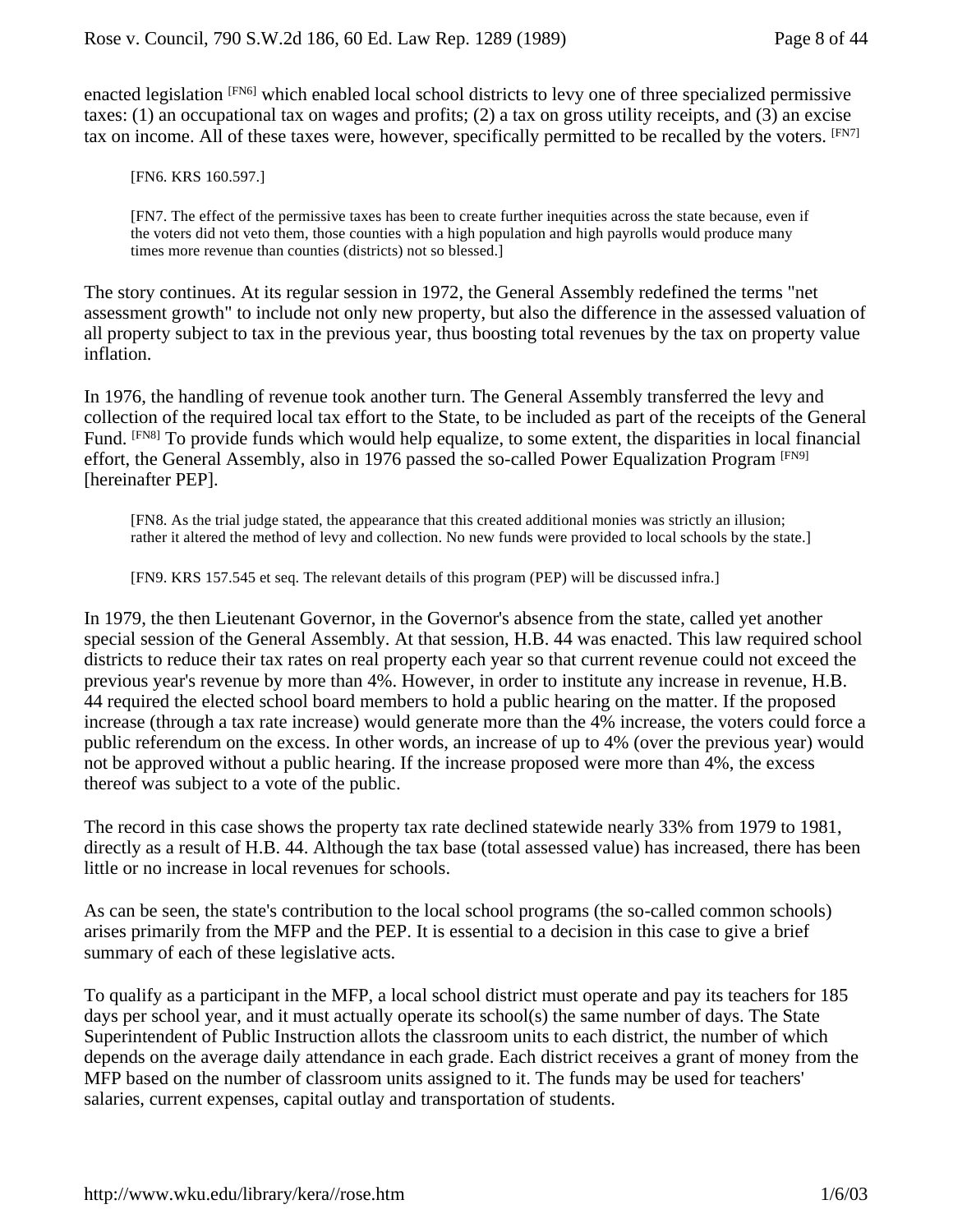The state also provides financial resources to local school districts through the PEP. Each year, the Kentucky Department of Revenue determines the equalized fair cash value of all taxable property in each local school district. That data is certified to the Superintendent of Public Instruction. The Superintendent determines annually the maximum tax rate that the PEP fund will equalize and then applies an equal rate to all districts. In order for a local district to receive funds, each local school district must levy a minimum equivalent tax rate of 25 cents per \$100 of valuation, or the maximum rate supported by the PEP, whichever is greater. The "minimum equivalent tax rate" is defined as the quotient derived from dividing the districts' previous year's income from tax levies by the total assessed property valuation plus the assessment for motor vehicles.

As pointed out by the trial court, the mandated underlying tax rate has been so low that the results have been that only a fraction of the 25 cents local tax is actually equalized through the PEP. [FN10]

[FN10. Nine cents per hundred in 1985-86, 10 cents per hundred in 1986-87, and 13 cents per hundred thereafter.]

If one were to summarize the history of school funding in Kentucky, one might well say that every forward step taken to provide funds to local districts and to equalize money spent for the poor districts has been countered by one backward step.

It is certainly true that the General Assembly, over the years, has made substantial efforts to infuse money into the system to improve and equalize the educational efforts in the common schools of Kentucky. What we must decide, based solely on the evidence in the record as tested by the Kentucky Constitution, Section 183, is whether the trial court was correct in declaring that those efforts have failed to create an efficient system of common schools in this Commonwealth.

# **V. THE EVIDENCE**

As we proceed to summarize the evidence before us, the legal test we must apply is whether that evidence supports the conclusion of the trial court that the Kentucky system of common schools is not efficient. [FN11] It is textbook law that before an appellate court may overturn the trial court's finding, such finding must be clearly erroneous. CR 52.01; Yates v. Wilson, Ky., 339 S.W.2d 458 (1960).

[FN11. Obviously, we will consider (later in the opinion) as a legal proposition, whether the trial court's definition of "efficient" within the aegis of Kentucky Constitution, Section 183 is correct.]

The evidence in this case consists of numerous depositions, volumes of oral evidence heard by the trial court, and a seemingly endless amount of statistical data, reports, etc. We will not unduly lengthen this opinion with an extensive discussion of that evidence. As a matter of fact, such is really not necessary. The overall effect of appellants' evidence is a virtual concession that Kentucky's system of common schools is underfunded and inadequate; is fraught with inequalities and inequities throughout the 177 local school districts; is ranked nationally in the lower 20-25% in virtually every category that is used to evaluate educational performance; and is not uniform among the districts in educational opportunities. When one considers the evidence presented by the appellants, there is little or no evidence to even begin to negate that of the appellees. The tidal wave of the appellees' evidence literally engulfs that of the appellants.

In spite of the Minimum Foundation Program and the Power Equalization Program, there are wide variations in financial resources and dispositions thereof which result in unequal educational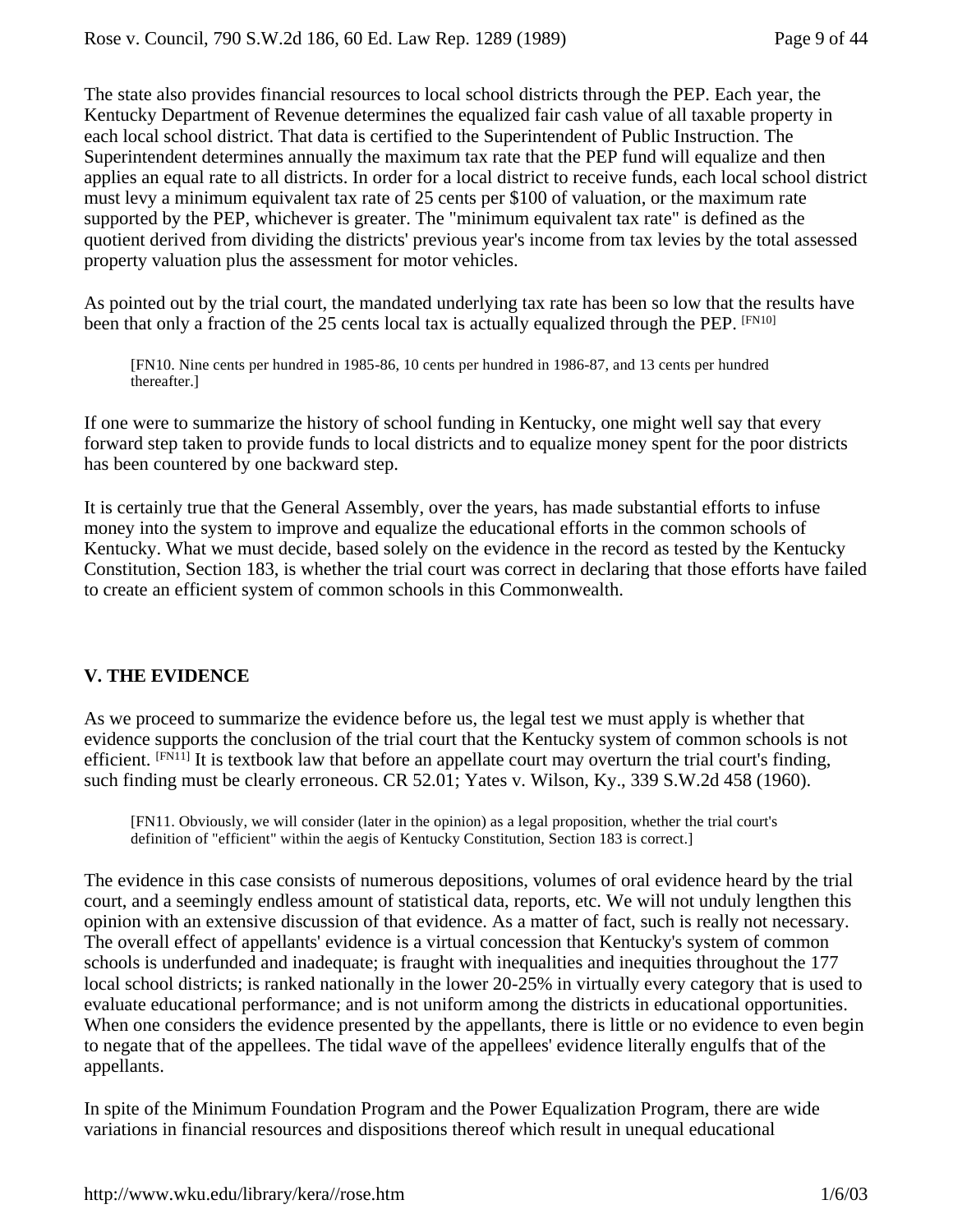opportunities throughout Kentucky. The local districts have large variances in taxable property per student. Even a total elimination of all mismanagement and waste in local school districts would not correct the situation as it now exists. A substantial difference in the curricula offered in the poorer districts contrasts with that of the richer districts, particularly in the areas of foreign language, science, mathematics, music and art.

The achievement test scores in the poorer districts are lower than those in the richer districts and expert opinion clearly established that there is a correlation between those scores and the wealth of the district. Student-teacher ratios are higher in the poorer districts. Moreover, although Kentucky's per capita income is low, it makes an even lower per capita effort to support the common schools.

Students in property poor districts receive inadequate and inferior educational opportunities as compared to those offered to those students in the more affluent districts.

That Kentucky's overall effort and resulting achievement in the area of primary and secondary education are comparatively low, nationally, is not in dispute. Thirty-five percent of our adult population are high school drop-outs. Eighty percent of Kentucky's local school districts are identified as being "poor," in terms of taxable property. The other twenty percent remain under the national average. Thirty percent of our local school districts are "functionally bankrupt."

Evidence relative to educational performance was introduced by appellees to make a comparison of Kentucky with its neighbors--Ohio, Indiana, Illinois, Missouri, Tennessee, Virginia, and West Virginia. It also ranked Kentucky, nationally in the same areas.

In the area of per pupil expenditures, Kentucky ranks 6th among the 8 states and ranks 40th, nationally. With respect to the average annual salary of instructional staff, Kentucky again ranks 6th among its neighbors and 37th nationally. In the area of classroom teacher compensation, Kentucky is 7th and 37th. Our classroom teacher average salary is 84.68% of the national average and our per pupil expenditure is 78.20% of the national average.

When one considers the use of property taxes as a percent of sources of school revenue, Kentucky is 7th among our neighboring states and 43rd nationally. The national average is 30.1% while Kentucky's rate is 18.2%. If any more evidence is needed to show the inadequacy of our overall effort, consider that only 68.2% of ninth grade students eventually graduate from high school in Kentucky. That ranks us 7th among our eight adjacent sister states. Among the 6 of our neighboring states that use the ACT scholastic achievement test, our high school graduates average score is 18.1, which ranks us 4th. Kentucky's ratio of pupil-teacher is 19.2, which ranks us 7th in this region. In spite of the appellants' claim, at both the trial level and on appeal, that appellees' statistics are not current, all the above figures are based on a 1986 study, which was published in 1987.

Numerous well-qualified educators and school administrators testified before the trial court and all described Kentucky's educational effort as being inadequate and well below the national effort.

With this background of Kentucky's overall effort with regard to education and its comparison to other states in the area, and nationally, we proceed to examine the trial court's finding relative to inequity and lack of uniformity in the overabundance of local school districts. We will discuss the educational opportunities offered and then address the disparity in financial effort and support.

## EDUCATIONAL EFFORT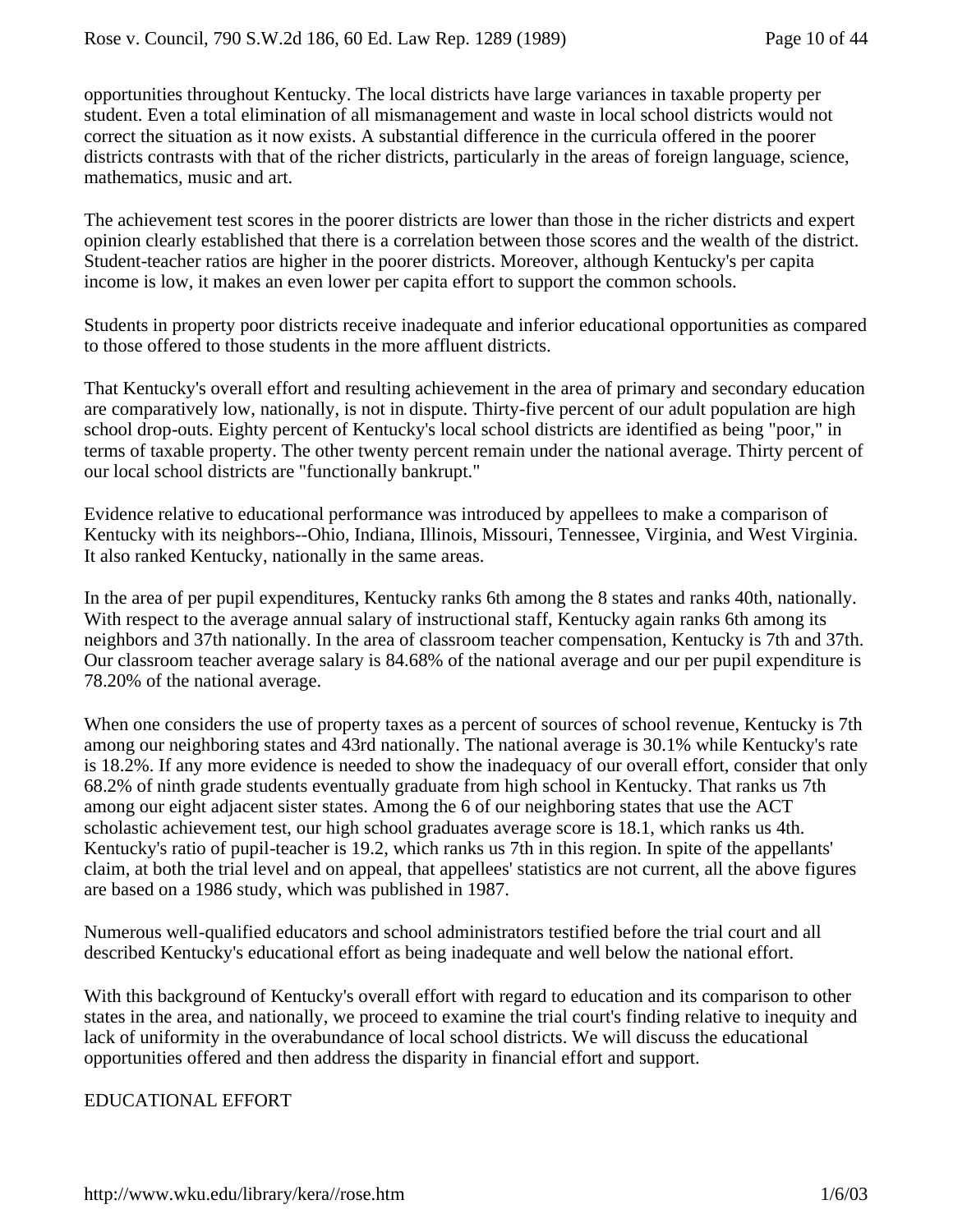The numerous witnesses that testified before the trial court are recognized experts in the field of primary and secondary education. They have advanced college degrees, they have taught school, they have been school administrators, they have been participants at a local or state level in Kentucky's education system, and they have performed in-depth studies of Kentucky's system. Without exception, they testified that there is great disparity in the poor and the more affluent school districts with regard to classroom teachers' pay; provision of basic educational materials; student-teacher ratio; curriculum; quality of basic management; size, adequacy and condition of school physical plants; and per year expenditure per student. Kentucky's children, simply because of their place of residence, are offered a virtual hodgepodge of educational opportunities. The quality of education in the poorer local school districts is substantially less in most, if not all, of the above categories.

Can anyone seriously argue that these disparities do not affect the basic educational opportunities of those children in the poorer districts? To ask the question is to answer it. Children in 80% of local school districts in this Commonwealth are not as well-educated as those in the other 20%.

Moreover, most of the witnesses before the trial court testified that not only were the state's educational opportunities unequal and lacking in uniformity, but that all were inadequate. Testimony indicated that not only do the so-called poorer districts provide inadequate education to fulfill the needs of the students but the more affluent districts' efforts are inadequate as well, as judged by accepted national standards.

As stated, when one reads the record, and when one considers the argument of counsel for the appellants, one can find no proof, no statement that contradicts the evidence about the existing inequalities and lack of uniformity in the overall performance of Kentucky's system of common schools.

Summarizing appellants' argument, and without intending to give it short shrift, it is contended that over the years the General Assembly has continually enacted such programs as the MFP, the PEP, and other progressive programs during recent sessions of the General Assembly. Moreover, uncontroverted evidence is adduced to show that the overall amount of money appropriated for local schools has increased by a substantial amount. The argument seems to be to the effect that "we have done our best." However, it is significant that all the experts were keenly aware of the legislative history, including substantive legislation and increased funding and yet, all of them stated that inequalities still exist, and indeed have been exacerbated by some of the legislation. Appellants conceded, the trial court found and we concur that in spite of legislative efforts, the total local and state effort in education in Kentucky's primary and secondary education is inadequate and is lacking in uniformity. It is discriminatory as to the children served in 80% of our local school districts.

## FINANCIAL EFFORT

Uniform testimony of the expert witnesses at trial, corroborated by data, showed a definite correlation between the money spent per child on education and the quality of the education received. As we have previously stated in our discussion of the history of Kentucky's school finances, our system does not require a minimum local effort. The MFP, being based on average daily attendance, certainly infuses more money into each local district, but is not designed to correct problems of inequality and lack of uniformity between local school districts. The experts stated that the PEP, although a good idea, was and is underfunded.

The disparity in per pupil expenditure by the local school boards runs in the thousands of dollars per year. Moreover, between the extreme high allocation and the extreme low allocation lies a wide range of annual per pupil expenditures. In theory (and perhaps in actual practice) there could be 177 different per pupil expenditures, thus leading to 177 different educational efforts. The financing effort of local school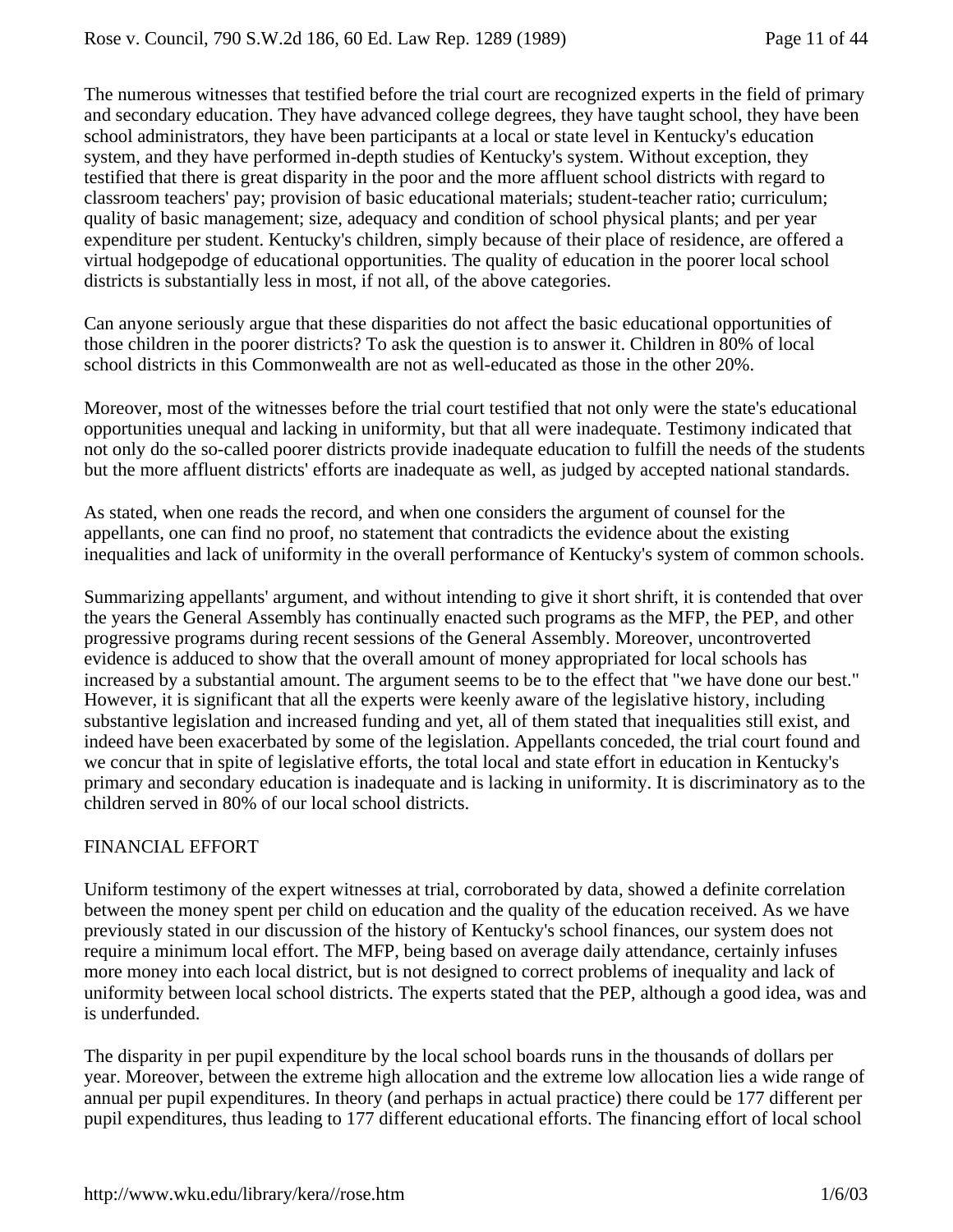districts is, figuratively speaking, a jigsaw puzzle.

It is argued by the appellants that the so-called permissive taxes, [FN12] are at least part of the solution to equalizing local financial efforts. There are two easy answers that dispose of this argument. First, the taxes are permissive. Responding to obvious voter resistance to the imposition of taxes, 89 districts have enacted the tax on gross utility receipts; 5 districts have enacted the occupational tax; 82 districts have also enacted a special building tax, normally for a specific project for one time only, and not affecting teacher pay, instructional equipment, or any of the specific needs of educational opportunity. As the nature of the taxes is permissive, in many districts they are not adopted and therefore do not produce one cent in additional local revenue.

[FN12. See supra note 6 and accompanying text.]

Secondly, according to the testimony of the expert witnesses, even if all the permissive taxes were enacted, the financial effort would still be inadequate, and because the population of the districts is in direct proportion to the amount of money that could and is raised by these taxes, the overall problem of an unequal local effort would be exacerbated by such action. Clearly, the permissive taxes are not the solution to the problems. Rather, they contribute to the disparity of per pupil expenditures.

Additionally, because the assessable and taxable real and personal property in the 177 districts is so varied, and because of a lack of uniformity in tax rates, the local school boards' tax effort is not only lacking in uniformity but is also lacking in adequate effort. The history of school financing in Kentucky, certainly corroborates the trial court's finding as to the lack of uniformity and the lack of adequacy of local and state funding of education in the state. Based on the record before us, it is beyond cavil that the trial court's finding was correct.

Having discussed the procedure, the contentions of the parties, the history of school finance, and having briefly analyzed the facts, we now proceed to discuss the legal arguments raised before us by the parties.

# **VI. DO THE LOCAL SCHOOL BOARDS AND THE COUNCIL FOR BETTER EDUCATION, [FN13] INC. HAVE THE LEGAL AUTHORITY TO SUE THE LEGISLATORS AND DO THEY HAVE THE STANDING TO MAINTAIN THE ACTION?**

[FN13. Hereinafter referred to as Council.]

There are two clear and distinct issues to be decided: (1) Do the Council and the local school districts have legal authority to sue two members of the General Assembly; and (2) Do those same plaintiffsappellees have the legal standing to sue?

In considering these issues, we note again that the Council is a non-profit corporation, consisting of sixty-six local school districts. It is a separate, legally constituted authority, formed under the laws of Kentucky. [FN14] The several local county and independent school districts are also formed under Kentucky statutes. [FN15]

[FN14. KRS Ch. 273.]

[FN15. KRS Ch. 160.]

LEGAL AUTHORITY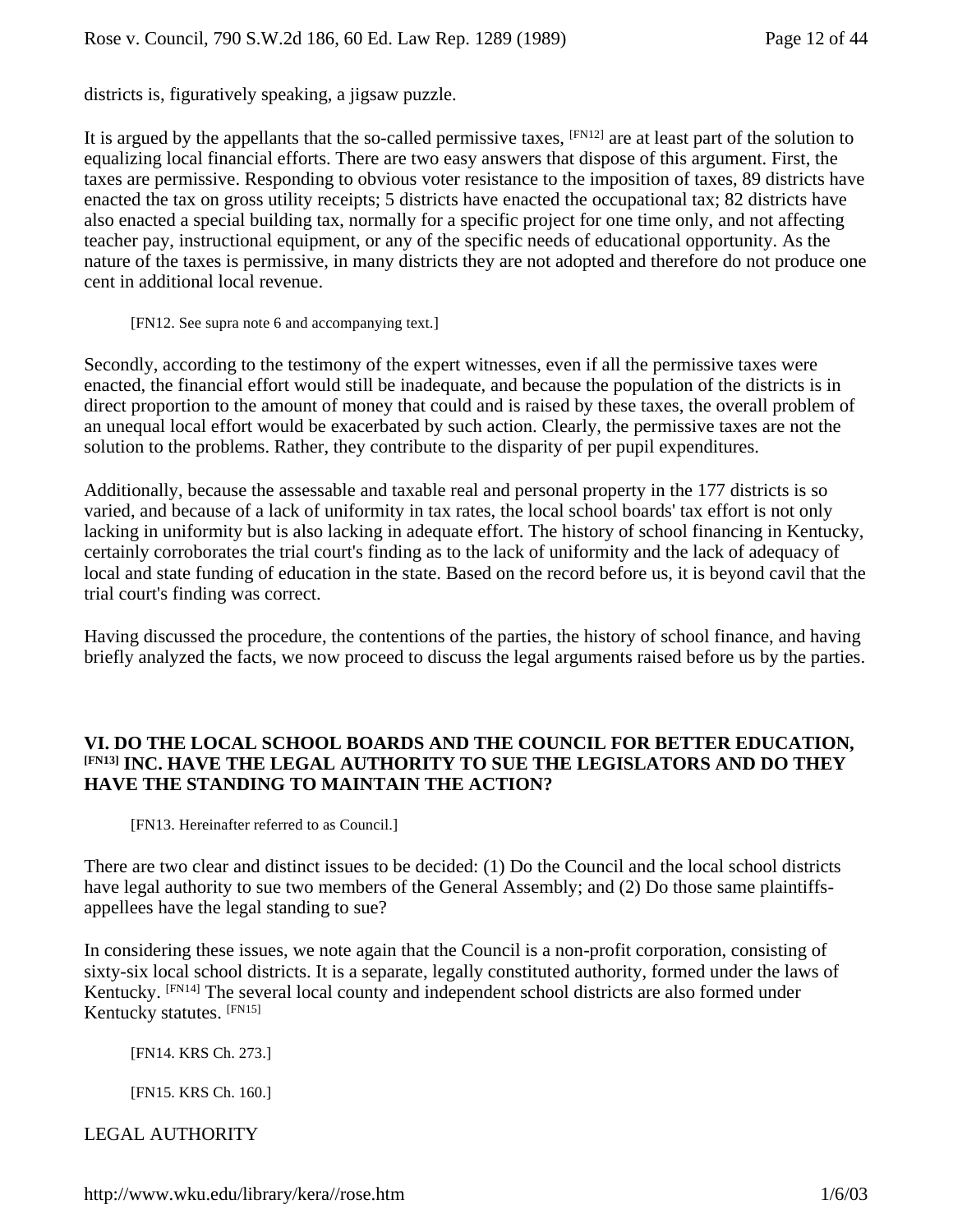The main thrust of appellants' argument is that the local boards of education, being creatures of the state, cannot sue it. Even though the Council is a non-profit corporation it is claimed that because the Council's members are all local boards of education, the Council, whose corporate veil is pierced by some strained logic, is also a servant who cannot challenge the master. We disagree.

In creating the local boards of education, the General Assembly endowed them with broad and specific powers to enable them to execute their statutory mission. "Each board of education shall have general control and management of the public schools in its district...." KRS 160.290(1). It is empowered to promote public education and "the education and the general health and welfare of pupils." Id. "... Each board of education shall be a body politic and corporate with perpetual succession. It may sue and be sued; and do all things necessary to accomplish the purposes for which it is created ...." KRS 160.160 (emphasis added).

This corporate body politic is specifically granted the power to do "all things necessary " to carry out its duties and responsibilities, including exercising its right to sue and be sued. Nowhere in the statutes can one find a restriction on the right of the local boards to sue. The General Assembly has not stated that it cannot be sued by local boards. The subject matter of this lawsuit is whether the General Assembly has complied with its constitutional duty to provide an "efficient" system of common schools in Kentucky. Who is better qualified, who is more knowledgeable, who is more duty-bound, than the local school boards to raise the question? If the General Assembly is not adequately meeting its responsibility, how can the local boards meet theirs?

It is sterile logic that says that the local school boards cannot sue their masters, the General Assembly (or the Commonwealth), especially when one considers the statutory grants of authority cited above.

Appellants rely on the case of Board of Education of Louisville v. Board of Education of Jefferson County, Ky., 458 S.W.2d 6 (1970), to support their argument. In that case, the question presented was whether the General Assembly had the authority to distribute the proceeds of a county-wide occupational tax among the Louisville, Jefferson County and Anchorage Independent school districts, the effect of which would be that some of the funds raised in Louisville would be distributed to the County and to Anchorage Independent districts. The Louisville district argued in that case that it was a municipal corporation and that its funds could not be used elsewhere. This Court rejected this argument and upheld the General Assembly's authority to determine the distribution of Jefferson County's occupational tax proceeds.

The Court's decision was based on whether the legislation was "appropriate" under the provisions of Section 183 of the Kentucky Constitution. " 'The General Assembly shall, by appropriate legislation, provide for an efficient system of common schools throughout the state.' " Id. at 8 (emphasis added).

We said that legislation is only inappropriate if it conflicts with some other constitutional provisions of equal dignity. In declaring the Louisville Board not to be a municipal corporation, the Court stated: "Thus, though a school district possesses some of the attributes of a municipal corporation for some legal purposes ... and though a school district is regarded as a political subdivision for some legal considerations--a school district is, nevertheless, an agency of the state subject to the will of the legislature and existing for one public purpose only--to locally administer the common schools within a particular area subject to the paramount interest of the state." Id. at 8-9 (emphasis added).

Appellants seize upon this language to posit that local boards are not empowered to sue the state. We do not agree. This language simply reiterates that the local districts are creatures of the state, and that when the issue of "appropriate legislation" is in contention, the state's decision is final, unless violative of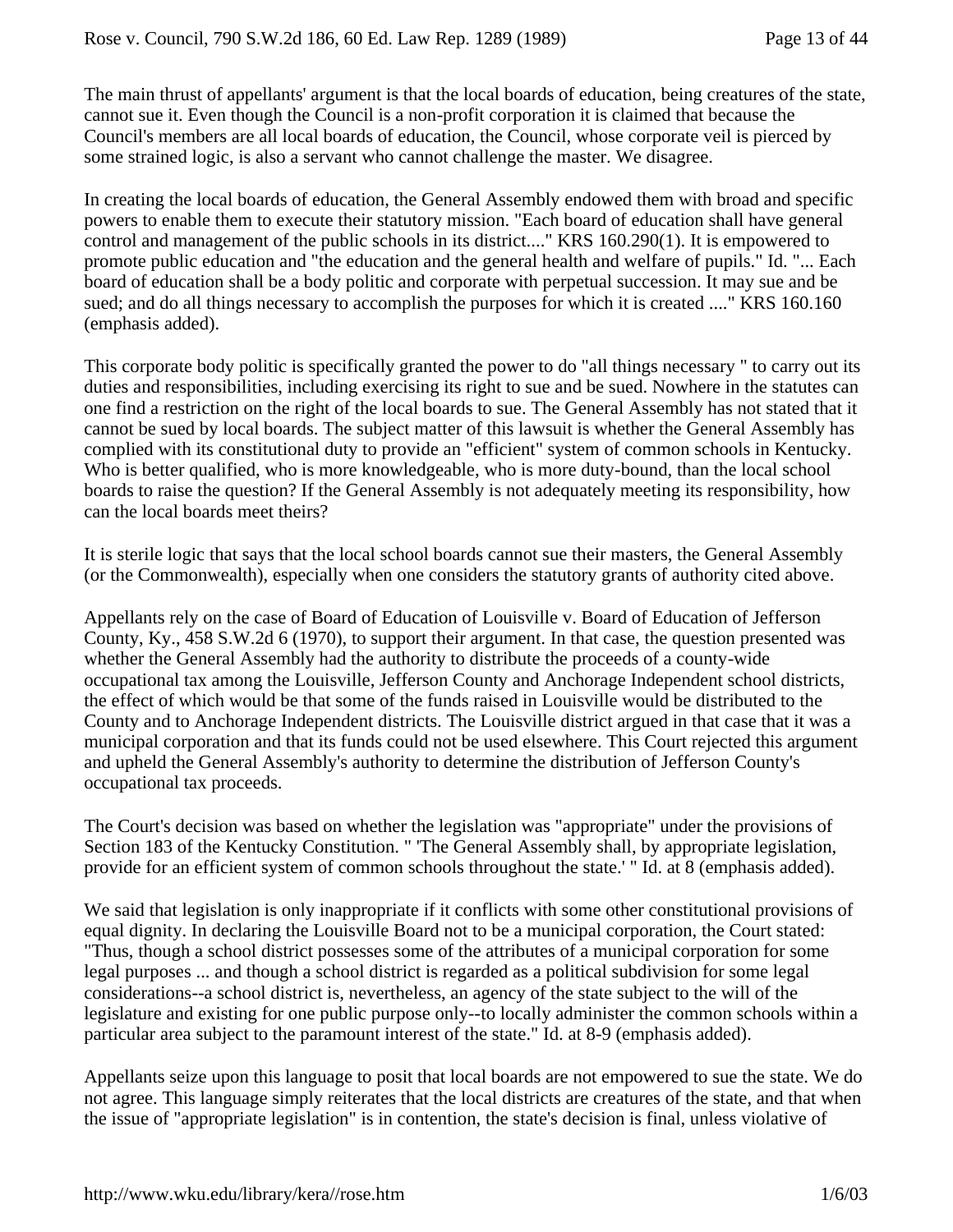another section of the constitution. The decision does not touch the issue of whether the state has provided an efficient system, and it certainly does not declare either directly or inferentially that a local school board cannot sue the state. Furthermore, appellants ignore the specific grant of power to local school boards to "sue or be sued" and to do all things necessary to carry out the duties of the local school boards.

In Hogan v. Glasscock, Ky., 324 S.W.2d 815 (1959) we held that a local school board had the power to hire an attorney when such employment was necessary for their protection and the accomplishment of the purposes for which they were created. The attorneys were employed by the local board to defend an attack on the board members' method of providing public education. This case clearly reinforces the statutory duty of local school boards to promote local education and to defend lawsuits challenging their action, and to do all things which are necessary in the opinion of the local board to promote public education. KRS 160.160, 160.290(1).

Appellants rely heavily on a case from a sister state to support their position. In East Jackson Public Schools v. State, 133 Mich.App. 132, 348 N.W.2d 303 (1984), several local school districts sought to overturn a legislative scheme of school financing, claiming a violation of the equal protection clause of the Michigan constitution. The boards did not claim to enforce any constitutional rights regarding public education. As the Court stated, "Education is not a fundamental right under Michigan Constitution of 1963." Id at 305. The following language seized on by appellants addressed the school districts' power to sue. "School districts and other municipal corporations are creatures of the state. Except as provided by their state, they have no existence, no function, no rights, and no powers. They are given no power, nor can any be implied, to defy their creator over the terms of their existence. They surely have no power to bring suits of such nature on behalf of residents within their boundaries, or to expend public funds to finance such litigation of, or on behalf of, private citizens." Id at 306.

Although the language of this opinion is strong and unequivocal, it cites no authority for its position, and is certainly not persuasive in the case at bar. [FN16]

[FN16. Furthermore, there is ample authority which is contrary to the Michigan case. See Dupree v. Alma School District No. 30, 279 Ark. 340, 651 S.W.2d 90 (1983); Hornbeck v. Somerset County Board of Education, 295 Md. 597, 458 A.2d 758 (1983); Board of Education v. Nyquist, 57 N.Y.2d 27, 453 N.Y.S.2d 643, 439 N.E.2d 359 (1982); Seattle School District No. 1 of King County v. State, 90 Wash.2d 476, 585 P.2d 71 (1978); Washakie County School District No. 1 v. Herschler, 606 P.2d 310 (Wyo.1980).]

Unlike Michigan citizens, our citizens are given a fundamental right to education in our Constitution. Ky. Const. Sec. 183. That fundamental right is reiterated and expanded in our statutes. KRS 158.010 et seq. Moreover, our General Assembly has given local districts a perpetual, corporate existence, and has in two statutes, specifically given local boards virtual unlimited authority to carry out their duty of promoting local education.

In Reeves v. Jefferson County, Ky., 245 S.W.2d 606 (1951), we declared that KRS 160.160 and KRS 160.290 "place upon the boards of education, not the taxpayers, the initial responsibility of maintaining legal actions on behalf of the school districts." Id. at 608. Perforce a lawsuit to declare an education system unconstitutional falls within the authority, if not the duty, of local school boards to fulfill their statutory responsibilities, no matter who the defendants are.

Even if we had not reached this conclusion as to the individual county and local independent school districts, it is beyond cavil that the Council, being an independent, legally separate, properly formed non-profit corporation, has the legal authority to sue the General Assembly. We are cited no authority, and can find none, that would enable us to pierce the corporate veil and legally cut off the rights of the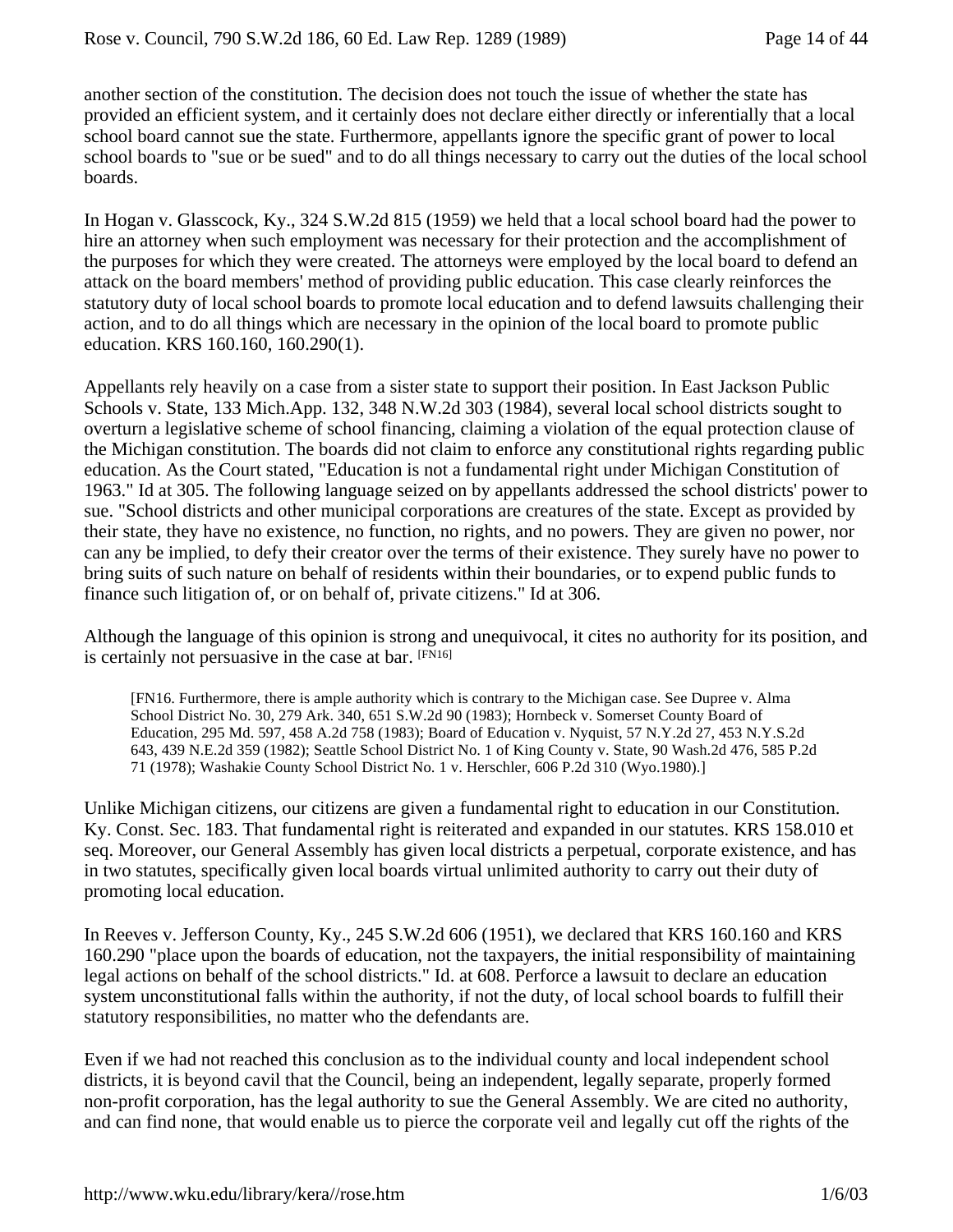individual corporate members.

#### STANDING

Appellants next argue that the Council and the local school boards have no standing to join in this lawsuit.

In order to have standing to sue, a plaintiff need only have a real and substantial interest in the subject matter of the litigation, as opposed to a mere expectancy. Winn v. First Bank of Irvington, Ky.App., 581 S.W.2d 21, 23 (1978). And, as we have said: "It is fundamental that in order to have standing in a lawsuit a party must have a judicially recognizable interest in the subject matter of the suit." HealthAmerica Corporation of Kentucky v. Humana Health Plan Inc., Ky., 697 S.W.2d 946, 947 (1985).

The issue of standing is one which is to be decided on the facts of each case.

The Council and the local school boards as plaintiffs in this case are statutorily obligated to promote public education for their respective constituents--the students in their school districts. The local districts are part and parcel of a system of common schools created by the General Assembly, which purports to be constitutionally efficient. If the system is not efficient, the local school board's duty is to make every effort to remedy that situation. Included in that responsibility is the filing of this lawsuit. The local school board and the Council have a judicially recognizable interest in a system of efficient common schools, and we so recognize and declare.

# **VII. IS THIS A PROPER CLASS ACTION WITH RESPECT TO THE INDIVIDUAL STUDENT PLAINTIFFS?**

Twenty-two student plaintiffs, suing by and through their parents as next friends, argued to the trial court that they were entitled to maintain the lawsuit as a class action on behalf of "all similarly situated students in Kentucky's property-poor districts." Appellants deny appellees' claim.

CR 23.01 authorizes the filing of a class action and sets up the requirements therefore. CR 23.03 requires the trial court, "as soon as practicable after the commencement of an action brought as a class action" to make a determination "by order" as to whether a class action may be maintained.

It is clear that when the trial court fails to make findings of fact and fails to certify the evidence of a class, within the purview of CR 23, there can be no class action. Brockman v. Jones, Ky.App., 610 S.W.2d 943 (1980).

No hearing was held by the trial court in this case, no findings of fact were made by the trial court as to the propriety of a class action, and none of the requirements of CR 23.01 or 23.03 were followed. In fact, the only reference to a class action other than in the pleadings appears in Document ## 1, dated May 31, 1988, in which the court, in its findings of fact identified some of the plaintiffs as "a number of parents and individual students representing as a class all similarly situated students in Kentucky's districts."

For the failure of the trial court to follow the mandate of CR 23.01 and 23.03, appellants argue there was no class action. We concur.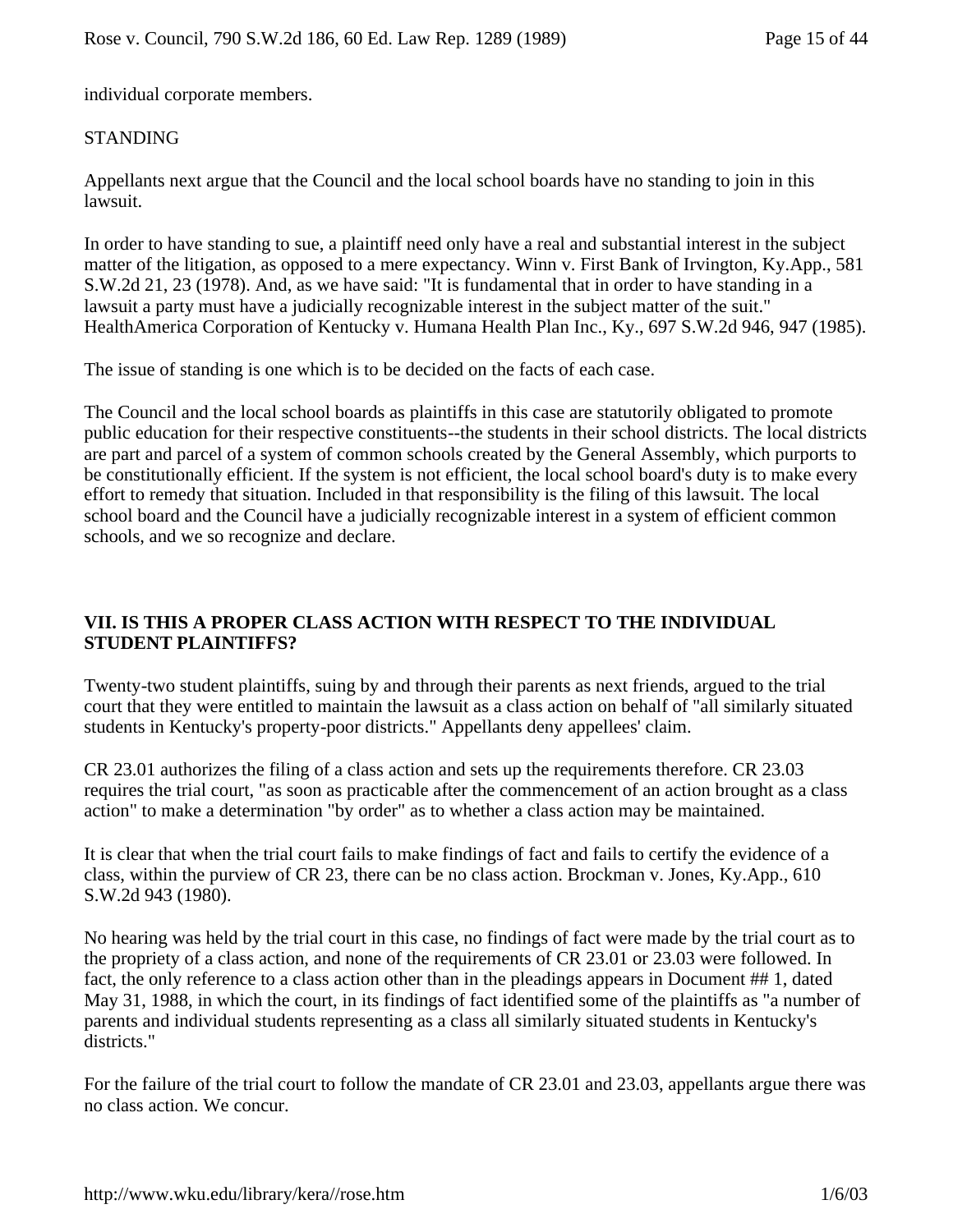However, the absence of, or the failure to create a proper class, in no way changes the decision of the trial court or, for that matter, of this Court, with respect to the issue of the constitutionality of the Kentucky system of common schools. If a statute (or in this case, a system established by statutes) is not constitutionally valid, the existence or non-existence of a class of litigants is immaterial. The constitutional issue has been raised by the Council, the individual school districts, and by those individual students properly before this Court. The system is no more nor no less susceptible to constitutional challenge because of the lack of a class action. See, e.g., Bright v. Baesler, 336 F.Supp. 527 (E.D.Ky.1971); Kelley v. City of Ashland, Ky., 562 S.W.2d 312 (1978); Moormen v. Morgan, Ky., 285 S.W.2d 146 (1955); Barker v. Crum, 177 Ky. 637, 198 S.W. 211 (1917).

While we concur with appellants' contention, the effect of our decision on this legal point is that it is non-dispositive.

#### **VIII. ARE ALL THE TWENTY-TWO INDIVIDUAL STUDENT PLAINTIFFS BEFORE THE COURT?**

This issue is closely akin to the one previously decided. Twenty-two students were named as individual plaintiffs, suing by and through their parents as next friends. None of the parents testified, and only one of the students testified. At trial, reference was made to four student-plaintiffs by another witness.

Appellants argue only the latter five students are properly before this court, and that there is no evidence in the record to show "that either of these five plaintiff-students has individually suffered a violation of his or her constitutional rights."

We have previously declared that the Council and the individual districts are properly before this court. We are not cited any legal authority for the proposition that a party has to testify before he or she is properly before the court, and we know of none. Twenty-two students allege that the Kentucky system of common schools is violative of Section 183. The fact that all of the students did not testify is irrelevant. The constitutional issue presented is clearly before this Court.

# **IX. DOES THE COMPLAINT STATE A CLAIM AGAINST THE TWO LEGISLATOR-APPELLANTS?**

The remaining appellants in this action are State Senator John A. Rose, who is President Pro Tempore of the Senate, and Representative Donald J. Blandford, who is Speaker of the House of Representatives.

Appellants argue that the declaratory judgment is a nullity against them. They claim that all 138 members of the Kentucky General Assembly would have to be joined as parties-defendant for the relief granted to be valid.

The premises for this argument are as follows: that the essence of the trial court's decision is that the financing of the system of common schools by the General Assembly is inadequate; and it is the entire General Assembly which will be required to raise more money for the system. Additionally, appellants maintain that since the General Assembly is not a corporate body, and since the appellants are not authorized to accept service for the entire membership, the court is not empowered in this action to direct the General Assembly to take any action. Lastly, appellants contend that the trial court's retention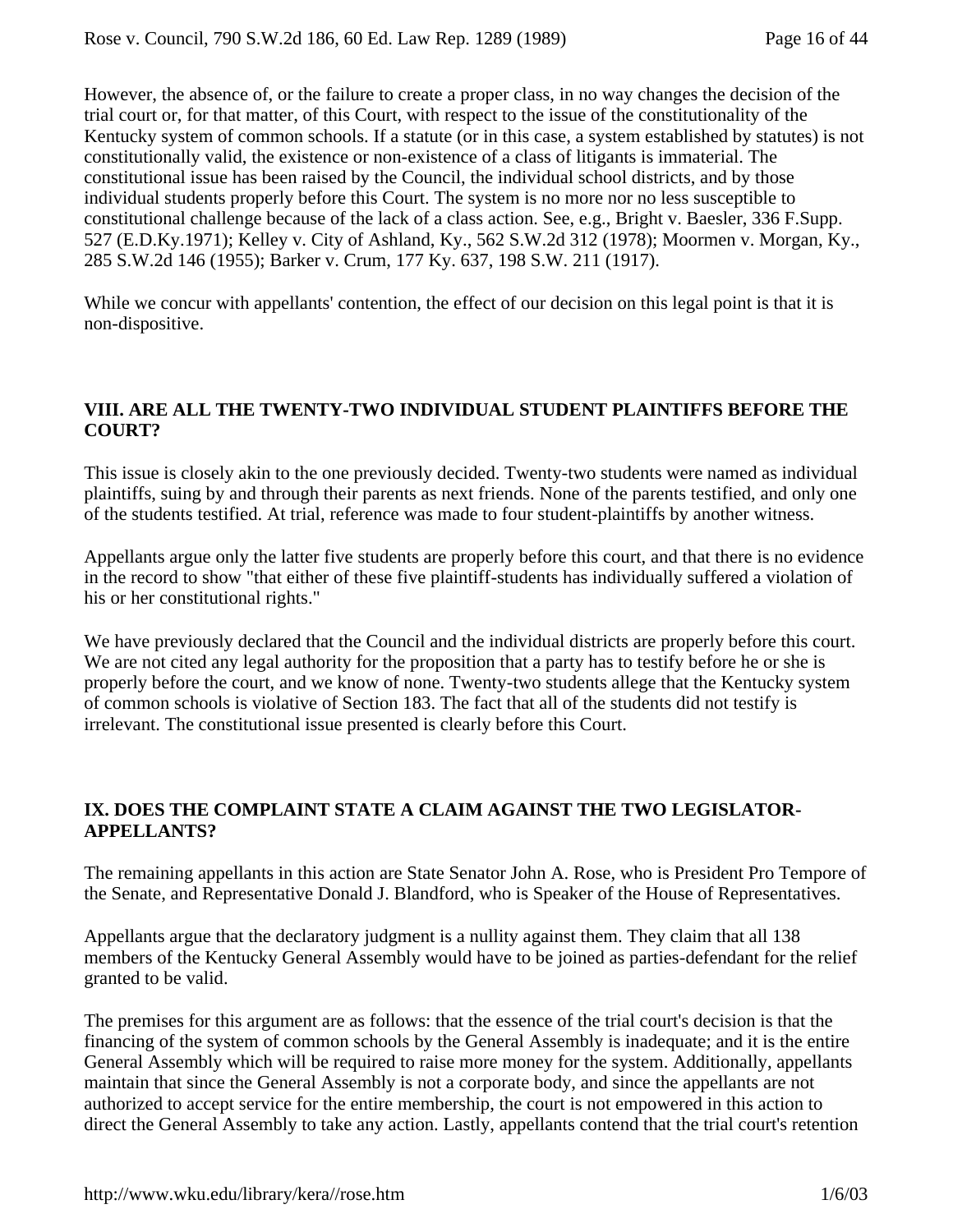of continuing supervision through an "open-end" type of jurisdiction will lead to the court improperly attempting to direct the actions of the General Assembly.

The trial court did, as claimed, keep a type of open-end jurisdiction or supervision of the matter. As will be seen infra, we believe this to be improper.

Regarding appellants' other assertions we believe that the appellants do not correctly interpret the trial court's judgment, and moreover, we believe that the General Assembly, as a legislative body, is properly before this Court.

To begin with, the issue decided by the trial court, is that the system of common schools of the Commonwealth is not efficient, and is not constitutionally valid. The trial court set out numerous standards by which an "efficient system" can be judged. We do the same. The trial court emphasized and re-emphasized, in its three documents, that it was not directing the General Assembly to enact specific legislation and that it was not directing the General Assembly to raise taxes. We do the same.

The impact of this decision that the system is constitutionally deficient will be to set certain standards that we believe are required by Section 183 for the establishment and maintenance of an efficient system of common schools. It will be the responsibility of the General Assembly, using its own judgment and exercising its own power and constitutional duty, to establish such a system. Further, the trial court required these two appellants to, in effect, introduce legislation to correct the constitutional defect. We do not agree with the trial court here, and we do not so order the two legislator-appellants.

We do not agree that, in order to bring the Kentucky General Assembly within the jurisdiction of a court, a plaintiff must effect service upon all of the individual members thereof. While we have no Kentucky authority directly on point, we do recognize a line of cases holding that members of lesser administrative and legislative bodies must be named individually as parties-defendant in order to invoke a trial court's jurisdiction. In Lewis v. Board of Councilmen Of Frankfort, 305 Ky. 509, 204 S.W.2d 813 (1947), for example, the court affirmed the dismissal of an action for a writ of mandamus. The plaintiff failed to name individual members of the Frankfort Board of Councilmen in the complaint; thus the court determined that the Board was not properly before the court. The court was concerned with affected parties' ability to defend themselves and the court's power to enforce a writ, if granted.

While it is certainly true that the named appellants in the instant case cannot, by themselves, enact any legislation, they can defend the constitutionality of an act or acts. They have done so in this case. Furthermore, the trial court did not issue a writ of mandamus and appellants were not ordered to enact specific legislation, but to "proceed as rapidly as possible to establish an efficient system of elementary and secondary public schools within the guidelines laid down...."

The two appellants in this case are the elected leaders of the House of Representatives and the Senate. In the Complaint, they are described as follows. "Defendant, Joseph W. Prather, is President Pro Tempore of Kentucky's Senate. Defendant, Donald J. Blandford, is Speaker of Kentucky's House of Representatives. Those defendants are the presiding officers and are representative of their respective legislative bodies. They are named in their official capacities as President Pro Tempore of the Kentucky Senate and Speaker of the Kentucky House of Representatives, respectively." (emphasis added).

While the legislative leaders are not named as official representatives of the General Assembly in the caption of the complaint, as they should have been, it is clear from the statement of parties contained within the complaint that appellants were in fact named in a representative capacity that is sufficient to indicate the capacity in which they were being sued. See Beverly v. Highfield, 307 Ky. 179, 209 S.W.2d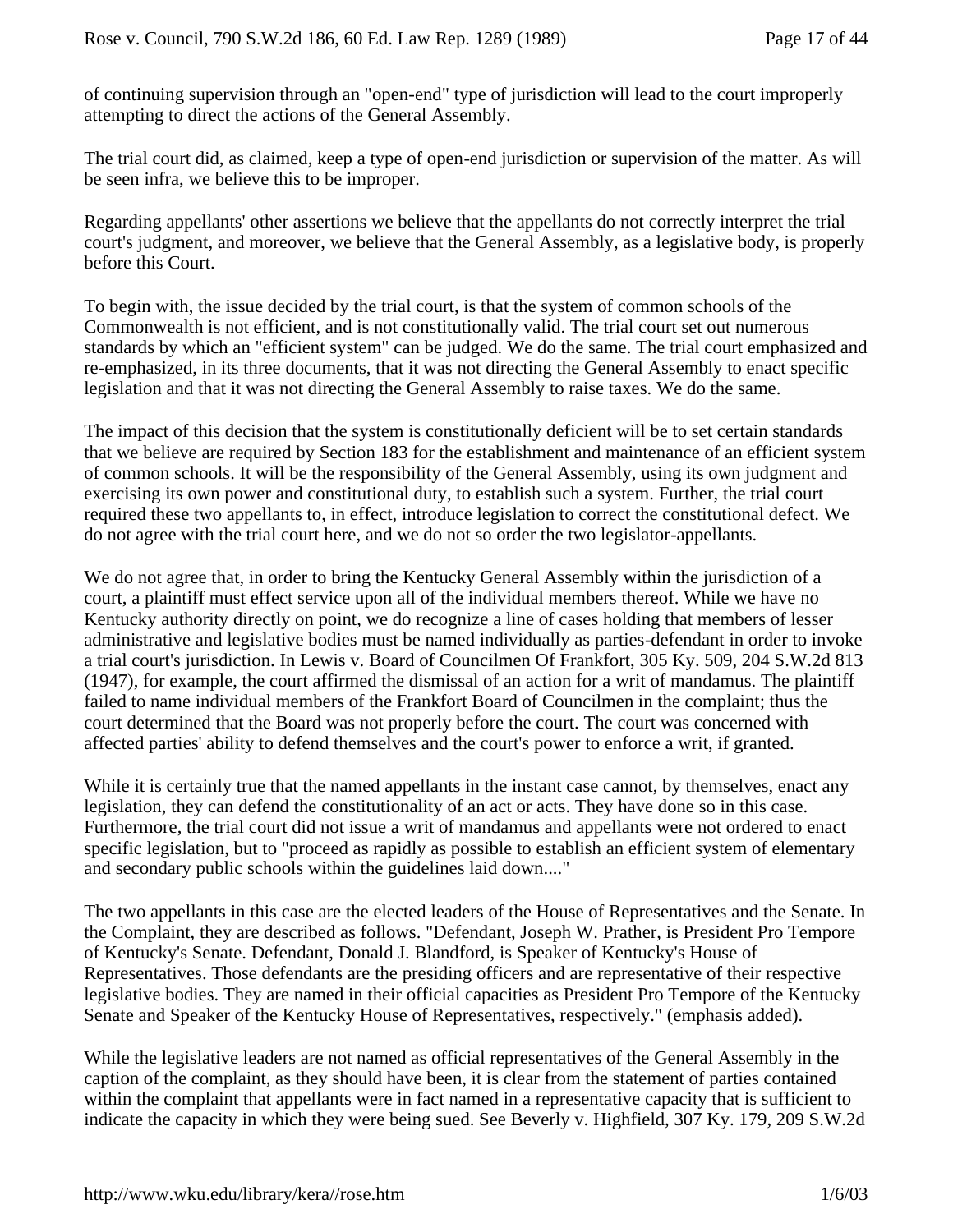## 739, 741 (1948).

We are also persuaded by authority from other jurisdictions that further obviates the need for serving all members of a legislative body. In Seattle School District No. 1 of King County v. State, 90 Wash.2d 476, 585 P.2d 71 (1978) the Speaker of the House of Representatives was named as a defendant representing all members of the House and the President of the state Senate was likewise named as a defendant representing the entire Senate. In Barkely v. O'Neill, 624 F.Supp. 664 (S.D.Ind., 1981) the plaintiff sued members of the United States House of Representatives by suing the Speaker of the House and several members of a special task force. Although the plaintiff lost on the merits, the House was before the court. See also, Jackson v. Congress of the United States, 558 F.Supp. 1288 (S.D.N.Y.1983); cf. Immigration and Naturalization Service v. Chadha, 462 U.S. 919, 103 S.Ct. 2764, 77 L.Ed.2d 317 (1983) (both Houses of Congress found to be proper parties as intervenors in a suit challenging the House's exercise of legislative veto); Synar v. United States, 626 F.Supp. 1374 (D.D.C.1986) (House Speaker O'Neill and Bipartisan Leadership Group intervened as defendants to support an Act challenged on constitutional grounds), aff'd, Bowsher v. Synar, 478 U.S. 714, 106 S.Ct. 3181, 92 L.Ed.2d 583 (1986).

As in several of the above cases, the case at bar attacks the constitutionality of an act or series of acts of a legislative body. This case of major statewide importance has been tried and practiced vigorously by all parties and was decided on the merits by the trial court. We will not now initiate useless circuity of action by requiring the cumbersome process of serving all members of the General Assembly. See Bruner v. City of Danville, Ky., 394 S.W.2d 939, 941 (1965). We believe it is only common sense and practical to hold that service on both the President Pro Tempore of the Senate and the Speaker of the House of Representatives, named in their respective capacities is sufficient to acquire jurisdiction over the General Assembly in this action.

## **X. WHAT IS AN "EFFICIENT SYSTEM OF COMMON SCHOOLS"?**

In a few simple, but direct words, the framers of our present Constitution, set forth the will of the people with regard to the importance of providing public education in the Commonwealth. "General Assembly to provide for school system--The General Assembly shall, by appropriate legislation, provide for an efficient system of common schools throughout the State." Ky. Const. Sec. 183.

Several conclusions readily appear from a reading of this section. First, it is the obligation, the sole obligation, of the General Assembly to provide for a system of common schools in Kentucky. The obligation to so provide is clear and unequivocal and is, in effect, a constitutional mandate. Next, the school system must be provided throughout the entire state, with no area (or its children) being omitted. The creation, implementation and maintenance of the school system must be achieved by appropriate legislation. Finally, the system must be an efficient one.

It is, of course, the last "conclusion" that gives us pause and requires study and analysis. What, indeed, is the meaning of the word "efficient" as used in Section 183?

## THE CONSTITUTIONAL DEBATES

A brief sojourn into the Constitutional debates will give some idea--a contemporaneous view--of the depth of the delegates' intention when Section 183 was drafted and eventually made its way into the organic law of this state. It will provide a background for our definition of "efficient."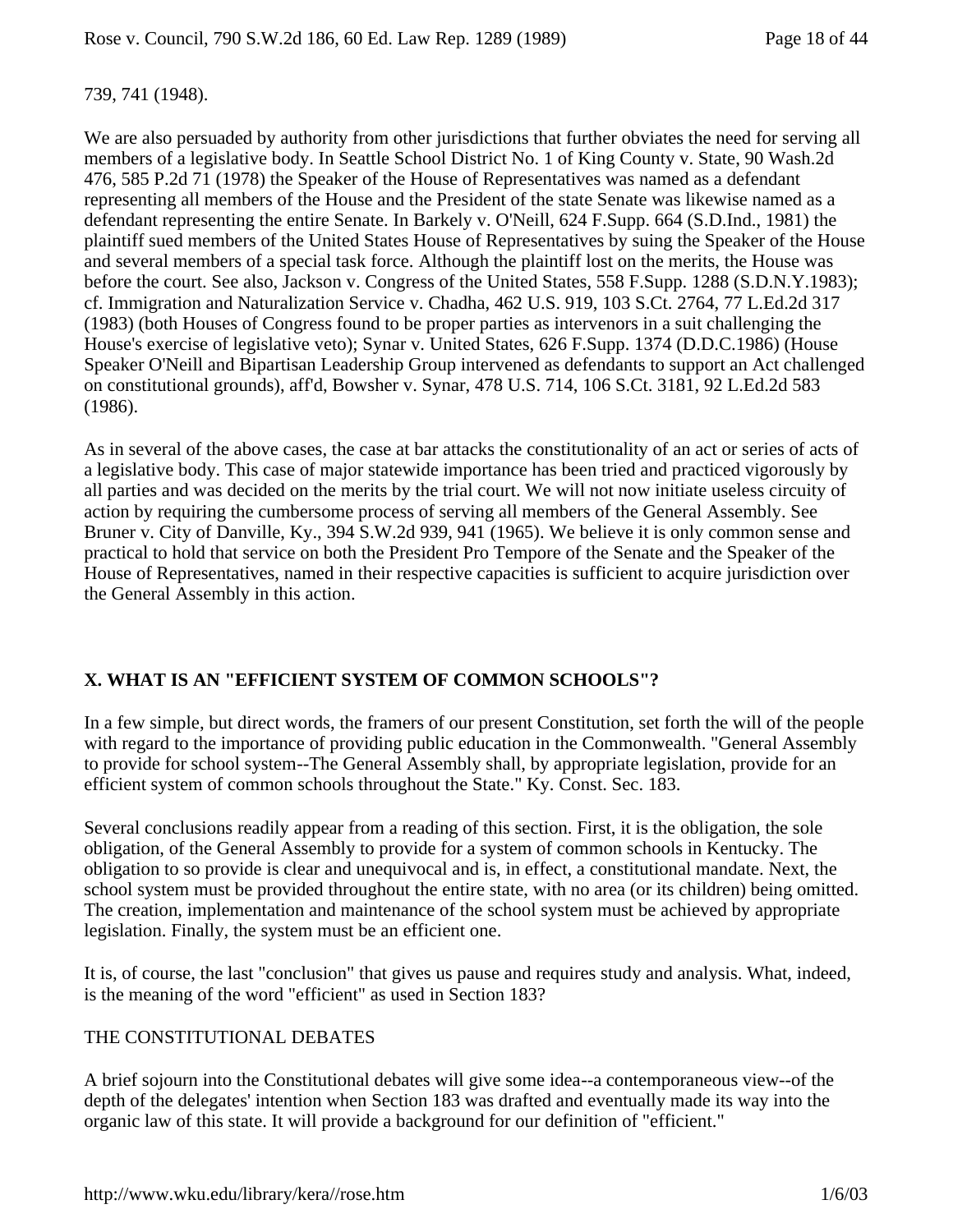Comments of Delegate Beckner on the report which led to the selection of the language in Section 183 reflect the framers' cognizance of the importance of education and, emphasized that the educational system in Kentucky must be improved. Referring to the education of our children, he admonished the delegates, "do not let us make a mistake in dealing with the most vital question that can come before us." III Debates Constitutional Convention 1890 4459 [hereinafter Debates ].

After summarizing other achievements made in the proposed new Constitution he continued--"If, however, after accomplishing so much good on these lines--we forget the children, and, in the slightest degree, fail to appreciate the obligations of the State to provide sufficient facilities for training them to be good citizens, we will deserve and receive in the great hereafter anathema, and not ascription of praise." Id. at 4460.

Incorporating a report made to the Kentucky legislature in 1822, Beckner quoted (referring to a system of common schools): " '... It is a system of practical equality in which the children of the rich and poor meet upon a perfect level and the only superiority is that of the mind.' " Id. at 4460.

Beckner further declared, "Instruction of children under the auspices of the State has become the settled policy of our people." Id. at 4461.

Beckner set out four permanent justifications for and characteristics of state provided schools: 1) The education of young people is essential to the prosperity of a free people. 2) The education should be universal and should embrace all children. 3) Public education should be supervised by the State, to assure that students develop patriotism and understand our government. 4) Education should be given to all--rich and poor--so that our people will be homogeneous in their feelings and desires.

#### Id. at 4462-63.

One final passage merits quotation. Since education provided by the State is no longer an open question, the only thing that remains is how it shall be made "most valuable and effective." Let Mr. Beckner's answer be a guidepost for all Kentuckians today and in the future: "If public schools have come to stay, if they are a part and parcel of our free institutions, woven into the very web and woof of popular government; and if they are in the future to be the dependence of the people of Kentucky for the instruction of their youth, what is the logic of the situation? Manifestly to encourage and improve them, to seize every opportunity to make them more efficient, to treat them with no niggard or stinted hand, but just in so far as we love our children, to try to make their training-places fit nurseries of immortal spirits that have divine purposes to fulfill on earth, and cannot hope to succeed, unless their intellectual powers be properly developed." Id. at 4463 (emphasis added).

As if these powerful words were not sufficient to show the purpose of Section 183, consider those of delegate Moore--"Common schools make patriots and men who are willing to stand upon a common land. The boys of the humble mountain home stand equally high with those from the mansions of the city. There are no distinctions in the common schools, but all stand upon one level." Id. at 4531 (emphasis added).

It serves no purpose to further lengthen this opinion with more verbiage from the Constitutional debates. Delegates Beckner and Moore told their fellow delegates and have told us, what this section means. -- The providing of public education through a system of common schools by the General Assembly is the most "vital question" presented to them. --Education of children must not be minimized to the "slightest degree." --Education must be provided to the children of the rich and poor alike. --Education of children is essential to the prosperity of our state. --Education of children should be supervised by the State. --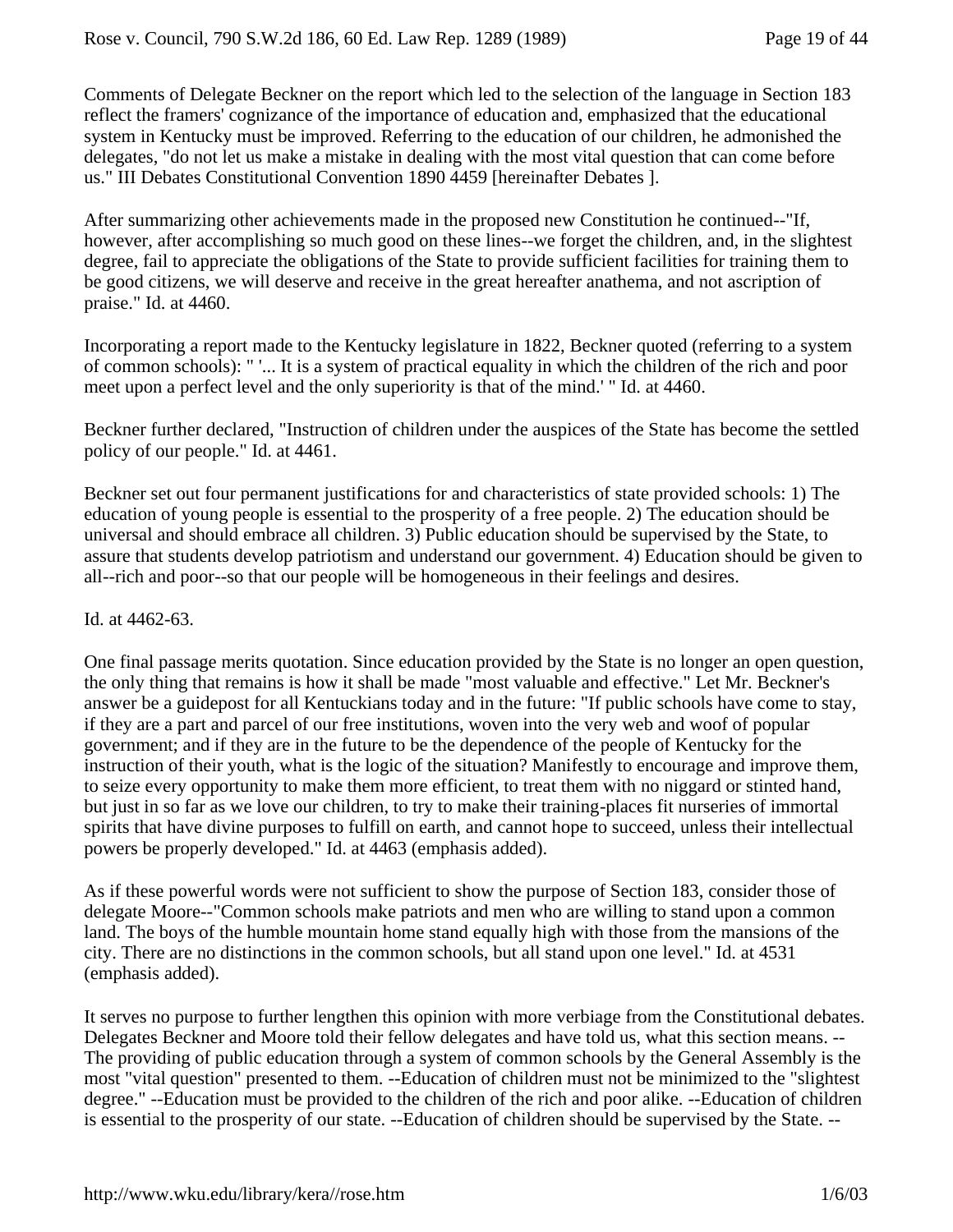There must be a constant and continuing effort to make our schools more efficient. --We must not finance our schools in a de minimis fashion. --All schools and children stand upon one level in their entitlement to equal state support.

This Court, in defining efficiency must, at least in part, be guided by these clearly expressed purposes. The framers of Section 183 emphasized that education is essential to the welfare of the citizens of the Commonwealth. By this animus to Section 183, we recognize that education is a fundamental right in Kentucky.

#### LEGAL PRECEDENTS IN KENTUCKY

Although the Court did not specifically comment on Section 183 in Major v. Cayce, 98 Ky. 357, 33 S.W. 93 (1895), it did state the essential requirements of a statute which the General Assembly enacted in compliance with that constitutional provision. "[U]nder the school law the pupils, all within the age and resident in the district, are entitled to attend these common schools, and to receive tuition in all the branches [of learning] prescribed by the state board of education to be taught therein, free of expenses ..." 33 S.W. at 94.

This decision, very close in time to the adoption of the present Constitution, recognized a prohibition against any practice which "impairs the equal benefit of the common-school system" to all students. Id. at 95.

In City of Louisville v. Commonwealth, 134 Ky. 488, 121 S.W. 411 (1909), the Court held:

"In this state the subject of public education has always been regarded and treated as a matter of state concern. In the last Constitution, as well as in the one preceding it, the most explicit care was evinced to promote public education as a duty of the state.... In obedience to that requirement, the General Assembly has provided a system of public schools.... All [schools throughout the state] have the one main essential--that they are free schools, open to all the children of proper school age residing in the locality, and affording equal opportunity for all to acquire the learning taught in the various common school branches...." 121 S.W. at 412 (emphasis added).

The decision, specifically relying on Section 183, postulated: public education in the common schools is a duty of the state; that the General Assembly attempted to obey the mandate (as it certainly has attempted to do now); and although there are certain different provisions for different localities, all common schools must be free, open to all students, and provide equal opportunities for all students to acquire the same education. In other words, although by accident of birth and residence, a student lives in a poor, financially deprived area, he or she is still entitled to the same educational opportunities that those children in the wealthier districts obtain. What principle could be more fair, more just, and more importantly, what would be more consistent with the purpose of Section 183 and the common school system it spawned?

We further emphasized the mandate of Section 183 in Board of Education of Boyle County v. McChesney, 235 Ky. 692, 32 S.W.2d 26 (1930). Affirming the General Assembly's constitutional duty to provide for an efficient system, the Court idealistically observed the citizens' burden. "Onerous taxes are levied annually and paid willingly by the people for this essential governmental service." 32 S.W.2d at 28.

In the case of Commonwealth ex rel. Baxter v. Burnett, 237 Ky. 473, 35 S.W.2d 857 (1931), we again emphasized the constitutional mandate of Section 183, and the great importance of public education. In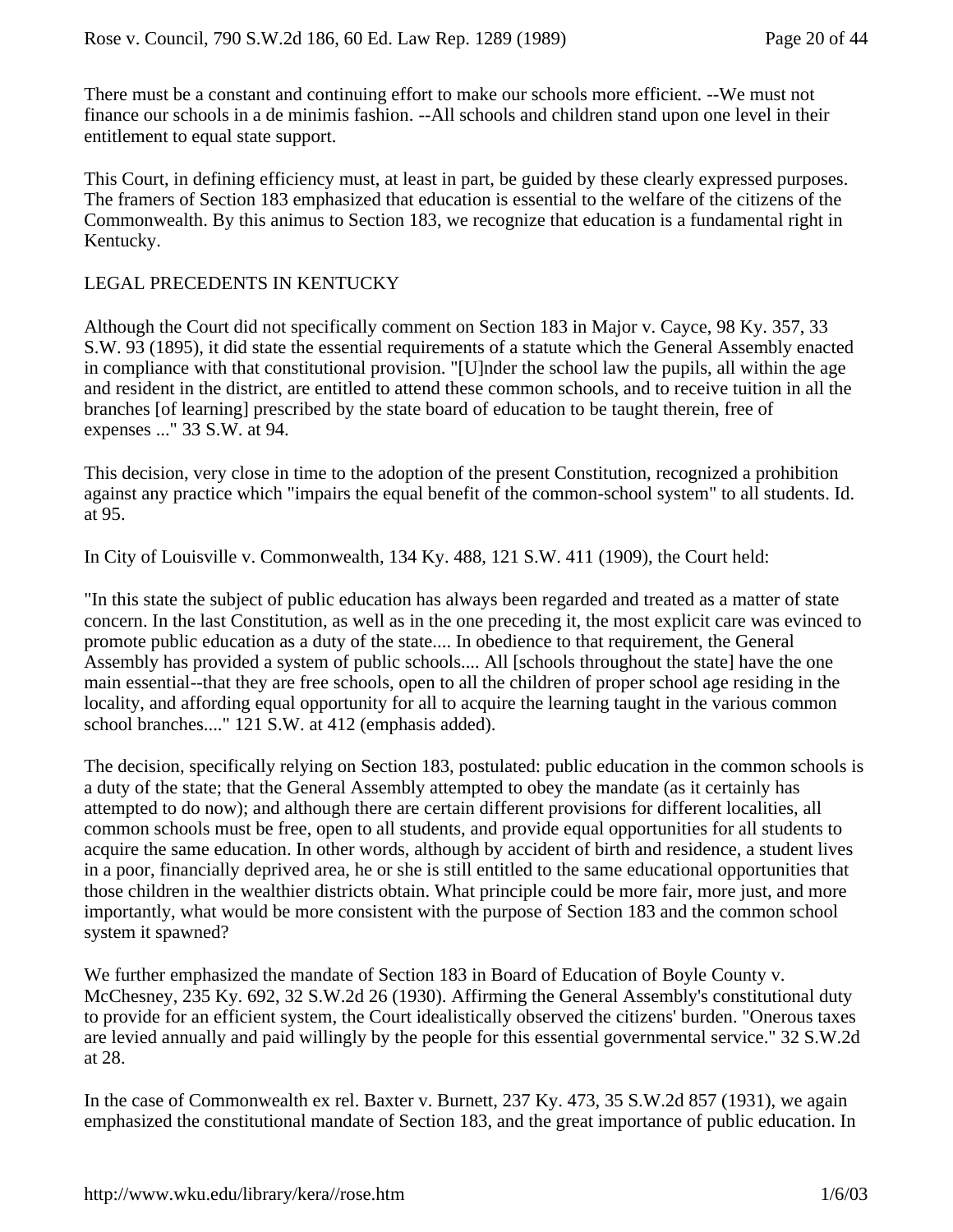addition, the element of "efficiency" was highlighted. The Court also acknowledged and approved strong, centralized control (by the state) of the system of common schools. "In the progress towards the highest degree of efficiency the legislature more and more has centralized the control of schools and sought uniformity and equality of advantage for the school children of the state as a whole." 35 S.W.2d at 859.

Describing the growing centralization as "progress," we restated the overall goals of the system as "uniformity and equality" for the school children of the state "as a whole." What could be clearer? Since the Constitution acknowledges the importance of education to this Commonwealth and since the establishment and maintenance of a system of common schools is a mandated duty of the General Assembly, it is part and parcel of this overall goal that the system have the twin attributes of uniformity and equality.

In Wooley v. Spalding, Ky., 293 S.W.2d 563 (1956), a suit was filed by citizens and taxpayers to prohibit the defendant superintendent of Marion County schools from expending funds in alleged illegal ways, to prohibit sectarian instruction from being given in public schools and to seek the reopening and proper operation of a high school. The trial court denied the request, but our predecessor Court reversed and granted the requested injunction. In language which brings together and re-emphasizes earlier decisions, we said, "The fundamental mandate of the Constitution and Statutes of Kentucky is that there shall be equality and that all public schools shall be nonpartisan and nonsectarian. Uniformity does not require equal classification but it does demand that there shall be a substantially uniform system and equal school facilities without discrimination as between different sections of a district or a county." Id. at 565 (references omitted).

The lack of uniformity and the unequal educational opportunity existing in the county was said to constitute "a violation of both the spirit and intent of Section 183 of our State Constitution." Id. That reasoning therein applies, a fortiori, to the entire state system of common schools. Public schools must be efficient, equal and substantially uniform.

As can be seen, this Court, since the adoption of the present Constitution, has, in reflecting on Section 183, drawn several conclusions: 1) The General Assembly is mandated, is duty bound, to create and maintain a system of common schools--throughout the state. 2) The expressed purpose of providing such service is vital and critical to the well being of the state. 3) The system of common schools must be efficient. 4) The system of common schools must be free. 5) The system of common schools must provide equal educational opportunities for all students in the Commonwealth. 6) The state must control and administer the system. 7) The system must be, if not uniform, "substantially uniform," with respect to the state as a whole. 8) The system must be equal to and for all students.

Finally, a Federal Court has stated the financial burden entailed in meeting these responsibilities in no way lessens the constitutional duty. Carroll v. Board of Education of Jefferson County, 410 F.Supp. 234 (W.D.Ky.1976), aff'd 561 F.2d 1 (6th Cir.1977). "In short, once the citizens of Kentucky made the voluntary commitment to educate the children of this state in public schools neither the Kentucky General Assembly nor those individuals responsible for discharging the duties imposed on them by the state constitution ... can abrogate those duties merely because the monetary obligations becomes unexpectedly large or onerous." Id. at 238.

The taxpayers of this state must pay for the system, no matter how large, even to the point of being "unexpectedly large or even onerous."

Before proceeding, therefore, to a definition of "efficient" we must address a point made by the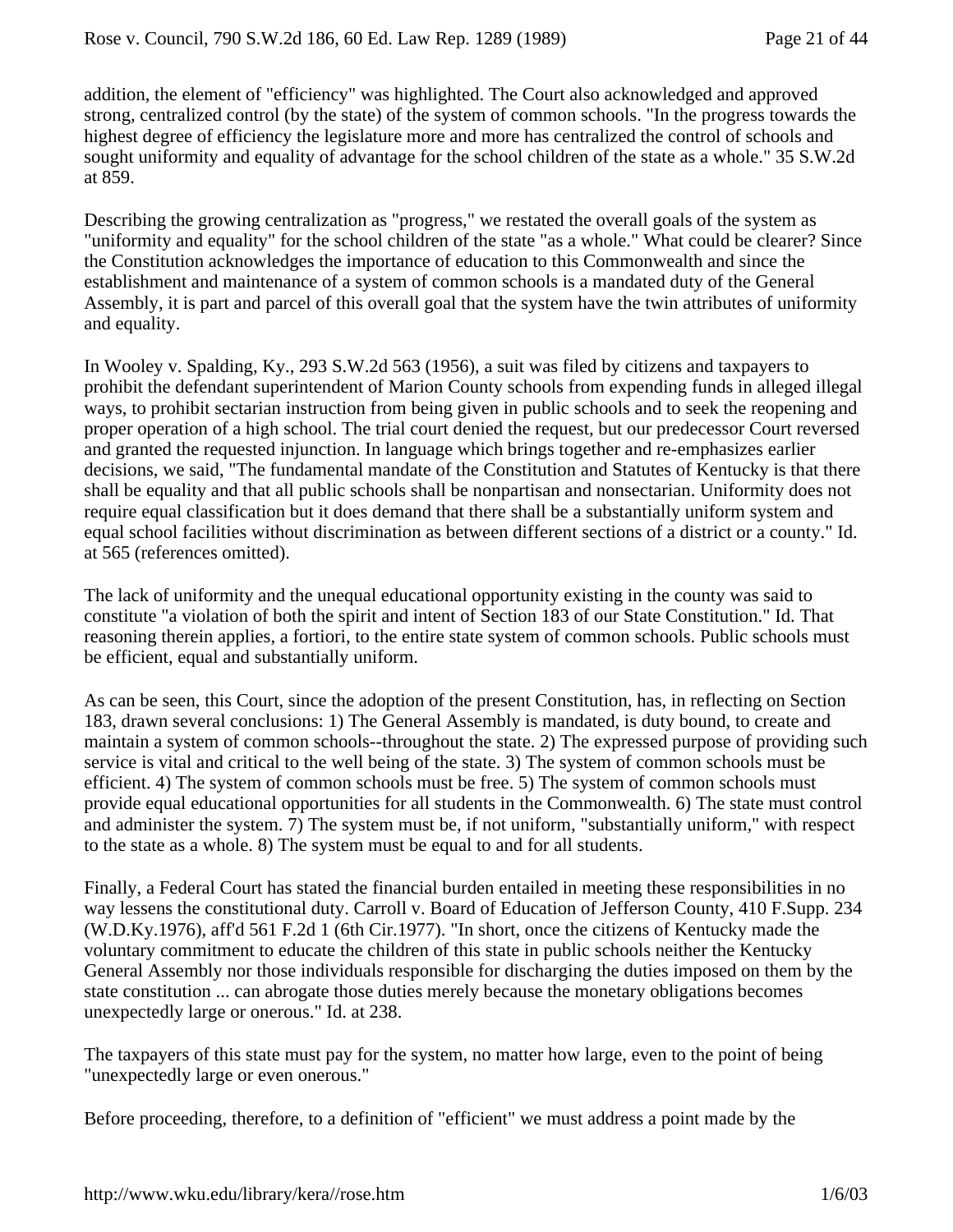appellants with respect to our authority to enter this fray and to "stick our judicial noses" into what is argued to be strictly the General Assembly's business.

Appellants argue and cite several cases to support their position, that the General Assembly has sole and exclusive authority to determine whether the system of common schools is constitutionally "efficient" and that a Court may not substitute its judgment for that of the General Assembly.

In Prowse v. Board of Education for Christian County, 134 Ky. 365, 120 S.W. 307 (1909), the constitutionality of an act requiring the fiscal court to enact a tax previously set by the board of education for local school operation was upheld. We said, in light of Section 183: "What system will be most efficient is for the judgment of the General Assembly.... In a matter like this, resting within the discretion of the General Assembly, the Court will not substitute its judgment for the judgment of the General Assembly and it will not interfere with the action of the legislature, unless a palpable effort to evade the mandate of the Constitution should appear." 120 S.W. at 308. [FN17]

[FN17. See also, Board of Education of Louisville v. Board of Education of Jefferson County, Ky., 458 S.W.2d 6, 8 (1970) (determining whether legislation is appropriate is legislative function); City of Louisville v. Board of Education, 302 Ky. 647, 195 S.W.2d 291, 293 (1946) (General Assembly has authority "to deal with the common schools in any way it should desire"); Commonwealth v. Griffen, 268 Ky. 830, 105 S.W.2d 1063, 1065 (1937) (lawmakers have "wide latitude." "What that system is is ... left wholly to the discretion of the Legislature."); Madison County Board of Education v. Smith, 250 Ky. 495, 63 S.W.2d 620, 621 (1933) ( "legislative discretion the best method of providing for an efficient system of common schools."); Elliott v. Garner, 140 Ky. 157, 130 S.W. 997, 998 (1910) (how General Assembly shall best accomplish efficient system of common schools "is purely a matter of legislative discretion").]

It is textbook law that enactments of the General Assembly have a strong presumption of constitutionality. Jefferson County Police Merit Board v. Bilyeu, Ky., 634 S.W.2d 414 (1982). It is also a textbook law that where legislative discretion is present, the judiciary will be reluctant to interfere. See, e.g., American Insurance Association v. Geary, Ky., 635 S.W.2d 306 (1982). The separation of powers doctrine of the Kentucky Constitution underpins and buttresses these legal theories. Ky. Const. Sec. 27, 28, 29; Legislative Research Commission v. Brown, Ky., 664 S.W.2d 907 (1984).

In this context, we review the question before us. The ultimate issue is whether the system of common schools in the Commonwealth established by the General Assembly, with respect to the mandate of Section 183, is in compliance with the constitution. Specifically, we are asked--based solely on the evidence in the record before us--if the present system of common schools in Kentucky is "efficient" in the constitutional sense. It is our sworn duty, to decide such questions when they are before us by applying the constitution. The duty of the judiciary in Kentucky was so determined when the citizens of Kentucky enacted the social compact called the Constitution and in it provided for the existence of a third equal branch of government, the judiciary.

The issue before us--the constitutionality of the system of statutes that created the common schools--is the only issue. To avoid deciding the case because of "legislative discretion," "legislative function," etc., would be a denigration of our own constitutional duty. To allow the General Assembly (or, in point of fact, the Executive) to decide whether its actions are constitutional is literally unthinkable.

We believe that what these several cases cited as controlling by appellants mean is that great weight should be given to the decision of the General Assembly. We believe they mean that the presumption of constitutionality is substantial. We believe that they mean that legislative discretion--in this specific matter of common schools--is to be given great weight and, we do so in this decision. We do not question the wisdom of the General Assembly's decision, only its failure to comply with its constitutional mandate. In so doing, we give deference and weight to the General Assembly's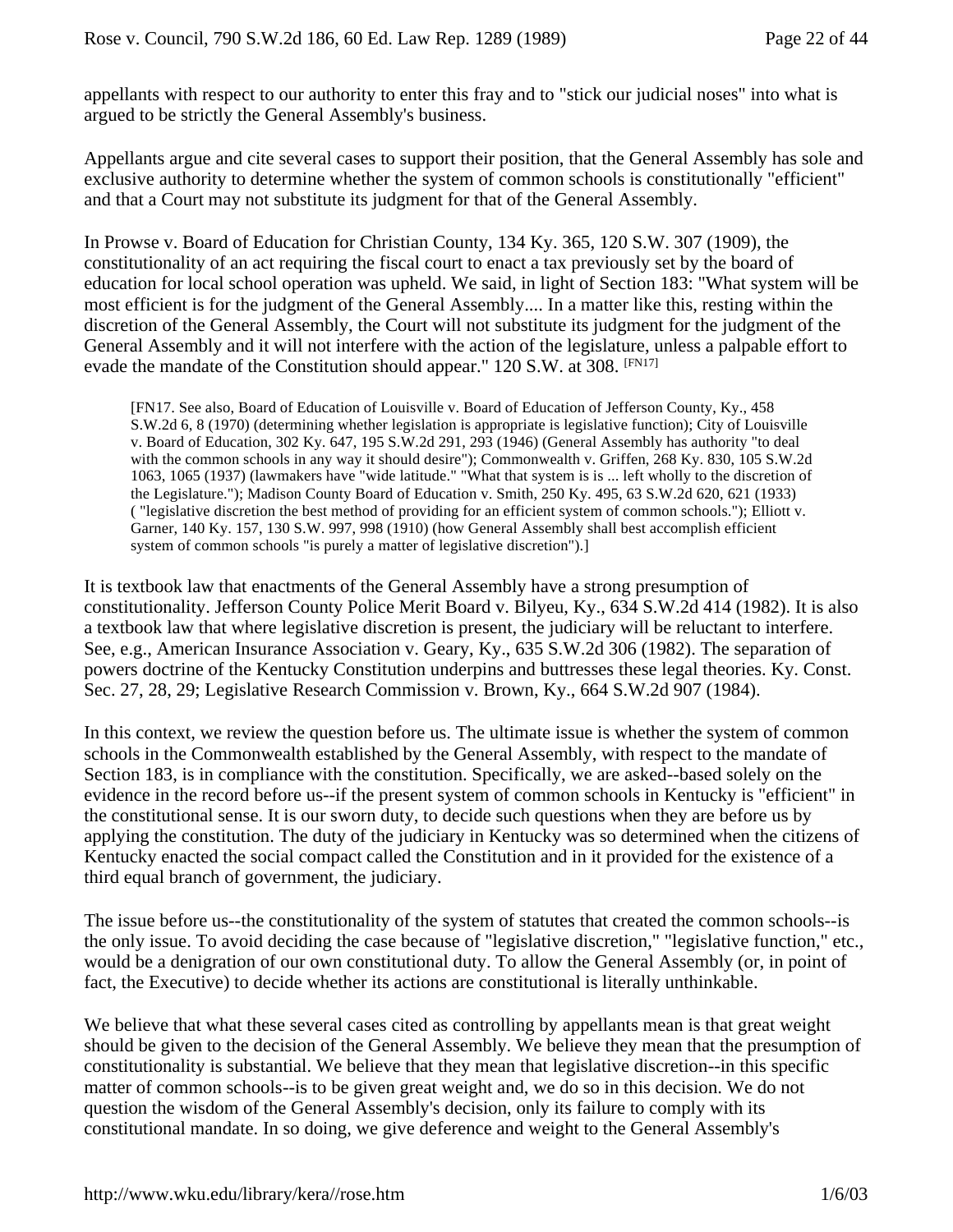enactments; however, we find them constitutionally deficient. [FN18]

[FN18. This Court did, in fact, address the constitutionality of a statute under the mandate of Section 183 in Trustees of Graded Free Colored Common Schools v. Trustees of Graded Free White Common Schools, 180 Ky. 574, 203 S.W. 520 (1918).]

The judiciary has the ultimate power, and the duty, to apply, interpret, define, construe all words, phrases, sentences and sections of the Kentucky Constitution as necessitated by the controversies before it. It is solely the function of the judiciary to so do. This duty must be exercised even when such action serves as a check on the activities of another branch of government or when the court's view of the constitution is contrary to that of other branches, or even that of the public.

#### OTHER AUTHORITY

In our sister and adjoining state of West Virginia, the state Constitution requires that "The legislature shall provide, by general law, for a thorough and efficient system of free schools." W.Va. Const, Art. XII, Sec. 1.

In the landmark case of Pauley v. Kelly, 162 W.Va. 672, 255 S.E.2d 859 (1979) the West Virginia Supreme Court faced a lawsuit similar to the one before us. The trial court found that one county's school system was inadequate, in comparison with four other local systems. Although the West Virginia Supreme Court remanded the case for further evidentiary hearings it courageously spoke out in defining the "thorough and efficient" clause of Section 1 of its constitution.

The Court engaged in extensive historical analysis, in which it carefully interpreted other states' constitutional mandates with regard to public education. [FN19] The court rejected the contention that legislative discretion in public school system matters is determinative.

[FN19. We recommend a study of this opinion for those who are interested in the historical background of similar constitutional provisions. We are persuaded that the history and reasoning expressed in the Pauley case is applicable and persuasive in the decision of the case before us.]

"So, on the threshold question: no court has been hesitant to affirm legislation; many have required specific actions by local boards to bring them to compliance with the constitutional mandate; and legislation has been declared unconstitutional because it failed the mandate. There is ample authority that courts will enforce constitutionally mandated education quality standards." Id. at 874 (emphasis added).

In turning to the definition of "efficient" the Court, began with definition which was "lexically" founded. "... (T)he mandate, ... becomes a command that the education system be absolutely complete, attentive to every detail, extending beyond ordinary parameters, and further, it must produce results without waste." Id. at 874.

Following an analysis of the admitted plethora of legal precedent, the West Virginia Supreme Court adopted a definition of "thorough and efficient." " We may now define a thorough and efficient system of schools: It develops, as best the state of education expertise allows, the minds, bodies and social morality of its charges to prepare them for useful and happy occupations, recreation and citizenship, and does so economically." Id. at 877.

The court continued by recognizing areas in which each child educated in the system should develop to full capacity: 1) literacy; 2) mathematical ability; 3) knowledge of government sufficient to equip the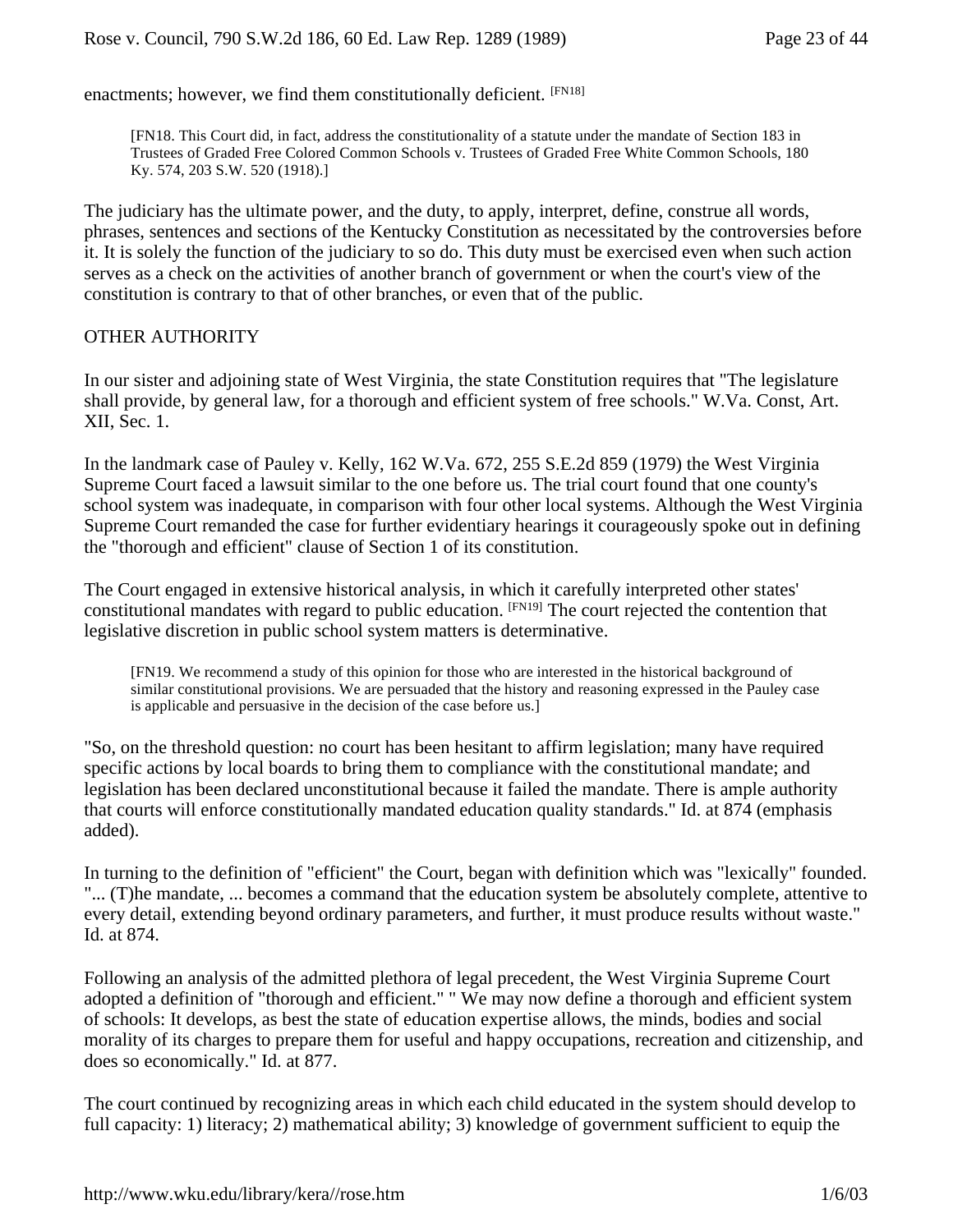individual to make informed choices as a citizen; 4) self-knowledge sufficient to intelligently choose life work; 5) vocational or advanced academic training; 6) recreational pursuits; 7) creative interests; 8) social ethics. Support services, such as good physical facilities and instructional resources, and state and local monitoring for waste and incompetency were considered to be implicit in the definition of "a thorough and efficient system." Id.

We cite Pauley, and quote from it at some length to show that Courts may, should and have involved themselves in defining the standards of a constitutionally mandated educational system. [FN20]

[FN20. We invite the interested reader to consider cases in other jurisdictions, which have been instructive and helpful to us. See also Dupree v. Alma School District No. 30 of Crawford County, et al., 279 Ark. 340, 651 S.W.2d 90 (1983); Horton v. Meskill, 172 Conn. 615, 376 A.2d 359 (1977); Robinson v. Cahill, 69 N.J. 449, 355 A.2d 129 (1976); Washakie County School District v. Herschler, 606 P.2d 310 (Wyo.1980).]

We consider foreign cases, along with our constitutional debates, Kentucky precedents and the opinion of experts in formulating the definition of "efficient" as it appears in our Constitution.

#### OPINIONS OF EXPERTS

Numerous well-qualified experts testified in this case. They were all well educated, experienced teachers, educators, or administrators; and all were familiar with the Kentucky system of common schools and with other states' and national school issues.

Dr. Richard Salmon testified that the concept of efficiency was a three part concept. First, the system should impose no financial hardship or advantage on any group of citizens. Further, local school districts must make comparable tax efforts. Second, resources provided by the system must be adequate and uniform throughout the state. Third, the system must not waste resources.

Dr. Kern Alexander opined that an efficient system is one which is unitary. It is one in which there is uniformity throughout the state. It is one in which equality is a hallmark and one in which students must be given equal educational opportunities, regardless of economic status, or place of residence. He also testified that "efficient" involves pay and training of teachers, school buildings, other teaching staff, materials, and adequacy of all educational resources. Moreover, he, like Dr. Salmon, believed that "efficient" also applies to the quality of management of schools. Summarizing Dr. Alexander's opinion, an efficient system is unitary, uniform, adequate and properly managed.

The definitions of "efficient" were documented and supported by numerous national and local studies, prepared and authorized by many of the giants of the education profession.

The primary expert for the appellees was a local school superintendent who felt that an efficient system is one which is operated as best as can be with the money that was provided. We reject such a definition which could result in a system of common schools, efficient only in the uniformly deplorable conditions it provides throughout the state.

In summary the experts in this case believed that an "efficient" system of common schools should have several elements: 1) The system is the sole responsibility of the General Assembly. 2) The tax effort should be evenly spread. 3) The system must provide the necessary resources throughout the state--they must be uniform. 4) The system must provide an adequate education. 5) The system must be properly managed.

DEFINITION OF "EFFICIENT" We now hone in on the heart of this litigation. In defining "efficient,"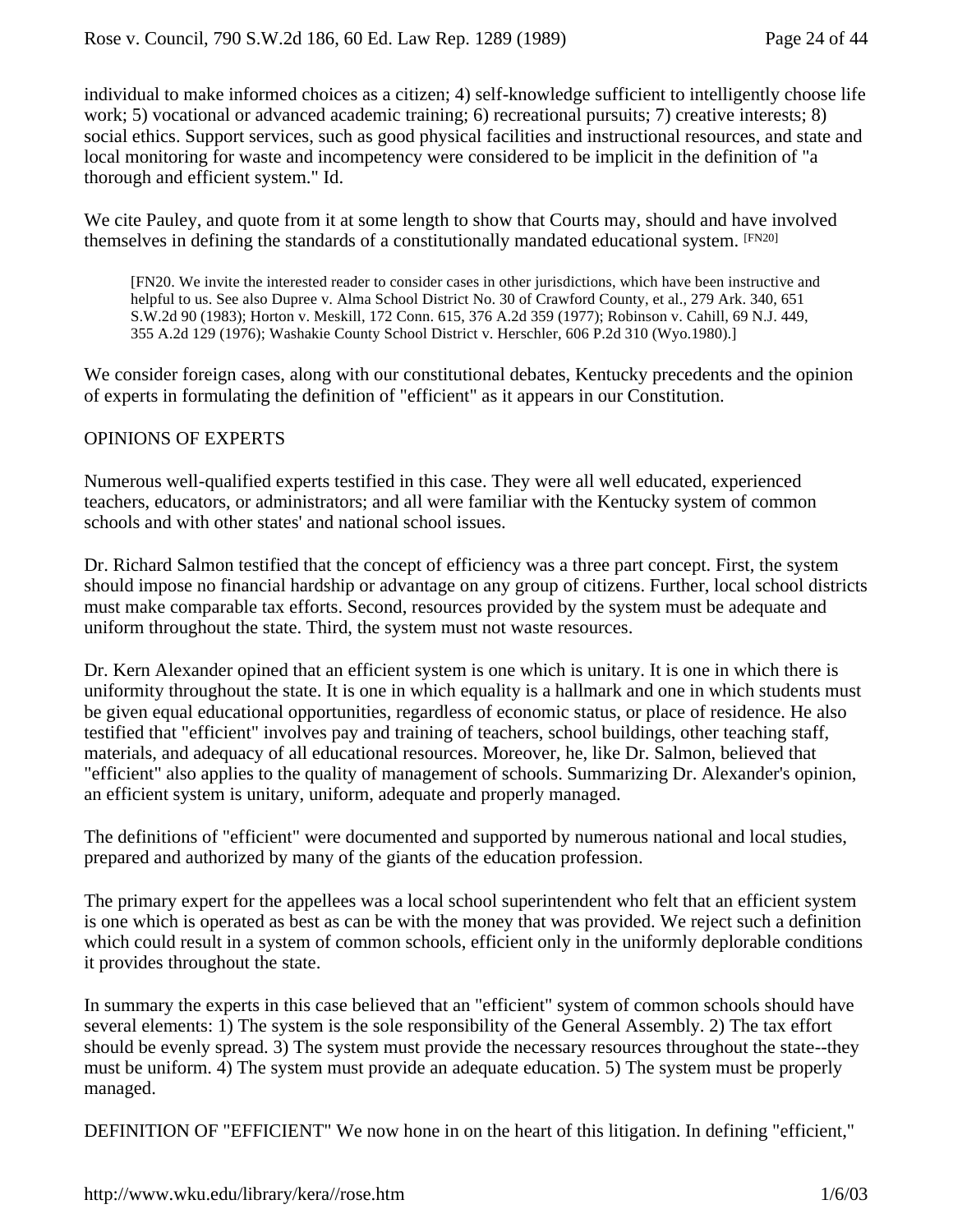we use all the tools that are made available to us. In spite of any protestations to the contrary, we do not engage in judicial legislating. We do not make policy. We do not substitute our judgment for that of the General Assembly. We simply take the plain directive of the Constitution, and, armed with its purpose, we decide what our General Assembly must achieve in complying with its solemn constitutional duty.

Any system of common schools must be created and maintained with the premise that education is absolutely vital to the present and to the future of our Commonwealth. As Herbert Spencer observed, "Education has for its object the formation of character." H. Spencer, Social Studies pt. 1, ch. 2, p. 17 (1851). No tax proceeds have a more important position or purpose than those for education in the grand scheme of our government. The importance of common schools and the education they provide Kentucky's children cannot be overemphasized or overstated.

The sole responsibility for providing the system of common schools is that of our General Assembly. It is a duty--it is a constitutional mandate placed by the people on the 138 members of that body who represent those selfsame people.

The General Assembly must not only establish the system, but it must monitor it on a continuing basis so that it will always be maintained in a constitutional manner. The General Assembly must carefully supervise it, so that there is no waste, no duplication, no mismanagement, at any level.

The system of common schools must be adequately funded to achieve its goals. The system of common schools must be substantially uniform throughout the state. Each child, every child, in this Commonwealth must be provided with an equal opportunity to have an adequate education. Equality is the key word here. The children of the poor and the children of the rich, the children who live in the poor districts and the children who live in the rich districts must be given the same opportunity and access to an adequate education. This obligation cannot be shifted to local counties and local school districts.

As we have indicated, Section 183 requires the General Assembly to establish a system of common schools that provides an equal opportunity for children to have an adequate education. In no way does this constitutional requirement act as a limitation on the General Assembly's power to create local school entities and to grant to those entities the authority to supplement the state system. Therefore, if the General Assembly decides to establish local school entities, it may also empower them to enact local revenue initiatives to supplement the uniform, equal educational effort that the General Assembly must provide. This includes not only revenue measures similar to the special taxes previously discussed, but also the power to assess local ad valorem taxes on real property and personal property at a rate over and above that set by the General Assembly to fund the statewide system of common schools. [FN21] Such local efforts may not be used by the General Assembly as a substitute for providing an adequate, equal and substantially uniform educational system throughout this state.

[FN21. See text on page 216.]

Having declared the system of common schools to be constitutionally deficient, we have directed the General Assembly to recreate and redesign a new system that will comply with the standards we have set out. Such system will guarantee to all children the opportunity for an adequate education, through a state system. To allow local citizens and taxpayers to make a supplementary effort in no way reduces or negates the minimum quality of education required in the statewide system.

We do not instruct the General Assembly to enact any specific legislation. We do not direct the members of the General Assembly to raise taxes. It is their decision how best to achieve efficiency. We only decide the nature of the constitutional mandate. We only determine the intent of the framers. Carrying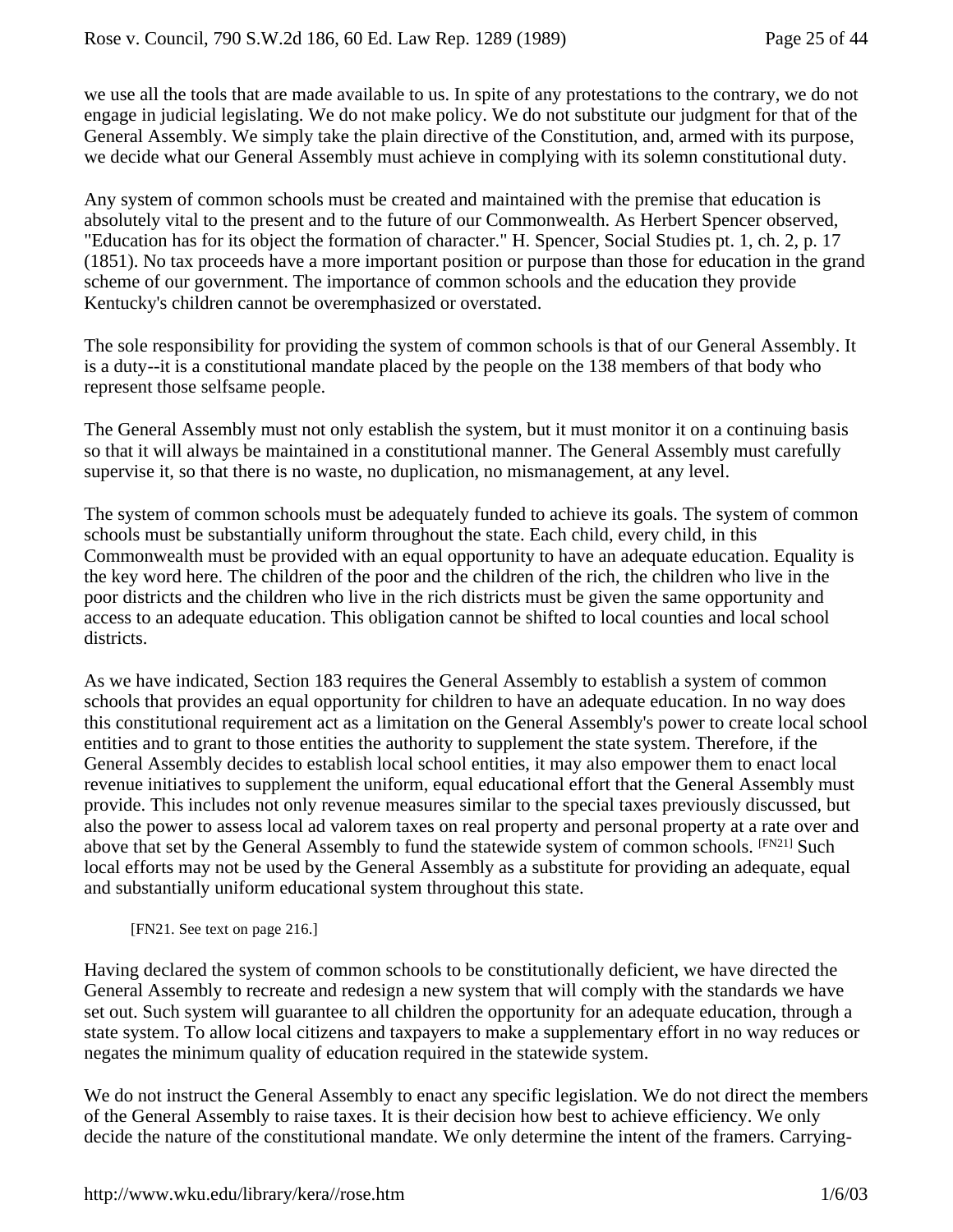out that intent is the duty of the General Assembly.

A child's right to an adequate education is a fundamental one under our Constitution. The General Assembly must protect and advance that right. We concur with the trial court that an efficient system of education must have as its goal to provide each and every child with at least the seven following capacities: (i) sufficient oral and written communication skills to enable students to function in a complex and rapidly changing civilization; (ii) sufficient knowledge of economic, social, and political systems to enable the student to make informed choices; (iii) sufficient understanding of governmental processes to enable the student to understand the issues that affect his or her community, state, and nation; (iv) sufficient self-knowledge and knowledge of his or her mental and physical wellness; (v) sufficient grounding in the arts to enable each student to appreciate his or her cultural and historical heritage; (vi) sufficient training or preparation for advanced training in either academic or vocational fields so as to enable each child to choose and pursue life work intelligently; and (vii) sufficient levels of academic or vocational skills to enable public school students to compete favorably with their counterparts in surrounding states, in academics or in the job market. [FN22]

[FN22. In recreating and redesigning the Kentucky system of common schools, these seven characteristics should be considered as minimum goals in providing an adequate education. Certainly, there is no prohibition against higher goals--whether such are implemented statewide by the General Assembly or through the efforts of any local education entities that the General Assembly may establish--so long as the General Assembly meets the standards set out in this Opinion.]

The essential, and minimal, characteristics of an "efficient" system of common schools, may be summarized as follows:

1) The establishment, maintenance and funding of common schools in Kentucky is the sole responsibility of the General Assembly.

2) Common schools shall be free to all.

3) Common schools shall be available to all Kentucky children.

4) Common schools shall be substantially uniform throughout the state.

5) Common schools shall provide equal educational opportunities to all Kentucky children, regardless of place of residence or economic circumstances.

6) Common schools shall be monitored by the General Assembly to assure that they are operated with no waste, no duplication, no mismanagement, and with no political influence.

7) The premise for the existence of common schools is that all children in Kentucky have a constitutional right to an adequate education.

8) The General Assembly shall provide funding which is sufficient to provide each child in Kentucky an adequate education.

9) An adequate education is one which has as its goal the development of the seven capacities recited previously.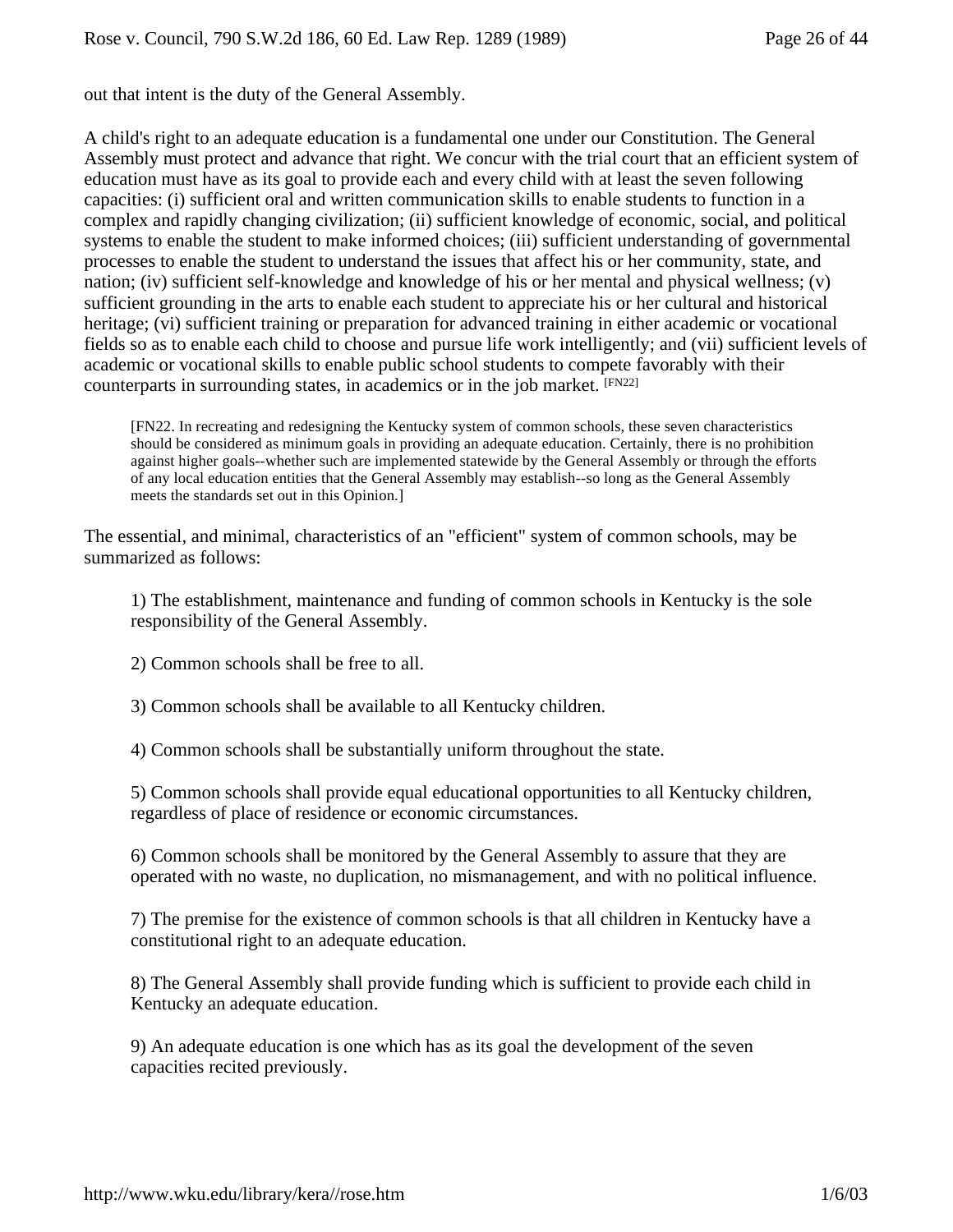# **XI. IS THE PRESENT SYSTEM "EFFICIENT"?**

We have described, infra, in some detail, the present system of common schools. We have noted the overall inadequacy of our system of education, when compared to national standards and to the standards of our adjacent states. We have recognized the great disparity that exists in educational opportunities throughout the state. We have noted the great disparity and inadequacy, of financial effort throughout the state.

In spite of the past and present efforts of the General Assembly, Kentucky's present system of common schools falls short of the mark of the constitutional mandate of "efficient." When one juxtaposes the standards of efficiency as derived from our Constitution, the cases decided thereunder, the persuasive authority from our sister states and the opinion of experts, with the virtually unchallenged evidence in the record, no other decision is possible.

# **XII. DID THE TRIAL COURT'S JUDGMENT VIOLATE THE SEPARATION OF POWERS PROVISION OF THE KENTUCKY CONSTITUTION?**

Appellants assert that the trial court's judgment violates the separation of powers doctrine in that it exceeded the authority of the court in "dictating" to the General Assembly, and it exceeded the authority of the court by creating a type of open-ended judgment which required legislator-defendants to report their progress to the trial court.

Our constitutional provisions which relate to separation of powers between the three separate and independent branches of government were authored by Thomas Jefferson. They are as follows: "Sec. 27. The powers of the government of the Commonwealth of Kentucky shall be divided into three distinct departments, and each of them be confined to a separate body of the magistracy, to-wit: Those which are legislative, to one; those which are executive, to another; and those which are judicial, to another." "Sec. 28. No person or collection of persons, being of one of those departments, shall exercise any power properly belonging to either of the others, except in the instances hereinafter expressly directed or permitted."

Section 29 vests the legislative power in the General Assembly, and Section 109 grants the judicial power to the Court of Justice.

Because of the specific wording of the Constitution, we have previously noted the strength of the separation of powers doctrine in this state: "Our present Constitution contains explicit provisions which, on one hand, mandate separation among the the three branches of government, and on the other hand, specifically prohibit incursion of one branch of government into the powers and functions of the other. Thus, our constitution has a double-barreled, positive-negative approach...." Legislative Research Commission v. Brown, Ky., 664 S.W.2d 907, 912 (1984) (emphasis added).

Moreover, in Brown, we reiterated that the doctrine of separation of powers must be "strictly construed." Id.

Simply stated, we have declared that the power to legislate belongs to the General Assembly, and the power to adjudicate belongs to the judiciary. It is our goal to honor both the letter and spirit of that constitutional mandate. "Our functions are to determine the constitutional validity and to declare the meaning of what the legislative department has done. We have no other concern." Johnson v.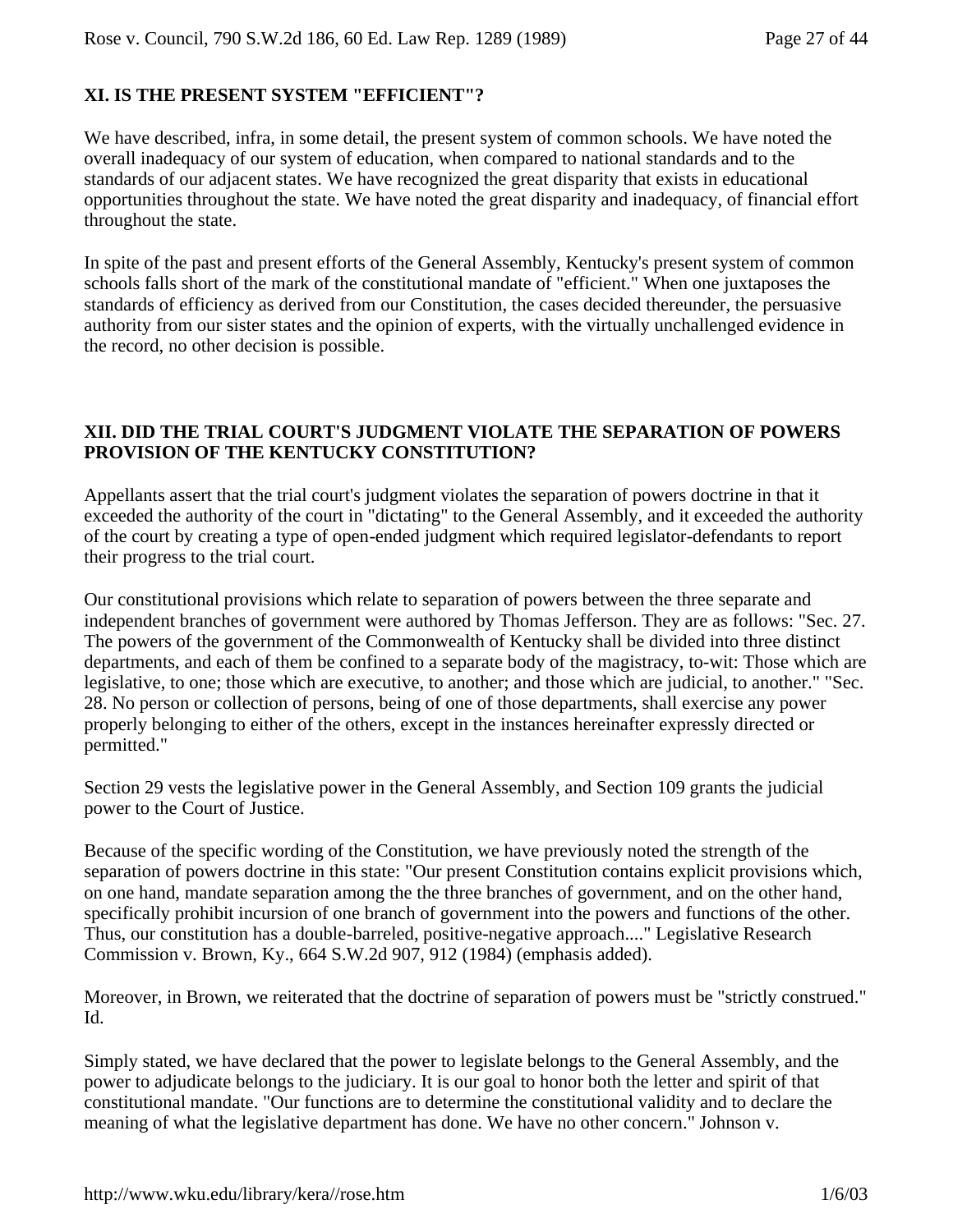Commonwealth, 291 Ky. 829, 165 S.W.2d 820, 825 (1942).

With these principles to guide us, we now address appellants' contentions.

It is argued that the trial court directed the General Assembly to enact specific legislation and to raise taxes and that such is a violation of the separation of powers. We do not agree that that is what the judgment of the trial court does. The trial judge did define "efficient," he did declare that a common school education is a fundamental constitutional right in this state, and he did say that any educational system to be "efficient," must have certain characteristics. He commented on the possible methods of financing the system of common schools in Kentucky and did, of course, opine that additional money would be required. This later conclusion was based on an abundance of virtually uncontested and unchallenged evidence in this record.

Moreover, the trial judge specifically denied that he was directing the General Assembly to enact any specific legislation, including raising taxes. His mandate to the General Assembly was to bring the system of common schools into compliance with Section 183 of our Constitution. He did as we have done, established certain criteria, standards and goals which must be met to so comply. It is clear that the specifics of the legislation will be left up to the wisdom of the General Assembly. Clearly, no "legislating" is present in the decision of the trial court, and more importantly, as we have previously said, there is none present in the decision of this Court. We do not agree with appellants.

However, we agree with appellants that the decision of the trial court to require the appellants to report to him on their progress is a clear incursion, by the judiciary, of the functions of the legislature.

The implications of such an open-ended judgment are very clear. The trial court retains jurisdiction and supervision of the General Assembly's effort to provide a constitutional system of common schools. Under such an order, the General Assembly, in theory if not in practice, would literally have to confer, report, and comply with the judge's view of the legislation proposed to comply with the order. The legislation would be that of the joint efforts of the General Assembly and the trial court, with the latter having the final word. This is, without doubt, the type of action that was eschewed when the framers of the four constitutions of this state placed the separation of powers doctrine in the organic law of this state.

Our job is to determine the constitutional validity of the system of common schools within the meaning of the Kentucky Constitution, Section 183. We have done so. We have declared the system of common schools to be unconstitutional. It is now up to the General Assembly to re-create, and re-establish a system of common schools within this state which will be in compliance with the Constitution. We have no doubt they will proceed with their duty.

The enactments of the General Assembly, in this subject area, or in any area, is always subject to the scrutiny of the Court of Justice, under the authority described in Brown, supra, and Johnson, supra.

One last point must be disposed of. We are referred by appellees to several federal cases where federal courts maintained continuing supervision over its own order--e.g., supervision of prisons, court ordered busing, etc. The United States Constitution has no separation of powers provision within it. The separation of powers doctrine in the Federal area, has been recognized in federal common law. We on the other hand, are faced with a strongly written, definitive constitutional scheme. We must, perforce, follow our constitution. The federal cases and situations referred to are clearly not even persuasive here.

We reverse the decision of the trial court with respect to the requirement that the General Assembly, or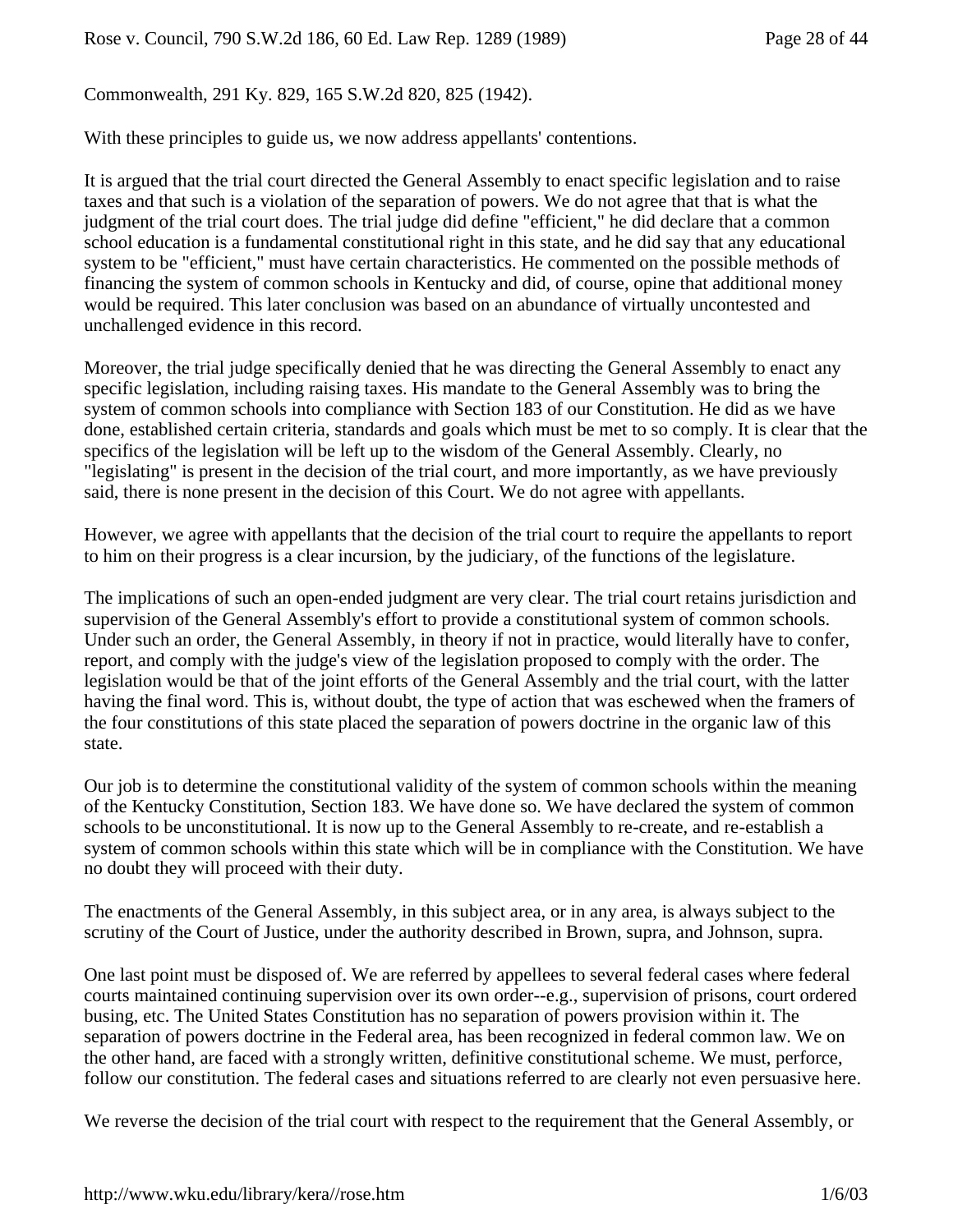any of the defendants in the trial court, further report to the trial court.

# **XIII. DID THE TRIAL COURT ERR IN DIRECTING THE DEPARTMENT OF EDUCATION TO PAY THE EXPENSES OF THE SELECT COMMITTEE?**

We find no authority that would justify the appointment of the "special committee" which was to advise the trial court. While the purpose of the committee was undoubtedly an admirable one, and while the members of the committee did an excellent job, their work product essentially is not a proper tool in the formulation of a judicial decision. A judge must make his or her own decision, and must use only the evidence in the record, and the available legal precedents. A judge may not delegate part of his or her authority to non-judicial persons or institutions. We therefore hold the appointment of the committee was improper, and, obviously the assessment of the committee expenses against the Board of Education was improper as well.

#### **SUMMARY/CONCLUSION**

We have decided this case solely on the basis of our Kentucky Constitution, Section 183. We find it unnecessary to inject any issues raised under the United States Constitution or the United States Bill of Rights in this matter. We decline to issue any injunctions, restraining orders, writs of prohibition or writs of mandamus.

We have decided one legal issue--and one legal issue only--viz., that the General Assembly of the Commonwealth has failed to establish an efficient system of common schools throughout the Commonwealth.

Lest there be any doubt, the result of our decision is that Kentucky's entire system of common schools is unconstitutional. There is no allegation that only part of the common school system is invalid, and we find no such circumstance. This decision applies to the entire sweep of the system--all its parts and parcels. This decision applies to the statutes creating, implementing and financing the system and to all regulations, etc., pertaining thereto. This decision covers the creation of local school districts, school boards, and the Kentucky Department of Education to the Minimum Foundation Program and Power Equalization Program. It covers school construction and maintenance, teacher certification--the whole gamut of the common school system in Kentucky.

While individual statutes are not herein addressed specifically or considered and declared to be facially unconstitutional, the statutory system as a whole and the interrelationship of the parts therein are hereby declared to be in violation of Section 183 of the Kentucky Constitution. Just as the bricks and mortar used in the construction of a schoolhouse, while contributing to the building's facade, do not ensure the overall structural adequacy of the schoolhouse, particular statutes drafted by the legislature in crafting and designing the current school system are not unconstitutional in and of themselves. Like the crumbling schoolhouse which must be redesigned and revitalized for more efficient use, with some component parts found to be adequate, some found to be less than adequate, statutes relating to education may be reenacted as components of a constitutional system if they combine with other component statutes to form an efficient and thereby constitutional system.

Since we have, by this decision, declared the system of common schools in Kentucky to be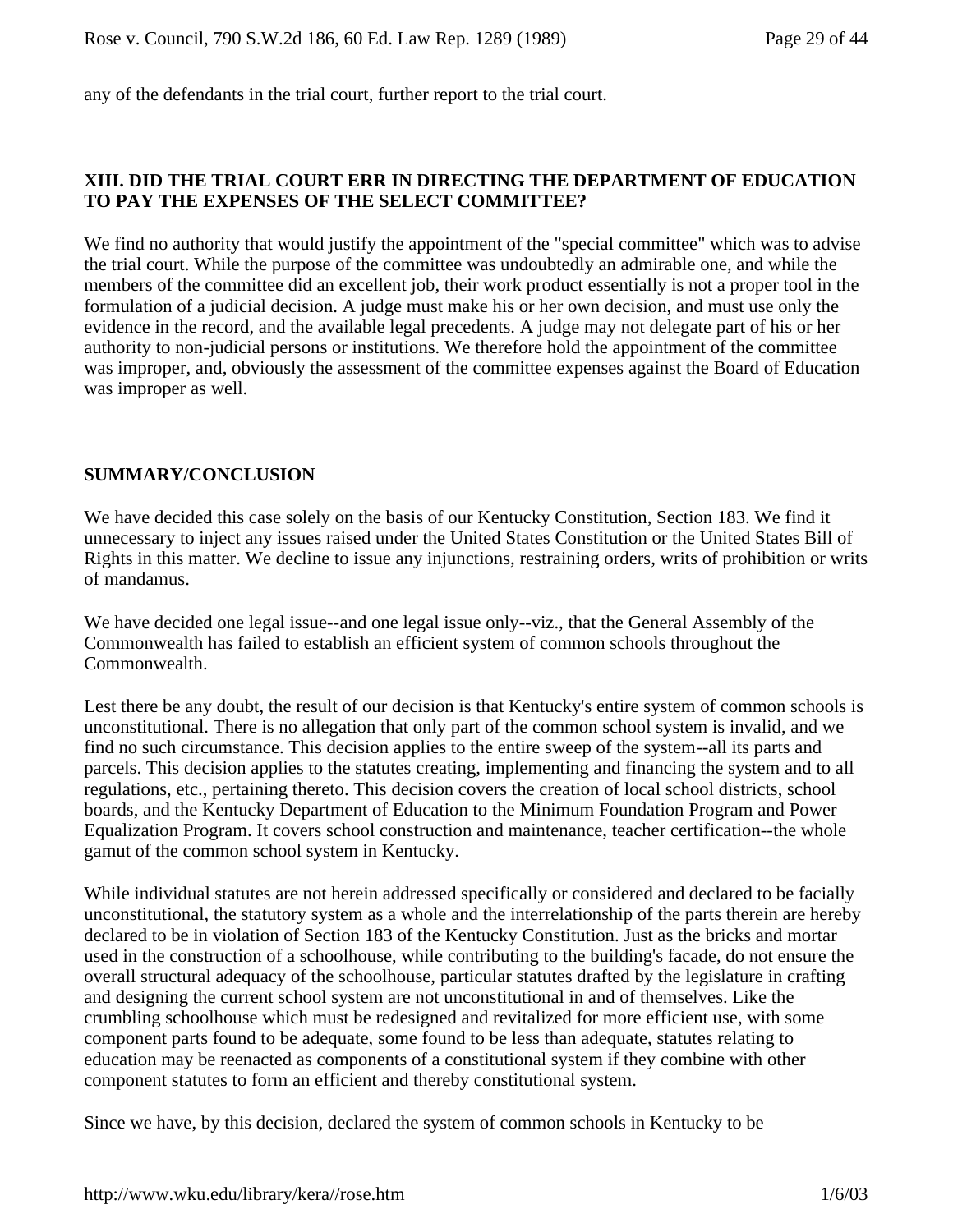unconstitutional, Section 183 places an absolute duty on the General Assembly to re-create, re-establish a new system of common schools in the Commonwealth. As we have said, the premise of this opinion is that education is a basic, fundamental constitutional right that is available to all children within this Commonwealth. The General Assembly should begin with the same premise as it goes about its duty. The system, as we have said, must be efficient, and the criteria we have set out are binding on the General Assembly as it develops Kentucky's new system of common schools.

As we have previously emphasized, the sole responsibility for providing the system of common schools lies with the General Assembly. If they choose to delegate any of this duty to institutions such as the local boards of education, the General Assembly must provide a mechanism to assure that the ultimate control remains with the General Assembly, and assure that those local school districts also exercise the delegated duties in an efficient manner.

The General Assembly must provide adequate funding for the system. How they do this is their decision. However, if ad valorem taxes on real and personal property are used by the General Assembly as part of the financing of the redesigned state system of common schools, the General Assembly has the obligation to see that all such property is assessed at 100% of its fair market value. Russman v. Luckett, Ky., 391 S.W.2d 694 (1965). Moreover, because of the great disparity of local tax efforts in the present system of common schools, the General Assembly must establish a uniform tax rate for such property. In this way, all owners of real and personal property throughout the state will make a comparable effort in the financing of the state system of common schools.

This decision has not been reached without much thought and consideration. We do not take our responsibilities lightly, and we have decided this case based on our perception and interpretation of the Kentucky Constitution. We intend no criticism of any person, persons or institutions. We view this decision as an opportunity for the General Assembly to launch the Commonwealth into a new era of educational opportunity which will ensure a strong economic, cultural and political future.

Because of the enormity of the task before the General Assembly to recreate a new statutory system of common schools in the Commonwealth, and because we realize that the educational process must continue, we withhold the finality of this decision until 90 days after the adjournment of the General Assembly, sine die, at its regular session in 1990.

COMBS, GANT, LAMBERT and WINTERSHEIMER, JJ., concur.

GANT and WINTERSHEIMER, JJ., file separate concurring opinions.

LEIBSON and VANCE, JJ., file separate dissenting opinions.

GANT, Justice, concurring.

I concur in that portion of the majority's decision which holds that the Kentucky General Assembly has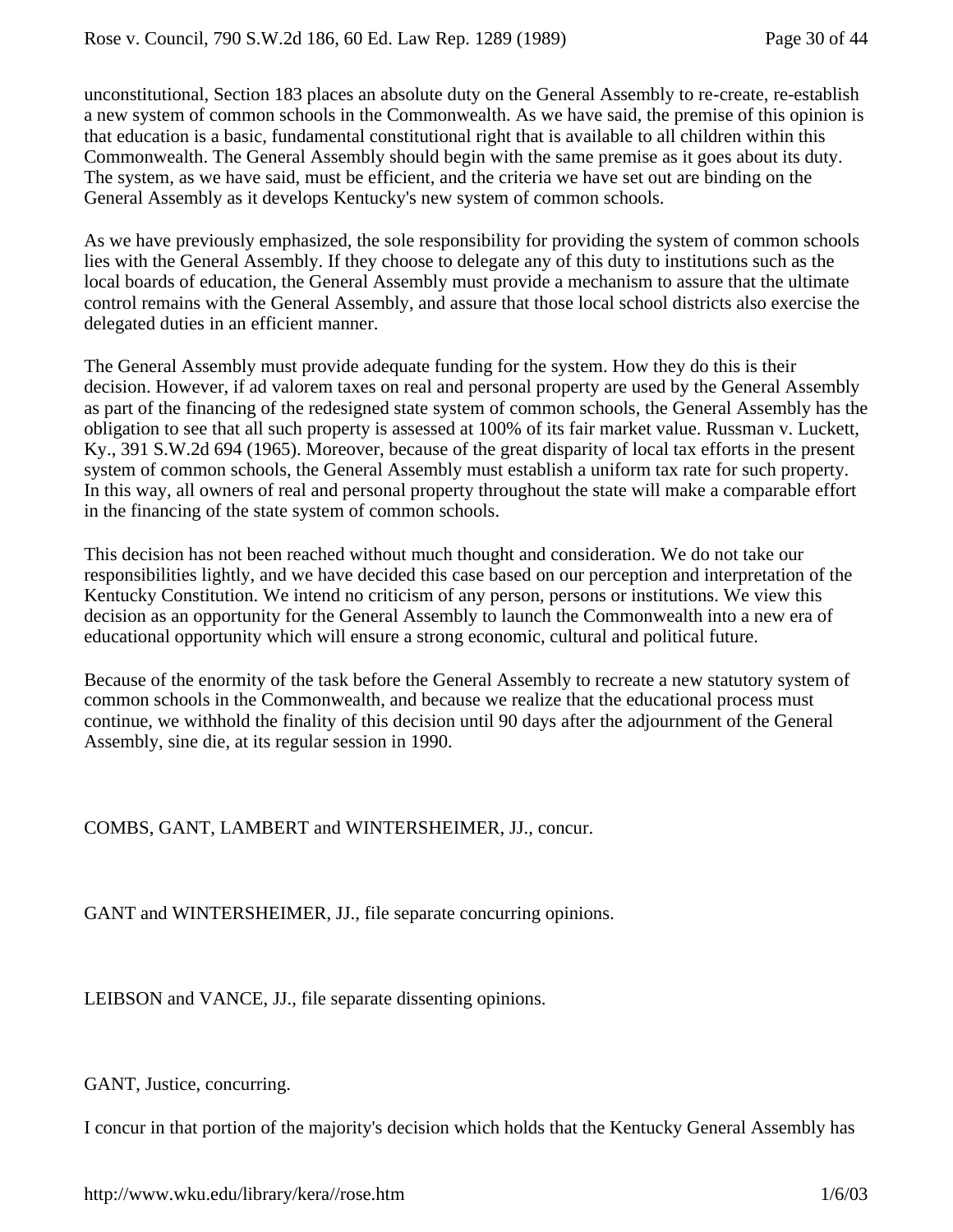failed to comply with Section 183 of the Kentucky Constitution and has not provided for "an efficient system of common schools throughout the State." [FN1] The majority accurately acknowledges that this Court has a constitutional duty to make such a holding. However, the Court's constitutional duty is not fulfilled merely by declaring that the common school system in Kentucky is constitutionally deficient. This Court must take the additional step of directing the Trial Court to issue appropriate writs to compel correction of this constitutional deficiency.

[FN1. I also join in the majority's ruling on the procedural issues concerning the parties to this action.]

The Governor, the Superintendent of Public Instruction, and members of the State Board of Education and General Assembly, all of whom are parties to this litigation, swore to "support the Constitution of the United States and the Constitution of this Commonwealth...." Ky. Const. § 228. The majority finds that the General Assembly has failed to perform a major mandatory duty imposed on it by § 183 of the Constitution, yet it grants appellees no remedy for the grievous wrongs they suffer from this dereliction of duty. To declare the right but withhold a remedy is to shirk the Court's own duty. It is the province of the courts to protect private rights under the Constitution. Constitutional guaranties would amount to nothing if there was no way to protect them ... where it is plain that the Constitution has been violated, it is the duty of the courts to say what the law is, and to protect private rights. Otherwise, the Constitution may be disregarded, and power may be exercised by the Legislature in a case where, under the Constitution, it is without power to act at all, while those whose rights are thus destroyed would be left without remedy.

Zimmerman v. Brooks, 118 Ky. 85, 80 S.W. 443, 447 (1904).

It is well within the power of the courts to issue a writ of mandamus compelling performance of a "plain duty" required by the Constitution. Wooley v. Spalding, Ky., 293 S.W.2d 563, 565 (1956). [FN2] The Governor's obligation to report the findings of this Court to the General Assembly and to call an Extraordinary Session of the General Assembly to rectify the constitutional deficiency in the Commonwealth's school system, and to recommend corrective measure, is such a duty. § 79 of the Kentucky Constitution requires the Governor to "give to the General Assembly information of the state of the Commonwealth, and recommend to their consideration such measures as he may deem expedient." On "extraordinary occasions," the Governor may convene the General Assembly for a Special Session. Ky. Const. § 80. Undoubtedly, a ruling that the entire common school system in Kentucky is constitutionally deficient is such an extraordinary occasion.

[FN2. Therein the Marion County Board of Education was compelled to establish a high school system "that will afford all children in Marion County equal educational opportunities." Wooley v. Spalding, 293 S.W.2d at 568 (1956).]

Although the Governor's power to convene the General Assembly for an Extraordinary Session is discretionary, Kentucky courts have the authority to compel the exercise of a discretionary duty. See McKinstry v. Wells, Ky.App., 548 S.W.2d 169, 174 (1977); Evans v. Thomas, Ky., 372 S.W.2d 798, 800 (1963), cert. denied, 376 U.S. 934, 84 S.Ct. 705, 11 L.Ed.2d 653 (1964); Kaufman v. Humphrey, Ky., 329 S.W.2d 575, 576 (1959).

In dividing the powers of their government into "legislative, executive and judicial departments," Ky. Const. § 27, the citizens of Kentucky established a government of checks and balances. Each department must play its constitutional role if confrontation and stalemate are to be avoided.

This Court has neither the expertise nor the power to instruct the General Assembly as to how the constitutional deficiency should be corrected. See McKinstry v. Wells, supra. Corrective measures are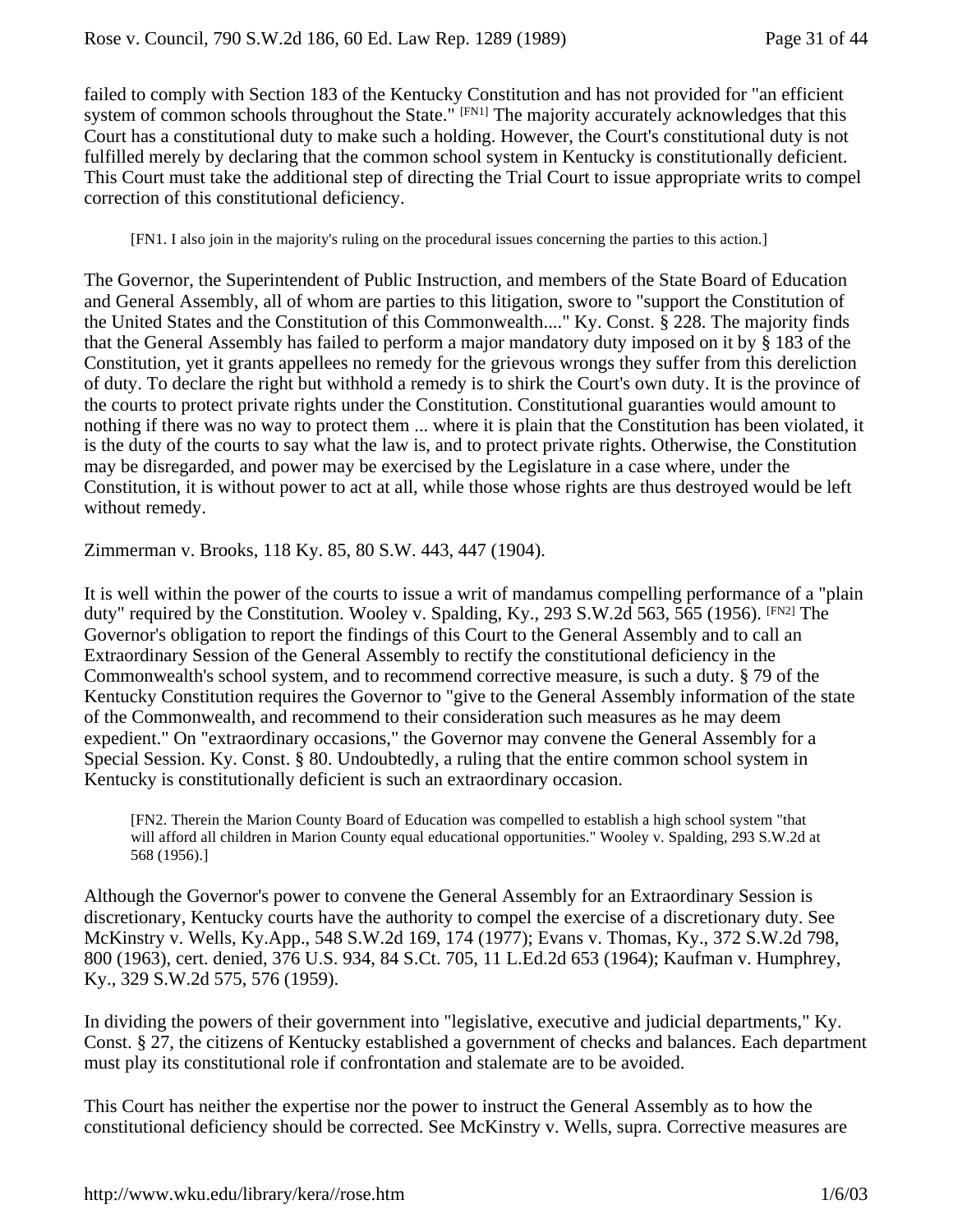for the executive department to recommend and for the legislative department to adopt.

The majority's description of the magnitude of the problem is well stated: "Kentucky's entire system of common schools is unconstitutional." (Emphasis supplied.) The importance and complexity of the task forbids postponing the finality of the Court's decision until the adjournment of the 1990 General Assembly.

The Court must do more than describe, albeit eloquently, the tasks faced by the Executive and Legislative Departments. This decision has provided the Executive and Legislative branches of our government with a rare opportunity to start with a clean slate; to utilize the expertise of its members and others (both inside and outside the state) to study other jurisdictions which have faced a similar problem and successfully solved it; and to stamp a distinguished impression upon the pages of the history of this Commonwealth. Although adequate and additional funding is a necessary part of the contemplated procedure, money alone is not the answer. Efficiency of administration, curriculum, facilities, the ravages of inflation, and many other problems are extant and pleading for cure.

This action should be remanded to the Franklin Circuit Court with direction to immediately issue writs of mandamus requiring the Governor to call an Extraordinary Session of the General Assembly; requiring the Governor, the Superintendent of Public Instruction, and members of the State Board of Education to recommend appropriate corrective measures; and requiring the General Assembly to enact legislation necessary to bring the Kentucky school system into compliance with § 183 of the Kentucky Constitution.

## WINTERSHEIMER, Justice, concurring.

I concur with the majority opinion only to the extent that it holds that an efficient system of common schools has not been provided throughout the state. The General Assembly has not yet succeeded in achieving the constitutional goal directed by Section 183.

I further specifically agree that the majority does not require the General Assembly to pass any law or authorize the adoption of any regulation. All that the General Assembly must do is comply with the constitutional direction to provide, through appropriate legislation, an efficient system of common schools throughout the state. I also agree with the majority that a class action is not properly before this Court. CR 23. I further concur with the opinion to the degree that it does not endorse the so-called Corns plan and that it condemns the use of the committee report and any payments in connection therewith. I concur that this Court does not retain any open-ended continuing jurisdiction.

I agree that the finality of this decision should be withheld because to do otherwise would result in educational chaos to the degree that the system of common schools is unconstitutional. However, I would not give the General Assembly any particular deadline with the understanding that adjournment sine die contemplates adjournment without any future date being designated for resumption. This situation can easily be addressed procedurally by the legislature.

I agree with the majority opinion when it cites Prowse v. Bd. of Education of Christian Co., 134 Ky. 365, 120 S.W. 307 (1909), in that a system that will be most efficient is for the judgment of the General Assembly. For similar statements of the law see City of Louisville v. Board of Education, 302 Ky. 647, 195 S.W.2d 291 (1946); Elliott v. Garner, 140 Ky. 157, 130 S.W. 997 (1910); Madison County Board of Education v. Smith, 250 Ky. 495, 63 S.W.2d 620 (1933). Such a matter is within the sound discretion of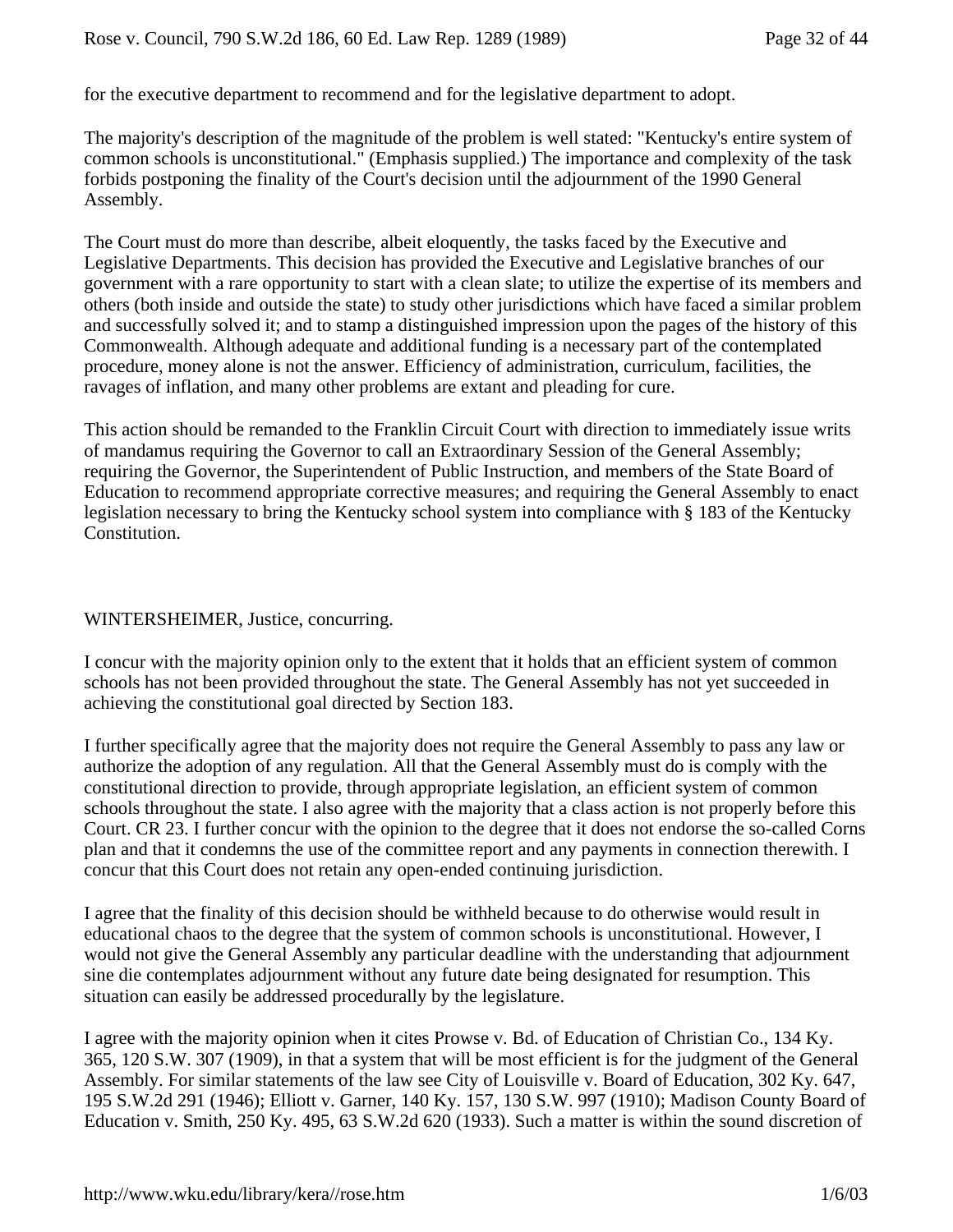the General Assembly, and the Court will not substitute its judgment for that of the legislature and will not interfere with the actions of the legislature.

My principal area of departure from the majority opinion relates to the matter of service on the members of the General Assembly. I do not believe that service on two members of the General Assembly acts as service on the remaining 136 members. The holding of the majority must be strictly limited to the unique circumstances presented in this case.

This action is unique because this Court has not been asked to declare a single act of the legislature unconstitutional. Relief is sought by means of a declaration that the system is unconstitutional because it is not efficient.

Clearly this Court does not have any authority to order the other members of the General Assembly to take any action when they have not been properly summoned before any court or been given an opportunity to be heard in regard to this proceeding. Obviously the two members who have been properly served have presented a comprehensive defense and it would not serve the ends of judicial economy in this voluminous litigation to remand the case solely because of the failure to join the members of the General Assembly individually. I believe this Court can only express an advisory opinion regarding the matter of an efficient system of common schools throughout the state as to the members of the legislature other than Rose and Blandford.

In one sense, too much emphasis has been placed on the role of the legislature in the entire educational framework of the Commonwealth. We must keep in mind that the primary responsibility for the education of children is with the parents. The rights and responsibilities of the parents must always be recognized. The fractured fabric of the family is one of the prime causes for educational failure. Obviously money alone cannot heal such a break. The lack of scholastic success is not just the fault of the system. Education is a joint venture in which the parents, students and school must be committed to cooperation rather than conflict. As the child advances in age, the educational system must respond by meeting different needs tailored to the specific circumstances of the child. Consequently, the involvement of the state public common school system must be different as needed in each educational situation. Our concern should be primarily focused on the common schools at the primary level.

The circuit court ruling is far too broad and undisciplined as to its conclusions regarding education as a fundamental right. What is a right is what has been promulgated in the 1890 Constitution, that is an efficient system of common schools throughout the state. The majority decision does not order the General Assembly to do anything, however, great care must be taken that independent lawsuits should not be frivolously spawned by such a decision. "Scarcely any political question arises in the United States," Alexis de Tocqueville wrote long ago in Democracy in America, "that is not resolved sooner or later, into a judicial question." Proper use of the judicial system is inherent in our system of representative democracy under law, however, great care must be taken to avoid an abuse of the system particularly so that it would not lead to disillusionment and frustration.

Although the majority opinion declares the entire system of education unconstitutional, it should be obvious to any student of government that an overwhelming percentage of the laws now in place must be reenacted by the legislature to provide any form or substance to the system in Kentucky.

The school system is based on many detailed statutes and regulations, none of which have been specifically challenged and many of which have no constitutional impact. Local effort cannot be destroyed; such a conclusion would not be efficient by any definition and is well beyond the scope of the relief sought in this action.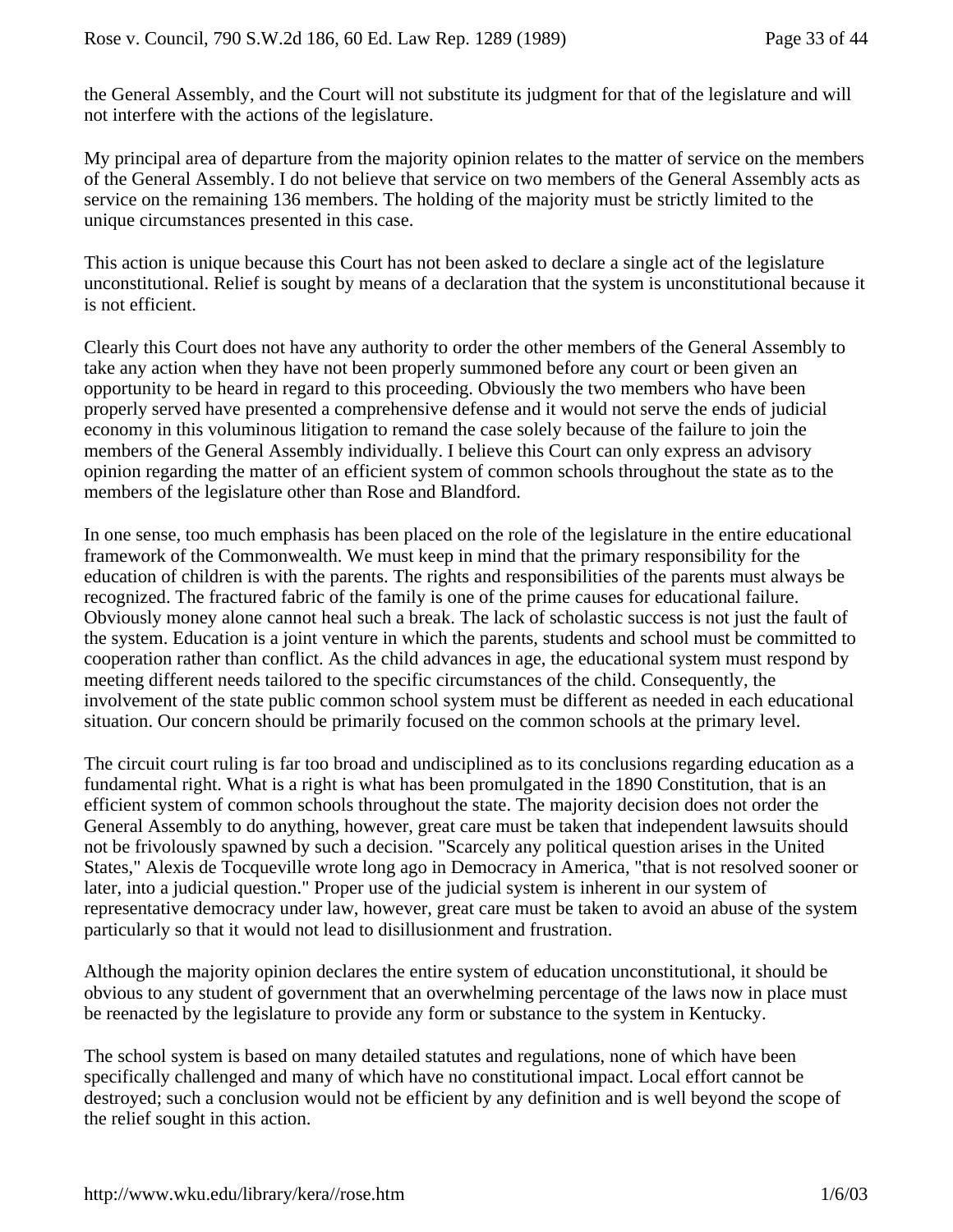It is beyond question that educational opportunity should be equal for all Kentucky children. The General Assembly has the constitutional responsibility of providing a minimum level of opportunity by establishing an efficient system of common schools throughout the state. Under no circumstances does that mandate preclude local school districts from supplementing the funds received from the state by specific local effort. Although such local taxes may now be considered as state taxes, Cullinan v. Jefferson County, Ky. 418 S.W.2d 407 (1967), they should be treated as trust funds and scrupulously attributed to the local district involved. The General Assembly might wish to make such treatment a statutory reality. The total independence and authority of local school districts to supplement any state effort should be carefully preserved.

The only concern we might have is to what specific areas the legislature will change. Such a determination is totally within their authority. It may be that they will properly determine that they must only fine-tune certain aspects of the system. Obviously they should not throw out the good with the bad without careful thought and particular attention to detail. My concern is that the language of the majority is too sweeping when it asserts that the result of the decision is that the entire system of common schools is unconstitutional. We must leave it to the good common sense of the legislature to develop an appropriate system of legislation.

Great care must be taken to differentiate the holding of the majority from dicta that arises from the many words used in the opinion. As an example, references to adequacy, a unitary system and definitions of efficiency are not binding on the General Assembly in any sense.

I concur with the majority in again emphasizing that the sole responsibility for providing a system of efficient common schools throughout the state lies with the General Assembly. That is the sole holding of this case.

## VANCE, Justice, dissenting.

I respectfully dissent. I believe the majority opinion is inherently inconsistent in that it says that our system of common schools, to be constitutionally efficient, must provide substantially equal educational opportunity for children throughout the Commonwealth, yet it actually permits the continuation of a system which does not provide substantially equal educational opportunity.

I believe this is so because the opinion expressly holds that individual school districts may continue to levy taxes for school purposes to be used solely within the district. [FN1] Primarily, it is the levy of these taxes by local school districts, which produces greatly disparate revenues in richer counties than in poorer ones, that has caused the great disparity in school funding per child in the various districts throughout the Commonwealth.

[FN1. The taxes levied by local school districts are local in the sense that they are levied upon property within the district, but this court has held on many occasions that these taxes are in fact state taxes which have been authorized by the General Assembly to fulfill the requirements of § 183 of the Kentucky Constitution. Cullinan v. Jefferson County, Ky., 418 S.W.2d 407 (1967); Board of Education v. City of Louisville, 288 Ky. 656, 157 S.W.2d 337 (1941); Commonwealth v. Louisville National Bank, 220 Ky. 89, 294 S.W. 815 (1927).]

Although there are factors other than the amount of money available per child that must be considered when determining the equality of educational opportunity, I submit that this whole case is predicated upon the proposition that children who reside in districts where the amount of funding available per child is disproportionately less than is available in other districts will be denied an educational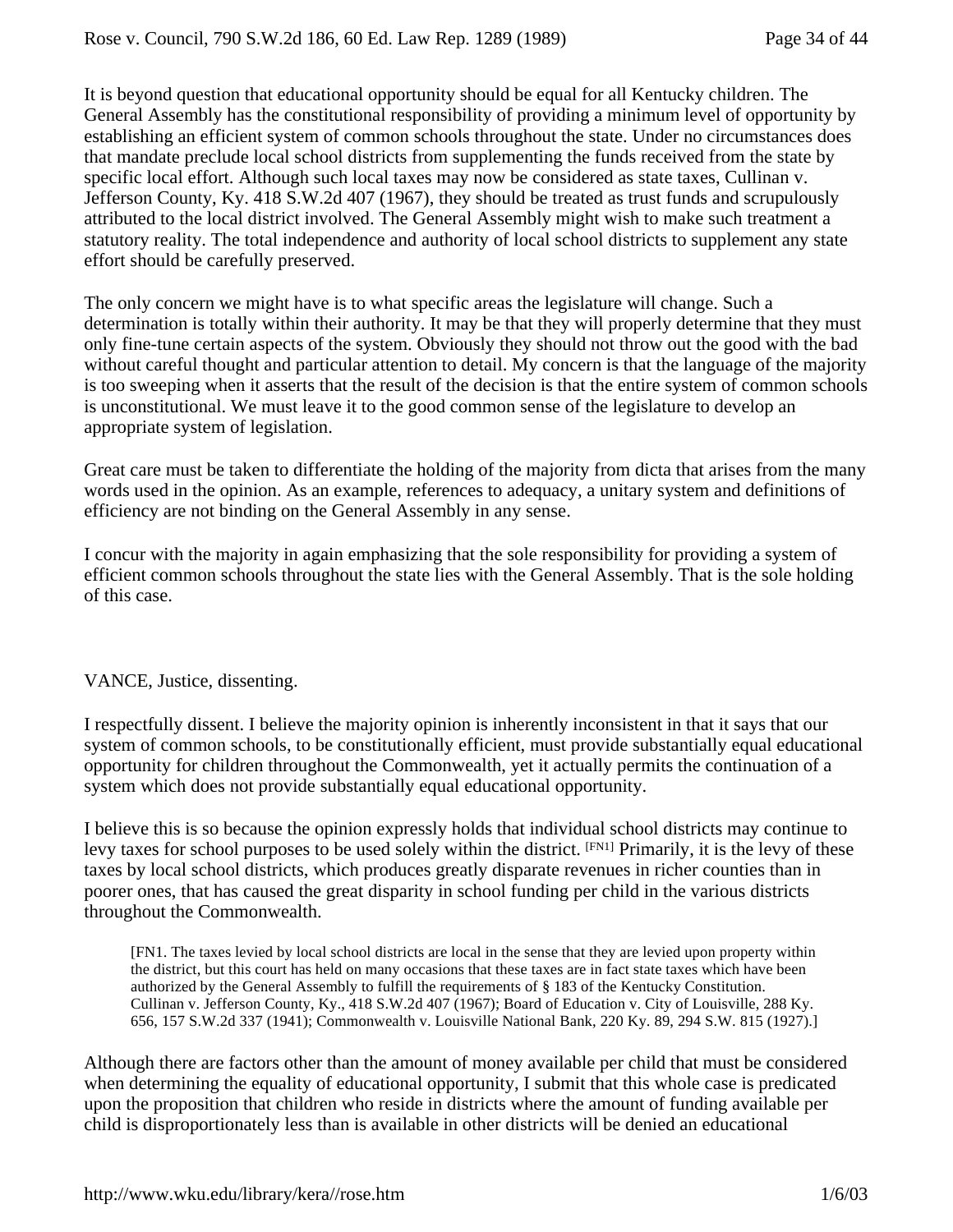opportunity which is equal to the educational opportunity afforded in districts with vastly greater resources.

Because the value of taxable property is so much greater in some districts than others, the continued levy of school taxes for use within individual districts, even if levied at a uniform rate throughout the state and property is assessed at 100 percent of its value, will continue to produce much more revenue in richer counties than in poorer ones. It follows that the continuation of such a tax policy will leave us exactly where we are now, and the school system will not provide substantially equal educational opportunity throughout the Commonwealth, but will in fact, result in better educational opportunity for those who reside in the wealthier sections of the state.

The majority seems to envision that the General Assembly can provide a dually funded educational system, one to be funded by the state which will be applied uniformly throughout the state, the second to be funded locally wherein there is no limit to the amount which local districts can enhance the funding in their district above the level of funding provided by the state. This overlooks the fact that the majority has defined an "efficient" common school system as one which uniformly provides an equal educational opportunity throughout the state. As the majority opinion states, "The children of the poor and the children of the rich, the children who live in the poorer districts and the children who reside in the rich districts must be given the same access to an adequate education." A school system provided by the General Assembly which is funded partially by the state and supplemented by local districts to the extent that it results in any significant difference in funding per child in the richer and poorer districts will not be constitutionally "efficient" under the definition of the term as set forth in the majority opinion.

Although the constitution requires the General Assembly to provide, through appropriate legislation, for an "efficient" system of common schools throughout the Commonwealth, the debates of the delegates to the Constitutional Convention shed very little light upon what the delegates had in mind by the use of the word "efficient." None of the delegates debated the meaning of the word efficient in the sense that it was used.

There was a general agreement among the delegates that common school education should be a state rather than a local responsibility. There was much discussion concerning the advantages to children of a common school education and the advantage to the state of having an educated populace.

The primary thrust of the debate went to the equality of educational opportunity; that a system of common schools throughout the state should provide alike for the sons of the poor and the sons of the rich; and provide alike for the children who reside in rural areas as well as for those who reside in centers of population. There was much concern that if education in the common schools throughout the state were not made a constitutional responsibility of the Commonwealth, it would simply become or remain a local matter, and the children of the wealthy and those who reside in the cities would be afforded greater educational opportunity than the children of the poor and those who reside in rural areas. The primary concern was that the opportunity be equal for all children throughout the Commonwealth.

It is because of this universal concern expressed by the delegates to the convention that I conclude that the word "efficient" as used by them must include not only its dictionary definition but must also be construed to include the requirement of substantial equality of educational opportunity.

I do not concur with the majority that the present system of common schools has, on the basis of the record before us, been shown to be constitutionally under-funded or inadequate.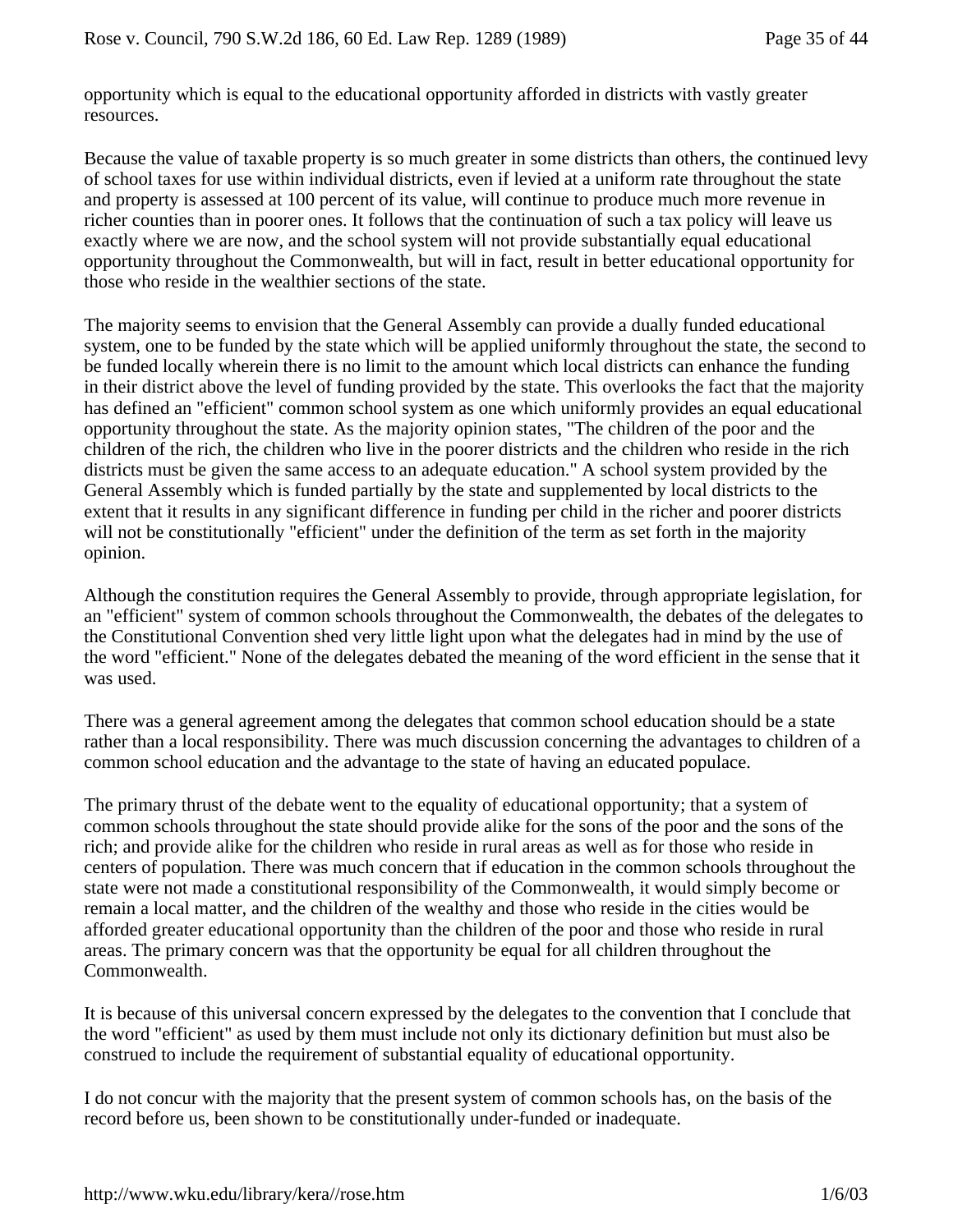While there is a constitutional requirement, I think, as to equality of educational opportunity, I can find no such requirement as to the level of funding. In a sense, of course, any system so inadequately funded that any money put into it is simply a waste of resources is, of necessity, not an efficient system, and to this extent there may be said to be a constitutional mandate as to the minimum level of funding.

During the constitutional debates an amendment was offered to the committee report on education by Mr. Becker, who is quoted in the majority opinion. He offered to amend Section 1 of the committee report to require that the General Assembly provide an adequate and efficient system of common schools throughout the Commonwealth. So far as I can determine from reading the constitutional debates, Mr. Becker was the only member of the delegation who spoke in favor of this amendment. His support was hardly fervent. He simply said that in his opinion it would not be inappropriate to require the system of common schools to be "adequate" as well as "efficient." The word "adequate" did not make it into the present constitution, however.

As was noted in the majority opinion, this court has always granted a great degree of deference to the discretion of the General Assembly in the manner of operation of the system of common schools. In City of Louisville v. Board of Education, 302 Ky. 647, 195 S.W.2d 291 (1946) we said: "Section 183 of the constitution is as broad as it is possible to frame an authority to the legislature to deal with the common schools in any way it should desire."

In Elliot v. Garner, 140 Ky. 157, 130 S.W. 997 (1910), we said: "The constitution requires the General Assembly to provide an efficient system of common schools throughout the state; and how it shall best accomplish this object is purely a matter of legislative discretion."

Section 183 of the Constitution of Kentucky leaves to the legislative discretion the best method of providing for an efficient system of common schools. Madison County Board of Education v. Smith, 250 Ky. 495, 63 S.W.2d 620 (1933). Legislative discretion cannot be extended to such limits as to allow the legislature, in its discretion, to fail to meet its constitutional mandate, but I do not believe it is within the province of this court to interfere with legislative discretion as to the level of school funding unless it clearly appears from the record that the level of funding is so low that it cannot reasonably accomplish basic educational necessities. Not all academic failure is the result of under-funding.

I cannot agree with the majority that the constitution requires the General Assembly to monitor the school system to insure that schools are operated with no waste, mismanagement, or political influence. It is not possible for the General Assembly to oversee the day-to-day operation of schools. In my view, the General Assembly has discharged its duty when it has provided by law for a school system which, if properly administered, will result in substantially equal educational opportunity throughout the Commonwealth. The administration of the school system is not a legislative responsibility, and if the system, because of waste, mismanagement, or political influence, fails in its purpose, the failure is not to be charged to the General Assembly.

Above the minimum level of funding that is constitutionally required for a system of common schools to be efficient, there is room for unlimited enhancement of educational opportunity. The range of this enhancement of educational opportunity above the minimum requirements must be left to the General Assembly. The General Assembly is the representative of the people and is the proper branch of government to determine public policy. The question of how much enhancement there should be of educational opportunity above the minimum requirements is a matter of public policy.

Whether the General Assembly will provide a system of common schools of the highest order or one which barely meets the minimum requirements is a burden which must be placed squarely upon the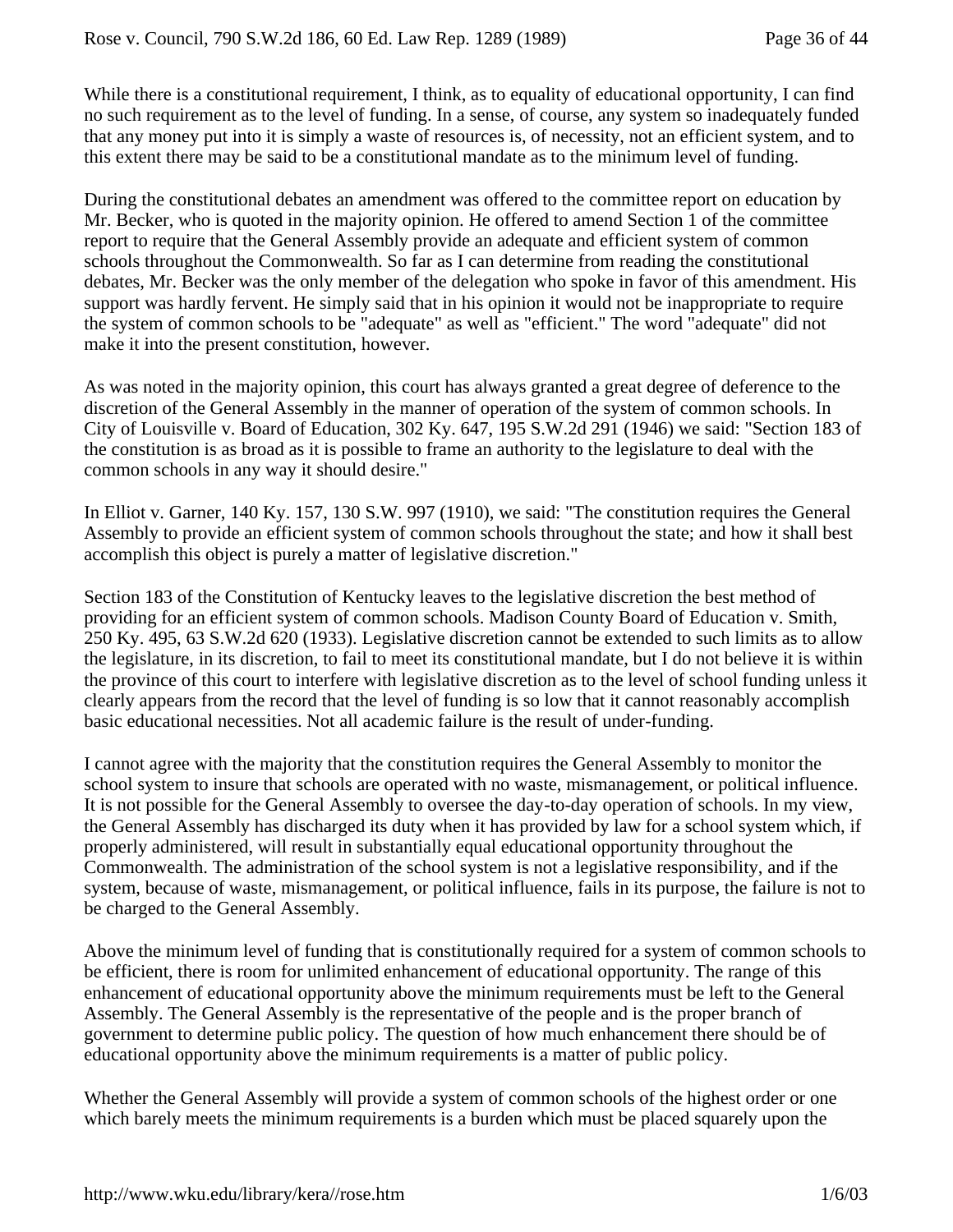shoulders of the General Assembly, where the constitution places it. It does not rest with the courts, and indeed the doctrine of separation of powers prohibits judicial interference with legislative prerogative. If we do not exercise restraint in this matter, I fear that every theoretical defect in the educational system will be escalated into litigation to determine the constitutional efficiency of the system.

The system of common schools is created by many statutes, none of which have been directly attacked. Since we have not been asked to declare any statute unconstitutional, I fail to see how we can, in effect, declare them all unconstitutional.

The majority has heaped upon the General Assembly a monumental task with little guidance. It is confronted with a necessity to create a new system of common schools without being told specifically what is wrong with the old one. The majority has not declared any specific statute unconstitutional and, in effect, I think has condoned the continuation of a system which, in all likelihood, will not result in equal educational opportunity throughout the Commonwealth.

There is now imposed a requirement that the system be adequately funded, but no specific standards have been established to determine the adequacy of funding. Instead, it is held that the school system must be funded adequately so as to achieve seven goals, each of which is expressed in the most general terms. Those goals are: "to provide each and every child with at least the seven following capacities: (i) sufficient oral and written communication skills to enable students to function in a complex and rapidly changing civilization; (ii) sufficient knowledge of economic, social, and political systems to enable the student to make informed choices; (iii) sufficient understanding of governmental processes to enable the student to understand the issues that affect his or her community, state, and nation; (iv) sufficient selfknowledge and knowledge of his or her mental and physical wellness; (v) sufficient grounding in the arts to enable each student to appreciate his or her cultural and historical heritage; (vi) sufficient training or preparation for advanced training in either academic or vocational fields so as to enable each child to choose and pursue life work intelligently; and (vii) sufficient levels of academic or vocational skills to enable public school students to compete favorably with their counterparts in surrounding states, in academics or in the job market."

How will the General Assembly be able to know if the legislation it enacts will provide each and every student throughout the Commonwealth with a sufficient grounding in the arts to enable that student to appreciate his cultural or historical heritage? This goal, like the other seven, is so vague that regardless of what legislation is enacted by the General Assembly the door has been opened for another group or groups of students to sue the General Assembly ad infinitum, claiming that in some respects the General Assembly has failed to provide a system of common schools which achieves the seven goals of an efficient system. I fear it will be the courts rather than the General Assembly, which will end up monitoring the common school system.

I am willing to declare, on the basis of this record, that the system of common schools throughout the state does not meet the constitutional imperative of substantially equal educational opportunity for all children. I would go no further. It is the duty of the General Assembly to abide by its constitutional responsibility, but in my opinion, because of the failure to name all of the members of the General Assembly as parties to this action, and to serve them with process or otherwise secure their appearance, we are powerless at this time and in this litigation to mandate any action on the part of the General Assembly or to place the school system in limbo absent some legislative action.

LEIBSON, Justice, dissenting.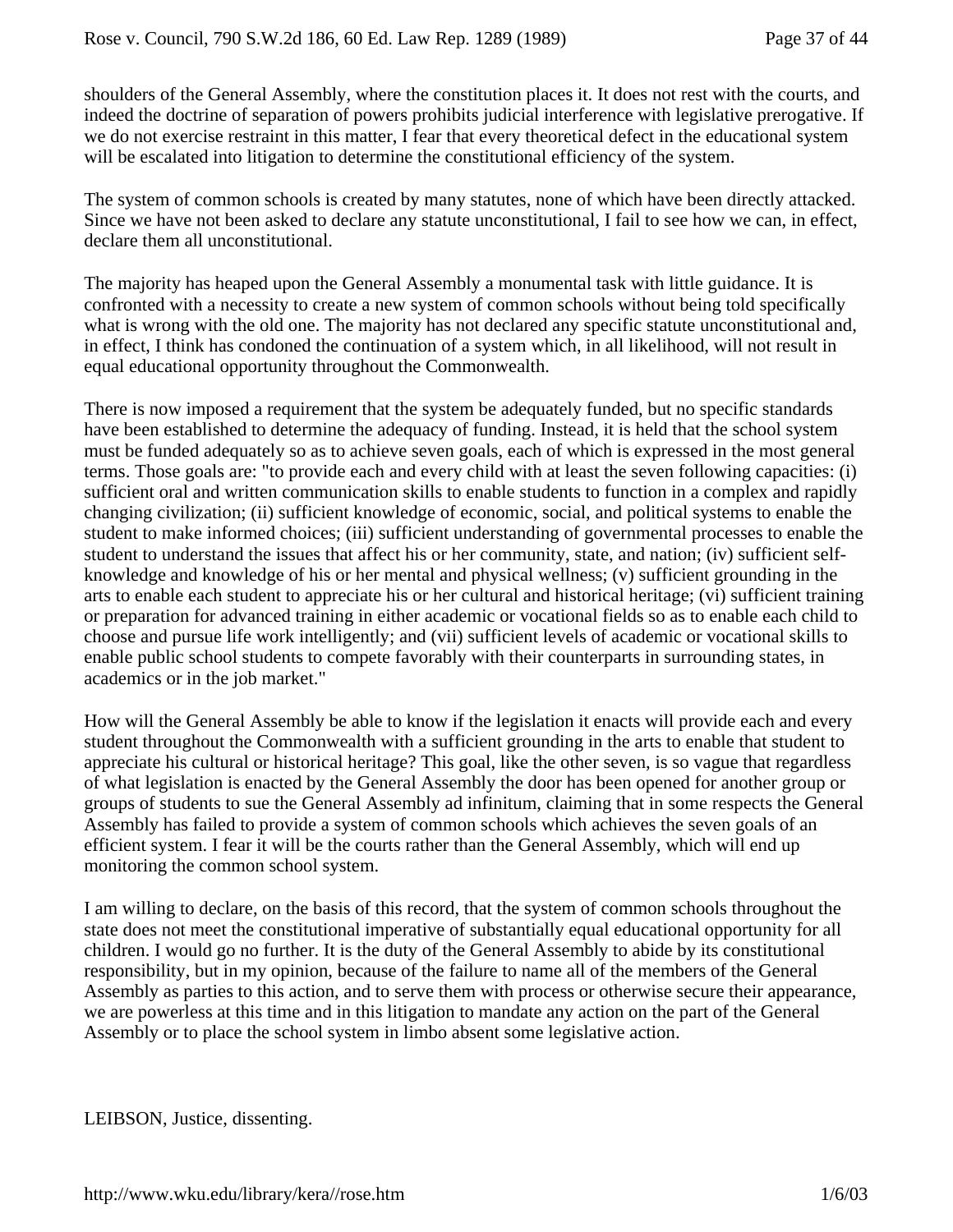Respectfully, I dissent.

I agree in principle with the majority's opinion that the General Assembly has failed thus far to, "by appropriate legislation, provide for an efficient system of common schools throughout the State." [FN1] Ky. Const., § 183. Nevertheless, this case should be reversed and dismissed because it does not present an "actual" or "justiciable" controversy. See KRS 418.040; Black's Law Dictionary, 5th ed. 1979, p. 777.

[FN1. By "throughout" I do not mean everywhere, but simply not in all school districts. For examples to the contrary: Woodford County has been praised as a "model" district; Jefferson County has been recently televised nationally as an example of a successful program.]

An "actual controversy" for purposes of adjudication requires three things: (1) a justiciable issue (2) involving the legal rights (3) of adverse parties. Revis v. Daugherty, 215 Ky. 823, 287 S.W. 28 (1926); Veith v. City of Louisville, Ky., 355 S.W.2d 295 (1962).

An actual controversy is one admitting of specific relief through a decree conclusive in character. A judicial pronouncement in the present case where there are public questions of the utmost importance but no such justiciable controversy will cause more problems than it will solve. Worse yet, it opens the doors of the courthouse to a host of new lawsuits by litigants seeking a forum to argue questions of public policy which are incapable of specific judicial resolution. In line with the legal truism that "bad cases make bad law," we can expect this case to be cited as precedent in a new wave of litigation involving issues that should be debated in the forum of public opinion, and then legislated rather than litigated.

To qualify as a judicial controversy the issues must touch legal relationships of parties having adverse legal interests, clearly definable, concrete, and admitting of specific resolution. The Declaratory Judgment Act, KRS 418.040, was never intended for advisory opinions. As the late great wordsmith, Judge Gus Thomas, so aptly said: "[C]ontroverted questions are justiciable ones, and ... do [] not include abstract legal questions designed merely to furnish information to the inquirer and which, if jurisdiction was taken, would convert courts into a sort of law school for the instruction of the inquisitive mind." Oldham County v. Arvin, 244 Ky. 551, 51 S.W.2d 657, 658-59 (1932).

## I. THE PROBLEMS RELATED TO THE ISSUES

Baker v. Carr, 369 U.S. 186, 82 S.Ct. 691, 7 L.Ed.2d 663 (1962), provides a framework for considering the problems related to the issues. First, as to justiciability: "[T]he Court's inquiry necessarily proceeds to the point of deciding whether the duty asserted can be judicially identified and its breach judicially determined, and whether protection for the right asserted can be judicially molded." 369 U.S. at 198, 82 S.Ct. at 700.

Then, as to nonjusticiability: "The nonjusticiability of a political question is primarily a function of the separation of powers. 369 U.S. at 210 [82 S.Ct. at 706]. .... Prominent on the surface of any case held to involve a political question is found a textually demonstrable constitutional commitment of the issue to a coordinate political department; or a lack of judicially discoverable and manageable standards for resolving it; or the impossibility of deciding without an initial policy determination of a kind clearly for nonjudicial discretion." 369 U.S. at 217 [82 S.Ct. at 710].

Viewed objectively, the issues in this case fail to qualify under the standards for justiciability in Baker v. Carr, falling instead squarely within its description of a nonjusticiable case: there is (1) in our Kentucky Constitution a "textually demonstrable ... commitment of the issue to a coordinate political department," viz., the General Assembly; (2) "a lack of judicially discoverable and manageable standards"; and (3)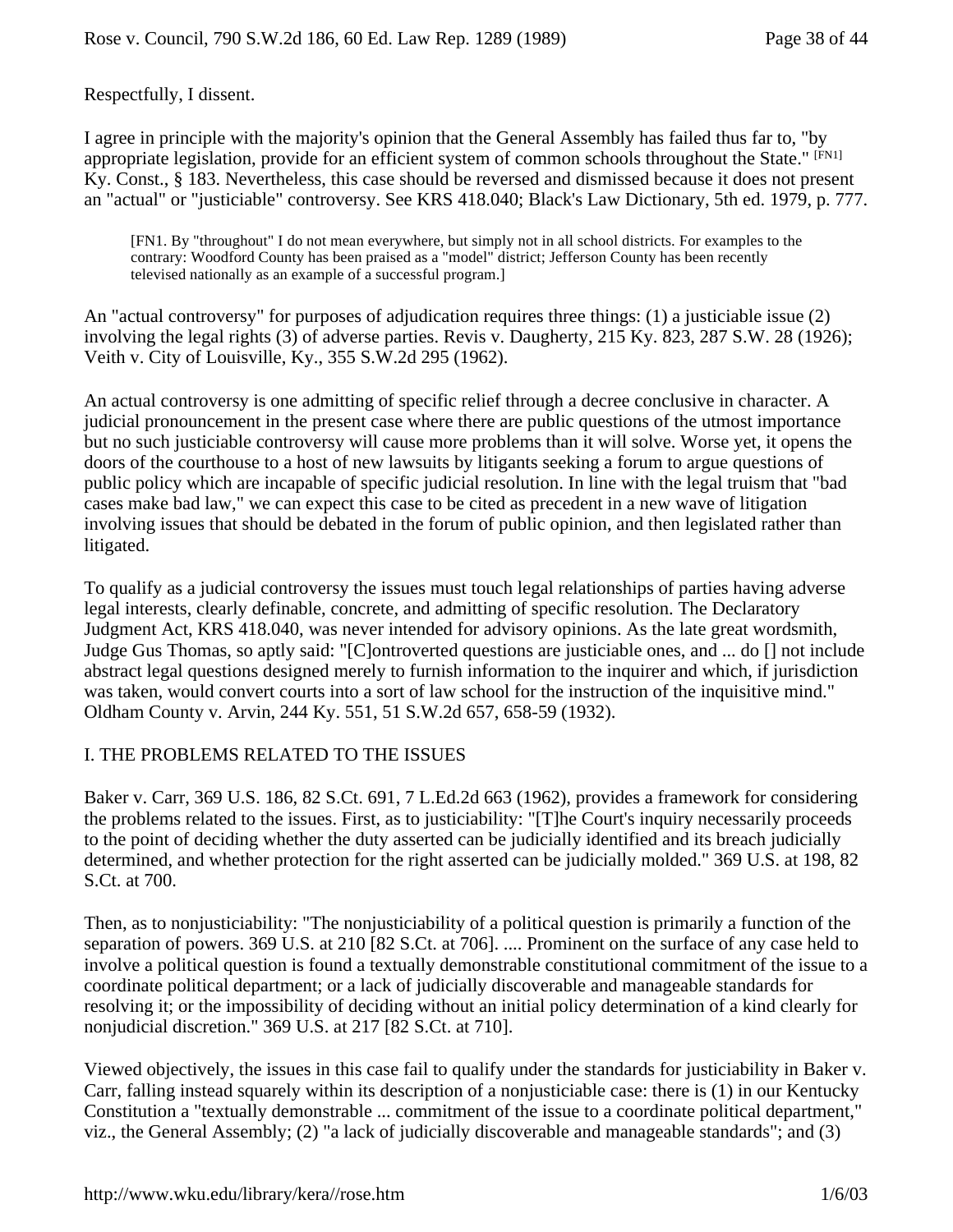"the impossibility of deciding without an initial policy determination of a kind clearly for nonjudicial discretion." Id.

The case as presented to us neither asks for nor is amenable to specific relief through a decree conclusive in character. The appellees have made it painfully clear throughout that they do not want our Court to declare any particular statute or group of statutes unconstitutional, including the system of local school districts, local financing and local administration now in place. Yet, the Majority Opinion decides otherwise: "Lest there by any doubt, the result of our decision is that Kentucky's entire system of common schools is unconstitutional...--all its parts and parcels. This decision applies to the statutes creating, implementing and financing the system and to all regulations, etc., pertaining thereto. [Emphasis original].

If this verbiage is taken literally, local school districts who are the members of the Council for Better Education, the moving force behind this lawsuit may be eaten up by the monster they created when they invited the courts into the dialogue about how to improve the public school system. The statutes that create them have now been declared unconstitutional. Unable to rationalize an opinion that declares nothing unconstitutional, we seem to have declared everything unconstitutional.

Elsewhere, the Opinion states that "individual statutes are not herein addressed specifically or considered and declared to be facially unconstitutional." But our "school system" is nothing more and nothing less than the statutes, individually and collectively, structuring its existence and providing for its financing. The system does not exist apart from the statutes, and cannot be declared unconstitutional without specifying which of its components, in whole or in part, make it so.

At oral argument appellees' counsel conceded that, in asking that we declare the system unconstitutional but not the statutes, they were presenting us with a "Gordian" knot. But ask they did, thus presenting us with an insolvable, nonjusticiable dilemma. And, we have responded with what could be expected when you open Pandora's box, an Opinion which at the same time declares everything unconstitutional and nothing unconstitutional. This is more than just a vain act or a bad precedent. This result may well create havoc in the educational process. It adds to the General Assembly's burden in seeking to improve our educational system rather than lightening the load.

The lawsuit filed in Franklin Circuit Court, carefully analyzed, does no more than ask the courts to demand that the Governor and the General Assembly proceed to improve the public school system, specifically by telling the executive and legislative branch to propose and enact new taxes. While for the most part the trial court's response, like ours, was limited to advice and comments rather than judicial decision-making, its decision went further by granting specific relief in two areas: (1) a mandate to the General Assembly to impose additional new taxes and (2) an order to the President Pro Tempore of the Senate and the Speaker of the House of Representatives to return to Franklin Circuit Court to report on the General Assembly's progress. Both of these, the only concrete or specific "relief" granted, are invalidated by our decision, and rightly so, recognizing they are orders that exceed the power of the judiciary.

As to funding, we state only that "[t]he General Assembly must provide adequate funding for the system. How they do this is their decision."

As to Judge Corns' Order to the leadership of the General Assembly to report to him on its progress, we declare this "a clear incursion, by the judiciary, of the functions of the legislature."

On the other hand, in our Opinion we ordered nothing specific, only that the General Assembly comply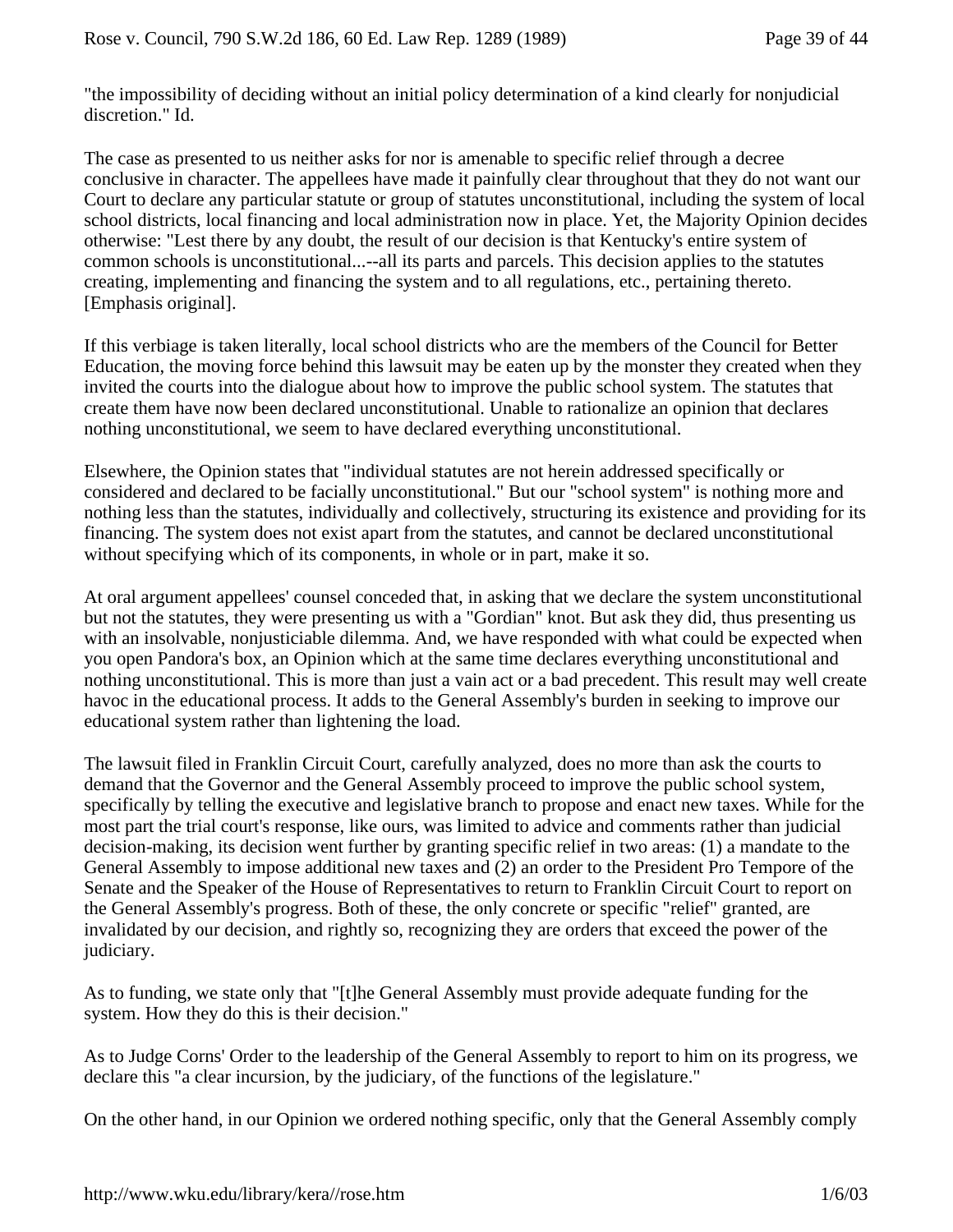with the Constitution, which, of course, it is already duty bound to do.

I say this with one major reservation, because there is one portion of our Opinion that seems to do more than simply encourage the General Assembly to enact legislation to improve the school system. It states: "[B]ecause of the great disparity of local tax efforts in the present system of common schools, the General Assembly must establish a uniform tax rate for such property." [Emphasis original.]

If this sentence means what it says, we have done what we were not asked to do, declare unconstitutional the statutes permitting local school districts to set local tax rates within certain guidelines. Destroying the power presently assigned by statute to local school districts to set local school tax rates may or may not work an improvement. Either way, certainly, it is beyond the scope of the relief sought by the appellees. It is the last thing they would want done, as they have said in no uncertain terms. Yet it is the only thing of a judicial nature that we have decided in our Majority Opinion, and it is beyond the parameters of this lawsuit. [FN2]

[FN2. The Response to the Petition for Rehearing filed by the appellee, Council for Better Education, requests us to add this clarification to the Majority Opinion: "The record in this case clearly shows that no school district in Kentucky is overfunded. No district is funded to the level of the National average. Therefore, to take money from one district and give it to another would be a step toward a mediocre system statewide. This would violate Section 183 of the constitution and would not be approved by this Court." Perhaps, since we are prepared to enter the political arena, we should be prepared to go this extra mile.]

We were only asked to decide one issue in this lawsuit: whether the General Assembly has responded adequately to its constitutional responsibility. This is a political question, pure and simple. We have undertaken to "enter upon policy determinations for which judicially manageable standards are lacking." Baker v. Carr, supra, 369 U.S. at 226, 82 S.Ct. at 715. Without such standards, a case is not justiciable. It is not enough to decide that Kentucky does not have an "efficient system of common schools throughout the State," as Section 183 of the Constitution requires, without specifying what statutes are unconstitutional, and why. Yet, the former is not asked, and the latter is not possible. I repeat, this case is not justiciable.

## II. THE PROBLEMS RELATED TO THE PARTIES

Essentially, the plaintiffs comprise two groups, one consisting of sixty-six local school districts represented through the Council for Better Education plus seven more school districts specifically named, and a second consisting of twenty-two public school students suing as individuals.

Turning first to the school districts, it should be obvious from a legal standpoint that these school districts have no authority to sue the General Assembly, their creator, over the circumstances of their existence. As stated in Board of Ed. of Louisville v. Board of Ed. of Jefferson County, Ky., 458 S.W.2d 6, 8-9, (1970), quoted but disregarded in the Majority Opinion: "Certainly there are no constitutional guarantees that local school districts, which are purely creatures of the legislature in their creation and alteration, must be regarded by the legislature as autonomous fiefdoms for all purposes, particularly in face of the plenary power vested in the legislature by section 183 of the Constitution of Kentucky as regards the common schools of the state. Id. at 8.

This would seem to be conclusive of the matter. But if a case factually to the point is needed, East Jackson Public Schools v. State, 133 Mich.App. 132, 348 N.W.2d 303 (1984), should be persuasive. In a suit seeking to declare Michigan's school financing unconstitutional because it produced unequal per student funding between districts, the Michigan court held, inter alia, that the school districts did not have standing "to defy their creator over the terms of their existence.... [o]r to expend public funds to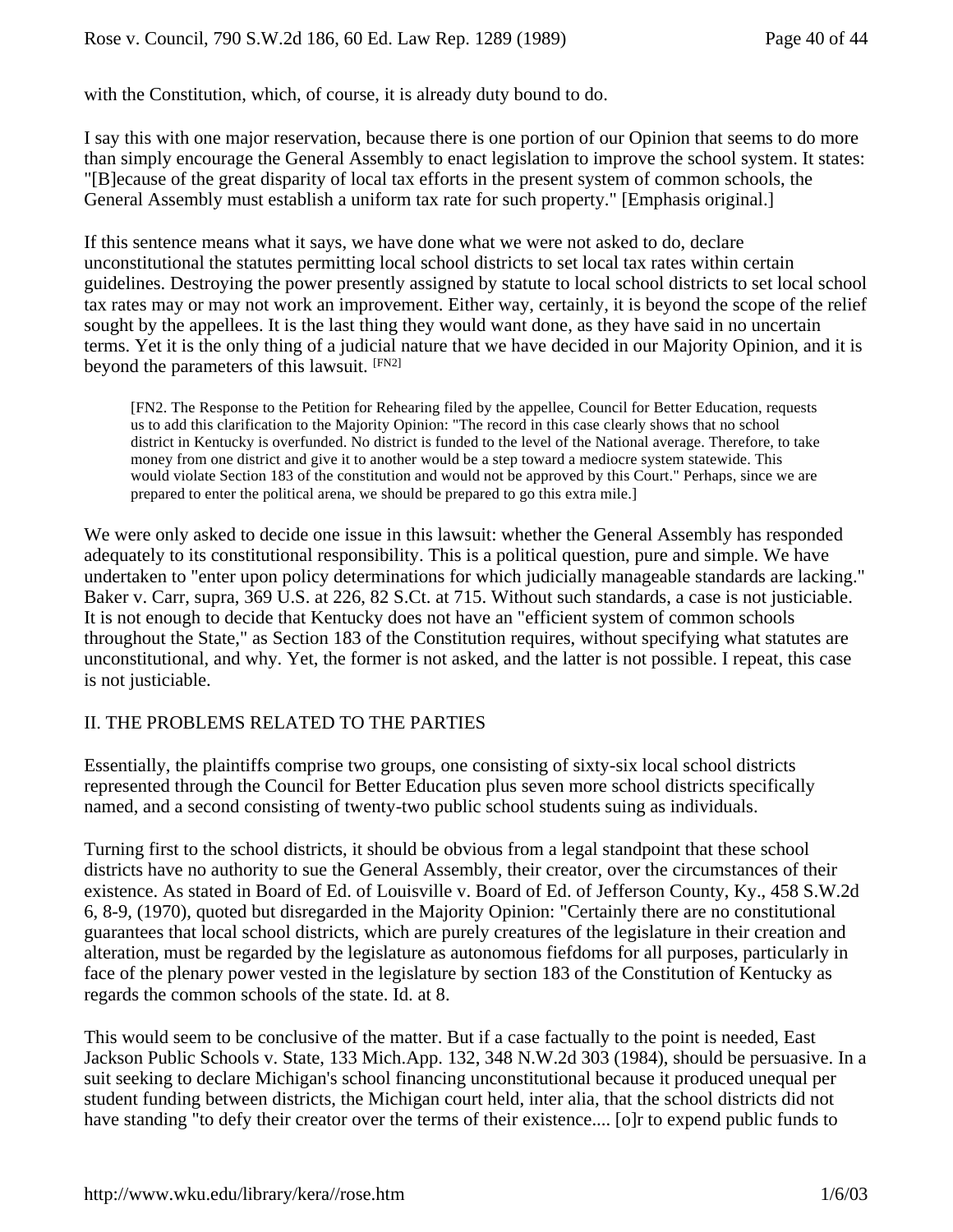finance such litigation." 348 N.W.2d at 306. We should hold the same. Cases from other jurisdictions cited to the contrary, and footnoted in our Majority Opinion, are without exception fundamentally unsound as judicial precedents because they fail to address this question. They also fail to deal with the inherent limitations upon the scope of judicial activity and the constitutional limitations mandated by the doctrine of separation of powers.

The next group of parties-plaintiff is twenty-two students, suing by and through their parents as next friends, who most certainly would have standing to sue, but who had no right to relief unless and until first they pleaded and proved they had been damaged in some specific manner by a named defendant's violation of their constitutional rights. No evidence was presented that such was the case.

Only five of the students were even mentioned in the proof, and only one of these five testified, a ninth grade student in the Dayton Independent School District system who said there were computer courses she would like to take if available, and that only Spanish, not French or Latin, were offered in her school. Certainly this evidence falls short of proving a case on her behalf. There is no evidence at all to sustain the claims of the remaining plaintiffs.

The fundamental error in the trial court, and in our Court, is that the claims of these individual students were treated as a vehicle for a class action on behalf of the entire student body of Kentucky seeking declarative judgment relief against the General Assembly. The students were given relief of a nature appropriate to a class action, not to the violation of their individual rights. These students never legally represented anybody but themselves. None of the requirements for a class action were followed. Nevertheless, the trial court referred to the students and their parents as "representing as a class all similarly situated students in Kentucky's districts."

Our Majority Opinion acknowledges that the trial court erred, that "there was no class action." But, as in the trial court, in our Majority Opinion the relief granted was of a type appropriate to a class action, but wholly inappropriate to a suit by an individual student seeking a judicial remedy for a specific deprivation of rights. There was no proof supporting their claim as individuals and they had no right to relief as representatives of the class.

The problems with parties-defendant are even more glaring and insurmountable. The case below included as defendants the Governor, the Superintendent of Public Instruction, the State Treasurer, and the State Board of Education, as well as the President Pro Tempore of the Senate and the Speaker of the House of Representatives. The Governor, the Superintendent of Public Instruction, the State Treasurer, and the State Board of Education, although appearing in the suit below, took no appeal from the final judgments, presumably because their authority was not seriously challenged nor were they required to do anything specific by its terms. John A. Rose, President Pro Tempore of the Senate, and Donald J. Blandford, Speaker of the House of Representatives, are the only parties-defendant on this appeal. [FN3]

[FN3. The judgment is final as to the Governor, whether meaningless or not. Nevertheless, Justice Gant's Opinion suggests that the case "should be remanded to the Franklin Circuit Court with direction to immediately issue writs of mandamus requiring the Governor to call an Extraordinary Session of the General Assembly." This shows how far one's thinking can go once we forget we are confined to the limitations of a justiciable controversy.]

The fundamental problem is, of course, how does one sue the General Assembly, a legislative body but not a body corporate, to force them to take action, or to declare unconstitutional their actions or nonactions not embodied in any specific legislation. The General Assembly does not exist as a legal entity apart from its specific legislative acts. Our Majority Opinion cites as authority Seattle Sch. Dist. No. 1 of King Cty. v. State, 90 Wash.2d 476, 585 P.2d 71 (1978), but this case never discussed by what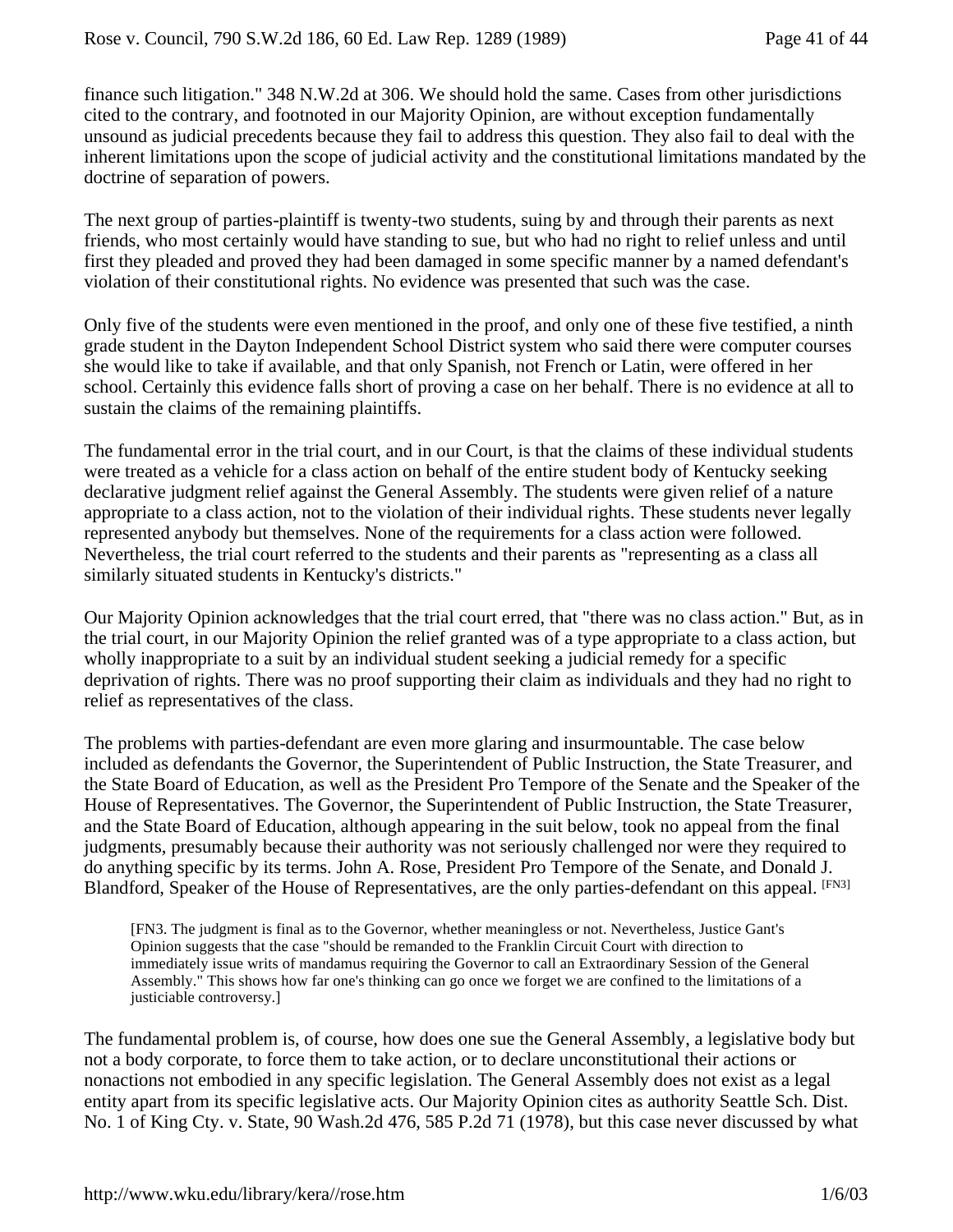authority the legislature of the State of Washington can be sued by naming the Speaker of the House and President of the Senate. On the other hand, the Dissenting Opinion by Justice Rosellini in the State of Washington case, joined by two others, does address the problem: "The real and only party against whom relief is demanded is the legislature and that body is one which is not amenable to suit.... [T]he people have seen fit to protect the members of their legislature from harassment by litigants while they are in session (Const. art. 2, § 16). [Note: Our Kentucky Constitution does likewise in § 43; see Wiggins v. Stuart, Ky.App., 671 S.W.2d 262 (1984) ]. When they are not in session, they are not a legislature. The legislature is not a corporate body, and its officers are not authorized to accept service on behalf of their fellow members. Furthermore, it is contrary to the nature of our representative form of government to permit interference by the court with the internal functioning of the legislature." [Emphasis added.] 585 P.2d at 127.

Using a very liberal procedural construction, our Majority Opinion reaches the conclusion that the President Pro Tempore and Speaker of the House "were in fact named in a representative capacity." The question is, representing who? Certainly not the individuals who will serve in the next General Assembly. This Court cannot assert power over these future legislators to direct their future actions or to punish them for contempt if they fail to legislate in response to our mandate in a manner that we deem appropriate.

In Legislative Research Comm'n v. Brown, Ky., 664 S.W.2d 907 (1984), wherein it was the General Assembly trying to expand the nature of its legislative function rather than the judiciary seeking to direct it, we stated: "The Kentucky General Assembly is not one of continuous session.... Alegislative body ceases to exist at the moment of its adjournment." 664 S.W.2d at 915.

The Speaker of the House and the President Pro Tempore of the Senate were elected to preside at the last legislative session. They cannot be designated as representatives of a body that "ceases to exist." Under our Constitution the House of Representatives and the Senate have power to choose officers anew "biannually." Ky. Const. § 34. This means they must be elected anew every two years, when the General Assembly regenerates and reorganizes as provided for in the Kentucky Constitution § 36. Who is the legal representative for the next General Assembly between sessions when it has no official existence? For that matter, who is to say that an order entered against the leadership while in session is binding upon the members of the General Assembly?

In sum, it is pure fiction, not legal fiction, to hold that the President Pro Tempore and the Speaker of the House at the last legislative session represent the General Assembly, or that the General Assembly is before this Court in this case for purposes of adjudication. This is a lawsuit with no defendants. It is one thing to order a school district to take some specific actions required by the constitution or statutes, or to desist from actions contrary thereto, as was done in Wooley v. Spalding, Ky., 293 S.W.2d 563 (1956), and quite a different thing to declare unconstitutional the action of legislators as individuals or as a body in failing to enact "appropriate legislation" to "provide for an efficient system of common schools throughout the State [Ky. Const. § 183]," particularly when we have not been asked to designate any specific legislation as constitutionally inappropriate. A school district is a legal entity created by statute with a corporate existence. Its actions as a body may be judicially reviewed and it may be ordered as a body by a court to take certain specific actions that the law requires. Such is not the case with our General Assembly.

Finally, there is one further procedural problem when we undertake to order legislators what to do. The manner in which legislative power is exercised, like judicial power, is discretionary. It is fundamental premise of mandamus against public officials in the exercise of legislative or judicial power, that mandamus will not lie to compel the exercise of a discretionary power in any particular way. Fannin v. Keck, Ky., 296 S.W.2d 226 (1956); Childers v. Stephenson, Ky., 320 S.W.2d 797 (1959); Kaufman v.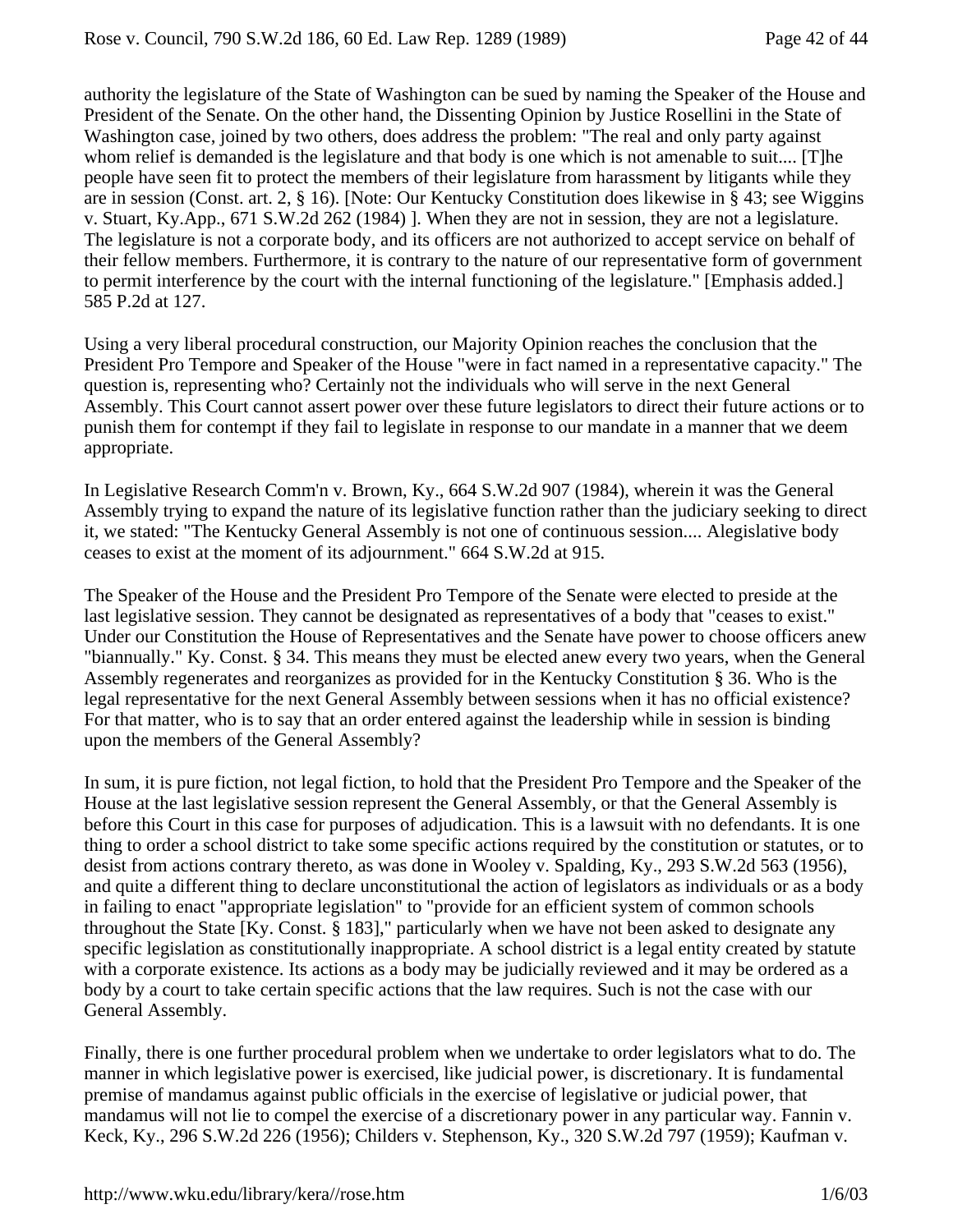Humphrey, Ky., 329 S.W.2d 575 (1959). Thus, even had we the power to order the General Assembly to enact new or different legislation on the subject of school financing or management of the public school system, it is beyond our power to suggest what the remedial legislation should be.

We have exceeded the judicial power vested in the Court of Justice by Section 109 of the Constitution and violated the doctrine of separation of powers constitutionalized in Sections 27 and 28 of the Kentucky Constitution.

At the heart of this case is the problem created by the uneven tax base for support in a public school system that is built on local property taxes. This problem is not unique to our state. Supreme courts from several of our sister states, confronted with this problem and caught up in a rush of judicial activism, have attempted to intervene judicially in the legislative process. None have undertaken to intervene where the issues were as nonspecific as presented here, and thus as incapable of judicial resolution. Further, as subsequent cases from West Virginia and New Jersey attest, when they intervened in the process their initial rulings were just the beginning of a long-running dialogue. They have been confronted with complex sequels to original decisions that did not improve matters significantly in the first place. They have been inundated with subsequent litigation.

An appreciation of the difference between legislative and judicial lawmaking is essential to maintaining constitutionally mandated separation of powers. Speaking to the constitutional limitations inherent in the separation of powers doctrine, in Valley Forge College v. Americans United, 454 U.S. 464, 472, 102 S.Ct. 752, 758, 70 L.Ed.2d 700, 709 (1982), the United States Supreme Court explains that the "actual controversies" principle: "at an irreducible minimum ... requires the party who invokes the court's authority to 'show that he personally has suffered some actual or threatened injury as a result of the putatively illegal conduct of the defendant,' [Citation omitted], and that the injury 'fairly can be traced to the challenged action' and 'is likely to be redressed by a favorable decision,' [Citation omitted].... [J] udicial power [is limited] 'to those disputes which confine ... courts to a rule consistent with a system of separated powers and which are traditionally thought to be capable of resolution through the judicial process.' " [Emphasis added.]

The case now before us fails to meet this "irreducible minimum" necessary to invoke judicial power.

This same concept is thus explained by legal historian G. Edward White of the University of Virginia School of Law in his recent book, The American Judicial Tradition, 2d ed., p. 461 (1988): "The power of judges pertains only to those matters peculiarly 'legal,' as distinguished from political.... [T]he burden of judicial opinion-writing, then, has been to show that a decision has not been grounded on other than 'legal' considerations, and that within that ambit it analyzes legal issues in an intelligible fashion."

Since publication of the initial Majority Opinion three months ago, the predominant reaction from the public, the press, and the politicians, has been that our decision provides the Governor and General Assembly an unprecedented opportunity to reform a deficient state educational process. The operative word is "opportunity," not "power," because the General Assembly has always had the same "power" it has now to reform the system. We have not enhanced its power. Unfortunately, providing opportunities at the expense of the integrity of the judicial process is not a traditional item on the judicial agenda, nor in my view an appropriate role for the courts.

Our Majority Opinion is fundamentally unsound, not because there is no problem but because the case does not present issues capable of judicial resolution. We have now become part of the problem when we intend to be part of the solution.